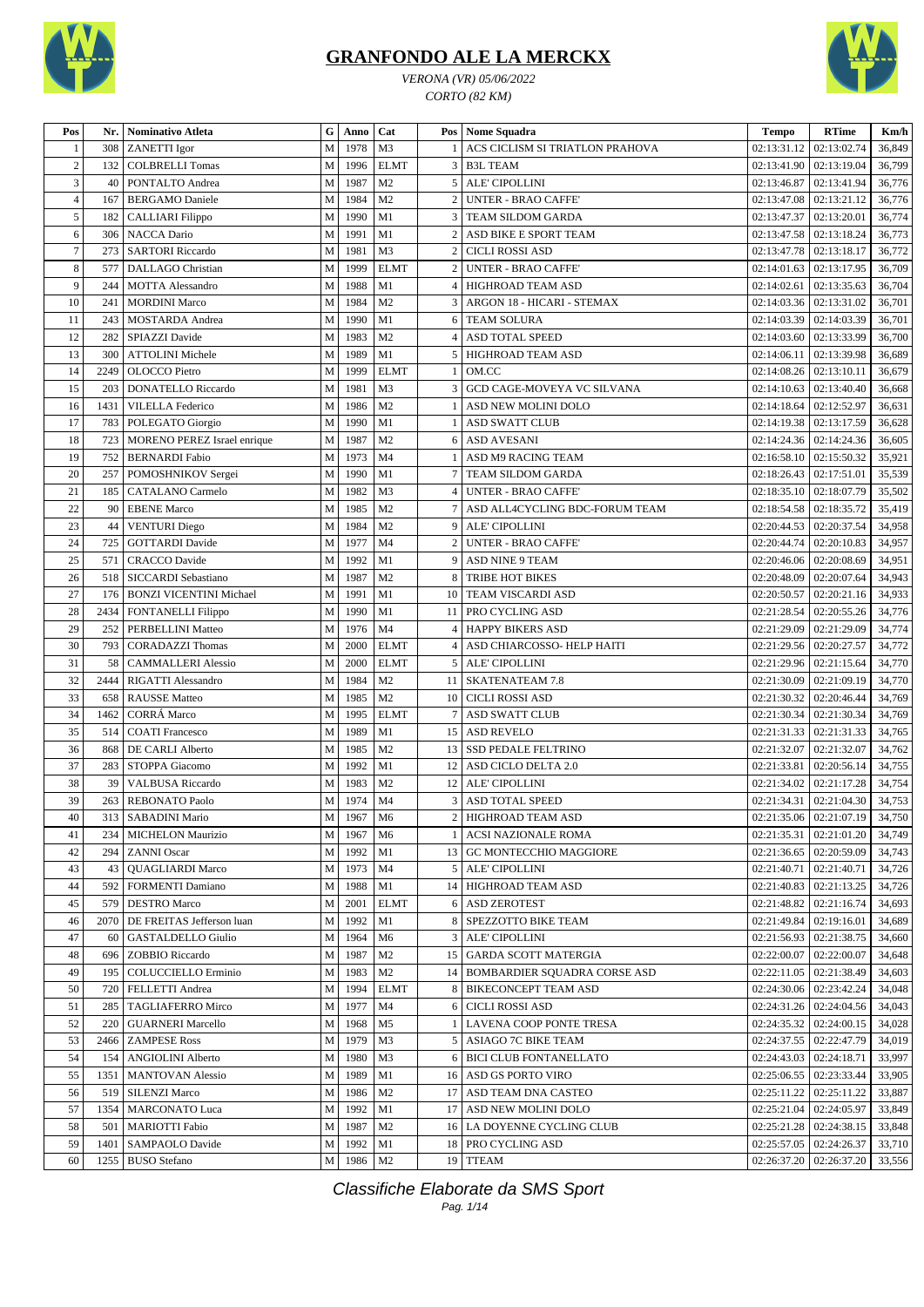



*VERONA (VR) 05/06/2022 CORTO (82 KM)*

| Pos      |      | Nr.   Nominativo Atleta      | G                         | Anno   | Cat                  |                 | Pos   Nome Squadra                                            | <b>Tempo</b> | <b>RTime</b>              | Km/h   |
|----------|------|------------------------------|---------------------------|--------|----------------------|-----------------|---------------------------------------------------------------|--------------|---------------------------|--------|
| 61       | 777  | <b>MANFE</b> Dario           | M                         | 1981   | M <sub>3</sub>       |                 | <b>BIKE TEAM FONTANELLE</b>                                   | 02:26:40.25  | 02:25:33.33               | 33,545 |
| 62       | 160  | <b>BARBORINI</b> Luigi       | M                         | 1977   | M <sub>4</sub>       | 9               | VIVO-MG.K VIS-DAL COLLE                                       | 02:26:49.17  | 02:26:20.37               | 33,511 |
| 63       | 1016 | <b>CABRIOLU</b> Riccardo     | M                         | 1996   | <b>ELMT</b>          | 11              | <b>GS MAROSO</b>                                              | 02:26:50.78  | 02:25:32.98               | 33,504 |
| 64       | 1239 | <b>BEVILACQUA Alessandro</b> | M                         | 1975   | M <sub>4</sub>       | $\tau$          | <b>HAPPY BIKERS ASD</b>                                       | 02:26:50.99  | 02:25:14.35               | 33,504 |
| 65       | 215  | <b>GATTI</b> Francesco       | M                         | 1982   | M <sub>3</sub>       | 9               | ASD TEAM BIANCHI ZANZARIERE                                   | 02:26:55.25  | 02:26:27.54               | 33,487 |
| 66       | 755  | DALL'ARMELLINA Marco         | M                         | 1983   | M <sub>2</sub>       |                 | 18   SQUADRA FORTISSIMI                                       | 02:26:55.46  | 02:25:40.25               | 33,487 |
| 67       | 790  | <b>ZAMBOLIN</b> Sandro       | M                         | 1973   | M <sub>4</sub>       | 8               | ASD CHIARCOSSO - HELP HAITI                                   | 02:26:55.52  | 02:25:49.44               | 33,486 |
| 68       | 277  | SIGISMONDI Fabrizio          | M                         | 1972   | M <sub>5</sub>       | $\overline{c}$  | FONDAZIONE PIÙ DI UN SOGNO ONLUS                              | 02:26:58.29  | 02:26:23.42               | 33,476 |
| 69       | 694  | ZANTEDESCHI Francesco        | M                         | 1997   | <b>ELMT</b>          | 13 <sup>1</sup> | <b>ASD SWATT CLUB</b>                                         | 02:26:59.03  | 02:26:17.42               | 33,473 |
| 70       | 573  | <b>CUCCOLINI Milo</b>        | M                         | 1980   | M <sub>3</sub>       | 8               | SQUADRAREGGIO ASD                                             | 02:27:01.52  | 02:26:16.26               | 33,464 |
| 71       | 14   | <b>RAVANELLI Fabrizio</b>    | M                         | 1968   | M <sub>5</sub>       | 3               | ALE' CIPOLLINI                                                | 02:27:01.52  | 02:27:01.52               | 33,464 |
| 72       | 231  | MALDARELLI Dario             | M                         | 1974   | M <sub>4</sub>       |                 | 10 RAMPI CLUB BRIANZA                                         | 02:27:02.54  | 02:26:30.19               | 33,460 |
| 73       | 1265 | <b>CAMPAGNOLO Enrico</b>     | М                         | 1999   | <b>ELMT</b>          | 9               | UC SAN VITO DI LEGUZZANO                                      | 02:27:05.60  | 02:25:21.07               | 33,448 |
| 74       | 1120 | <b>BORDIGNON Marco bruno</b> | M                         | 1992   | M1                   | 20              | TEAM MENTECORPO BY BIEMME                                     | 02:27:08.78  | 02:25:43.65               | 33,436 |
|          |      |                              |                           | 1989   |                      |                 |                                                               |              |                           |        |
| 75       | 958  | SANTINI Giovanni             | M                         |        | M1                   | 19              | CSP PONTELAGOSCURO                                            | 02:27:09.79  | 02:25:38.93               | 33,432 |
| 76<br>77 | 323  | LO CICERO Edoardo            | M                         | 1990   | M1<br>M <sub>4</sub> | 21              | <b>ASD SWATT CLUB</b>                                         | 02:27:11.68  | 02:27:11.68               | 33,425 |
|          | 819  | <b>FANTINI</b> Andrea        | M                         | 1976   |                      |                 | 11 ASD SQUADRA CORSE FVG                                      | 02:27:12.49  | 02:27:12.49               | 33,422 |
| 78       | 873  | <b>VUDAFIERI Massimo</b>     | M                         | 1966   | M <sub>6</sub>       | $\overline{4}$  | ASD TEAM DNA CASTEO                                           | 02:27:25.83  | 02:26:55.46               | 33,372 |
| 79       | 61   | <b>BORSARI</b> Andrea        | M                         | 1967   | M <sub>6</sub>       | 5               | ALE' CIPOLLINI                                                | 02:27:32.52  | 02:27:32.52               | 33,346 |
| 80       | 1115 | PELÀ Alberto                 | M                         | 1994   | <b>ELMT</b>          | 14              | <b>KTM TORRE BIKE</b>                                         | 02:27:39.27  | 02:27:00.13               | 33,321 |
| 81       | 956  | <b>GHIDINI</b> Emanuele      | M                         | 1993   | <b>ELMT</b>          |                 | 15   FLANDRES LOVE - SPORTLAND                                | 02:27:40.46  | 02:27:40.46               | 33,317 |
| 82       | 254  | PIVATO Davide                | M                         | 1991   | M1                   | 22              | TEAM ARMISTIZIO ZEROLITE                                      | 02:27:45.87  | 02:27:14.02               | 33,296 |
| 83       | 2226 | <b>BOSCAINI</b> Simone       | M                         | 1976   | M <sub>4</sub>       | 12 <sup>1</sup> | <b>BOSCA TEAM</b>                                             | 02:27:57.33  | 02:27:23.50               | 33,253 |
| 84       | 624  | <b>MASETTI Michele</b>       | M                         | 1989   | M1                   | 23              | <b>CTE - MUDLOVERS</b>                                        | 02:28:04.93  | 02:28:04.93               | 33,225 |
| 85       | 288  | <b>TOGNI</b> Andrea          | M                         | 1969   | M <sub>5</sub>       | 4               | TEAM MORETTI ASD                                              | 02:28:14.18  | 02:27:39.22               | 33,190 |
| 86       | 311  | <b>DE CESARE Lisa</b>        | $\boldsymbol{\mathrm{F}}$ | 1978   | W <sub>2</sub>       |                 | HIGHROAD TEAM ASD                                             | 02:28:18.31  | 02:27:51.84               | 33,175 |
| 87       | 998  | <b>ZAMBONI Roberto</b>       | M                         | 1984   | M <sub>2</sub>       | 20              | TEAM PIAZZA 2000 VAL CHIAMPO                                  | 02:28:40.83  | 02:27:11.76               | 33,091 |
| 88       | 2159 | <b>COLOMBO</b> Marco         | $\mathbf M$               | 1995   | <b>ELMT</b>          |                 | 12   UC INDUNO OLONA RAFFAELE BRUNO - LUIGI GANNA 02:28:42.67 |              | 02:25:35.18               | 33,084 |
| 89       | 2442 | M'SADEK Youness              | M                         | 1994   | <b>ELMT</b>          |                 | 10 VOLTA BIKE TEAM ASD                                        | 02:28:45.58  | 02:25:28.91               | 33,073 |
| 90       | 1221 | <b>BARZAN</b> Davide         | M                         | 1996   | <b>ELMT</b>          | 17              | <b>TEAM SILDOM GARDA</b>                                      | 02:28:47.60  | 02:28:12.09               | 33,066 |
| 91       | 194  | <b>COLLET</b> Luca           | M                         | 1987   | M <sub>2</sub>       | 24              | <b>TTEAM</b>                                                  | 02:28:47.84  | 02:28:07.15               | 33,065 |
| 92       | 582  | <b>DRANCIUC Alexandr</b>     | М                         | 1986   | M <sub>2</sub>       | 23              | <b>GS RUOTE D'ORO</b>                                         | 02:28:50.05  | 02:27:54.25               | 33,057 |
| 93       | 964  | AGOSTINETTO Dario            | M                         | 1984   | M <sub>2</sub>       | 21              | ASD TEAM PISSEI                                               | 02:28:52.54  | 02:27:12.83               | 33,048 |
| 94       | 139  | SIGNORETTO Cristiano         | M                         | 1973   | M <sub>4</sub>       | 14              | ALE' CIPOLLINI                                                | 02:28:53.39  | 02:28:25.96               | 33,045 |
| 95       | 238  | <b>MOLON</b> Cristian        | M                         | 1983   | M <sub>2</sub>       | 25              | TEAM ARMISTIZIO ZEROLITE                                      | 02:28:56.32  | 02:28:24.65               | 33,034 |
| 96       | 1219 | <b>BALLO</b> Alessandro      | M                         | 1987   | M <sub>2</sub>       | 22              | TEAM ARMISTIZIO ZEROLITE                                      | 02:28:56.44  | 02:27:27.69               | 33,033 |
| 97       | 170  | <b>BIANI</b> Anna            | $\boldsymbol{\mathrm{F}}$ | 1991   | W1                   | -1              | TEAM ARMISTIZIO ZEROLITE                                      | 02:28:56.86  | 02:28:24.93               | 33,032 |
| 98       | 615  | LO MANTO Gianluca            | M                         | 1969   | M <sub>5</sub>       | 5 <sup>1</sup>  | SPECIAL BIKERS TEAM                                           | 02:28:59.91  | 02:28:18.70               | 33,020 |
| 99       |      | 256   POLETTO Fabrizio       | M                         | 1962   | M <sub>7</sub>       | $\frac{1}{2}$   | ASD CICLO DELTA 2.0                                           |              | $02:29:03.51$ 02:28:21.32 | 33,007 |
| 100      |      | 1338   ISEPPI Riccardo       | M                         | 1983   | M <sub>2</sub>       |                 | 26 FP RACE ASD                                                |              | 02:29:05.76 02:29:05.76   | 32,999 |
| 101      | 1047 | <b>BARTOLI</b> Roberto       | M                         | 1992   | M1                   |                 | 28   BEE CYCLE TEAM                                           | 02:29:09.14  | 02:29:09.14               | 32,986 |
| 102      |      |                              |                           |        |                      |                 |                                                               |              |                           |        |
|          | 722  | <b>FRILLI Marco</b>          | M                         | 1992   | M1                   | 24 <sup>1</sup> | <b>WITOOR SPORT ASD</b>                                       | 02:29:16.09  | 02:28:27.11               | 32,961 |
| 103      | 1427 | <b>VASCOLI Paolo</b>         | M                         | 1975   | M4                   |                 | 13   PRO CYCLING ASD                                          | 02:29:17.35  | 02:27:45.00               | 32,956 |
| 104      | 38   | <b>GELIO</b> Ermanno         | M                         | 1976   | M4                   |                 | 15   ALE' CIPOLLINI                                           | 02:29:18.04  | 02:29:02.85               | 32,954 |
| 105      | 1329 | <b>GONELLA Alessio</b>       | M                         | 1996   | <b>ELMT</b>          |                 | 16 GC COLLI BERICI                                            | 02:29:27.00  | 02:27:47.01               | 32,921 |
| 106      | 710  | SAVELLI Alessandro           | M                         | 1992   | M1                   |                 | 25 BIKECONCEPT TEAM ASD                                       | 02:29:34.71  | 02:28:46.69               | 32,892 |
| 107      | 1018 | PAOLILLO Gaetano             | M                         | 1988   | M1                   |                 | 26   ASD VELO VIRTUS LISSONE                                  | 02:30:18.97  | 02:28:52.22               | 32,731 |
| 108      | 198  | <b>DAL MORO Luca</b>         | М                         | 1965   | M6                   | 6               | <b>TEAM OUTSIDERS</b>                                         | 02:31:13.29  | 02:30:36.86               | 32,535 |
| 109      | 251  | PEDROTTI Gianfranco          | M                         | 1952   | M8                   |                 | TEAM ASNAGHI GRANFONDO                                        | 02:31:13.60  | 02:30:34.29               | 32,534 |
| 110      | 578  | <b>DESSONI Marco</b>         | M                         | 1982   | M <sub>3</sub>       |                 | 12 ASD SPEZZOTTO TEST TEAM FLYING BIKE                        | 02:31:14.40  | 02:30:30.31               | 32,531 |
| 111      | 1081 | <b>BELTRAMINI</b> Ivan       | M                         | 1985   | M <sub>2</sub>       |                 | 27   SCV SOUADRA CORSE VALTELLINA                             | 02:31:14.54  | 02:29:34.23               | 32,531 |
| 112      | 552  | <b>BUSANI</b> Matteo         | M                         | 1984   | M <sub>2</sub>       |                 | 28 BICI CLUB FONTANELLATO                                     | 02:31:16.23  | 02:30:33.71               | 32,525 |
| 113      | 627  | MATTIELLO Luigi              | М                         | 1994   | <b>ELMT</b>          |                 | 20   ASD CARISMA TEAM                                         | 02:31:16.51  | 02:30:34.36               | 32,523 |
| 114      | 1250 | <b>BOVOLENTA Fabio</b>       | M                         | 1990   | M1                   | 32              | ASD NEW MOLINI DOLO                                           | 02:31:19.35  | 02:29:49.19               | 32,513 |
| 115      | 201  | DELL'ACQUA Giacinto          | M                         | 1971   | M <sub>5</sub>       | 8               | ASD TEAM PISSEI                                               | 02:31:22.43  | 02:30:51.58               | 32,502 |
| 116      | 2365 | POZZI Massimiliano           | M                         | 1970   | M <sub>5</sub>       | 6               | PEDALE BELLANESE ASD                                          | 02:31:26.35  | 02:28:42.91               | 32,488 |
| 117      | 219  | <b>GUARESCHI Paolo</b>       | М                         | 1966   | M <sub>6</sub>       | $7\phantom{.0}$ | <b>BIKE ROAD TEAM ASD</b>                                     | 02:31:29.49  | 02:31:29.49               | 32,477 |
| 118      | 1098 | <b>TELASI</b> Davide         | M                         | 1993   | <b>ELMT</b>          |                 | 21   MTB GOLOSINE                                             | 02:31:31.01  | 02:31:31.01               | 32,472 |
| 119      | 1091 | POZZA Fabio                  | M                         | 1991   | M1                   | 29              | TREVIMAC BIKE TEAM ASD                                        | 02:31:34.91  | 02:29:29.00               | 32,458 |
| 120      |      | 1068   PEDERSOLI Samuel      |                           | M 1993 | <b>ELMT</b>          |                 | 19 B3L TEAM                                                   | 02:31:35.61  | 02:29:33.26               | 32,455 |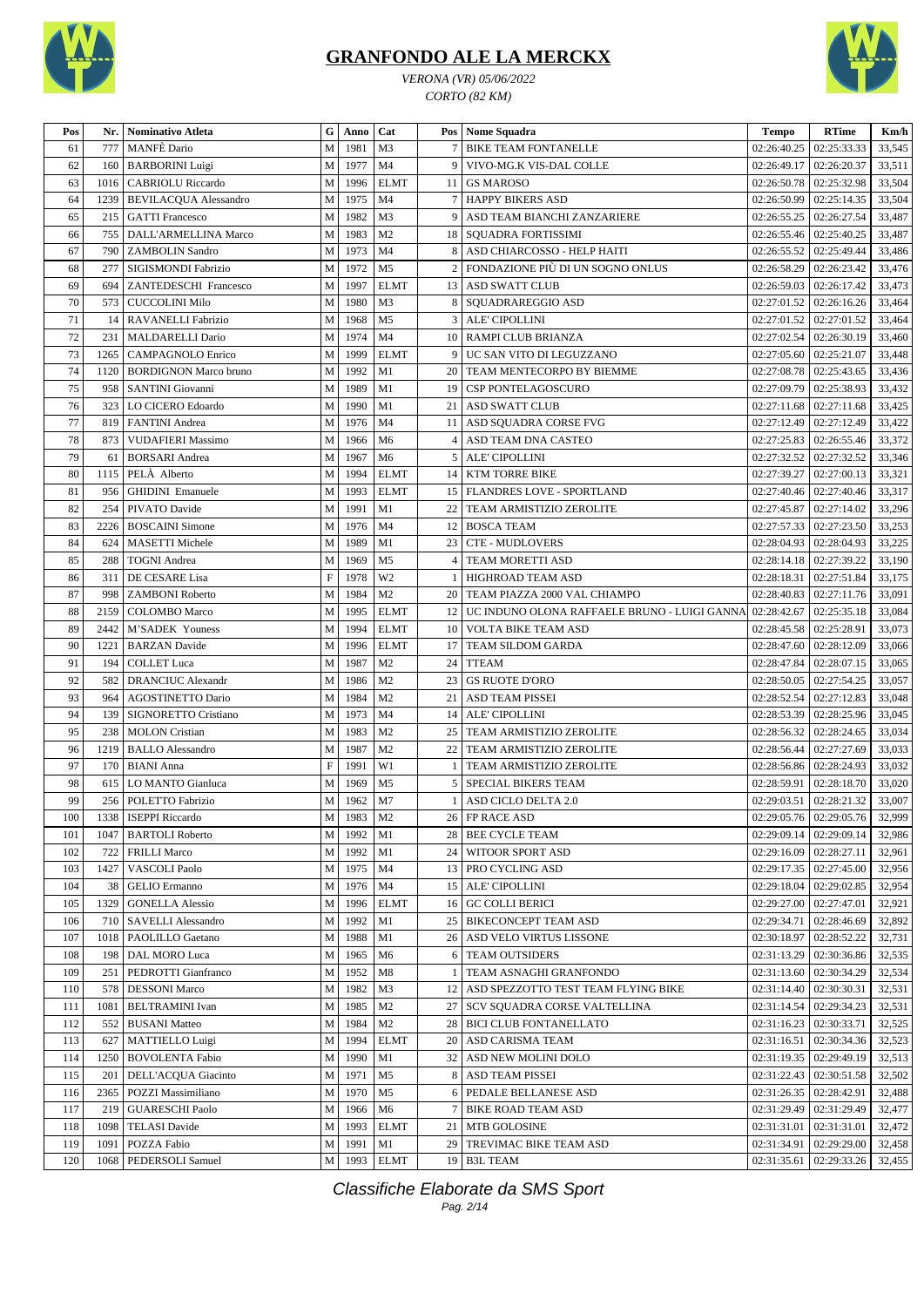

*VERONA (VR) 05/06/2022 CORTO (82 KM)*



| Pos        |              | Nr.   Nominativo Atleta                         | G                         | Anno             | Cat                           |                | Pos   Nome Squadra                                                   | <b>Tempo</b>                  | <b>RTime</b>               | Km/h             |
|------------|--------------|-------------------------------------------------|---------------------------|------------------|-------------------------------|----------------|----------------------------------------------------------------------|-------------------------------|----------------------------|------------------|
| 121        | 566          | <b>CHEMELLO</b> Stefano                         | M                         | 1974             | M <sub>4</sub>                | 17             | UNOTEAM CITTADELLA                                                   | 02:31:38.60                   | 02:30:46.42                | 32,445           |
| 122        | 309          | MEROTTO Serena maria                            | $\boldsymbol{\mathrm{F}}$ | 1988             | W1                            | $\overline{2}$ | <b>ASD TEAM PISSEI</b>                                               | 02:31:39.00                   | 02:31:08.27                | 32,443           |
| 123        | 1248         | <b>BOSI</b> Lorenzo                             | M                         | 1989             | M1                            | 31             | <b>ASD AMERICA SPORT</b>                                             | 02:31:39.32                   | 02:29:41.08                | 32,442           |
| 124        | 270          | <b>SALAMINA Riccardo</b>                        | M                         | 1985             | M <sub>2</sub>                | 29             | <b>GC AVIS MONTICHIARI ASD</b>                                       | 02:31:42.51                   | 02:31:06.22                | 32,431           |
| 125        | 685          | <b>TRANQUILLI Marco</b>                         | M                         | 1977             | M <sub>4</sub>                | 18             | <b>BICI CLUB FONTANELLATO</b>                                        | 02:31:42.95                   | 02:30:59.27                | 32,429           |
| 126        | 205          | EVANGELISTI Emiliano                            | M                         | 1975             | M <sub>4</sub>                | 19             | ASD CAPITANI MINUTERIE METALLICHE CYCLING TEA                        | DD:31:43.61                   | 02:31:10.54                | 32,427           |
| 127        | 1020         | PERUGINI Marco                                  | M                         | 1980             | M <sub>3</sub>                | 10             | PIESSE CYCLING TEAM                                                  | 02:31:43.64                   | 02:29:43.82                | 32,427           |
| 128        | 178          | <b>BORTOLI</b> Alessia                          | $\mathbf F$               | 1987             | W1                            | 3              | ASD CAPITANI MINUTERIE METALLICHE                                    | 02:31:44.06                   | 02:31:44.06                | 32,425           |
| 129        | 788          | <b>PASCOLO Marco</b>                            | M                         | 1979             | M <sub>3</sub>                | 13             | ASD CHIARCOSSO - HELP HAITI                                          | 02:31:45.26                   | 02:30:41.63                | 32,421           |
| 130        | 2393         | <b>CEOLAN</b> Luca                              | M                         | 1992             | M1                            | 27             | <b>BREN TEAM TRENTO</b>                                              | 02:31:50.13                   | 02:28:56.86                | 32,403           |
| 131        | 163          | <b>BARTOLI</b> Michele                          | M                         | 1959             | M <sub>7</sub>                | 2              | <b>ASD COOPERATORI</b>                                               | 02:31:52.71                   | 02:31:52.71                | 32,394           |
| 132        | 609          | <b>IAFULLI</b> Nicola                           | M                         | 1975             | M4                            | 21             | SQUADRAREGGIO ASD                                                    | 02:31:53.44                   | 02:31:53.44                | 32,392           |
| 133        | 1440         | <b>ZANINI</b> Andrea                            | M                         | 1970             | M <sub>5</sub>                | 9              | <b>HAPPY BIKERS ASD</b>                                              | 02:31:53.54                   | 02:31:02.99                | 32,391           |
| 134        | 158          | <b>BALLESTRI Cristian</b>                       | M                         | 1973             | M <sub>4</sub>                | 20             | ARGON 18 - HICARI - STEMAX                                           | 02:31:55.90                   | 02:31:23.72                | 32,383           |
| 135        | 1454         | <b>MAZZARELLA Santo</b>                         | M                         | 1971             | M <sub>5</sub>                | 7              | ASD TAVANA BIKE                                                      | 02:32:01.20                   | 02:30:33.02                | 32,364           |
| 136        |              | 1318   FRATI Vincenzo                           | M                         | 1980             | M <sub>3</sub>                | 11             | SOUADRAREGGIO ASD                                                    | 02:32:02.46                   | 02:30:26.69                | 32,360           |
| 137        | 153          | <b>AMADORI</b> Enrico                           | M                         | 1983             | M <sub>2</sub>                | 30             | VIVO-MG.K VIS-DAL COLLE                                              | 02:32:03.43                   | 02:31:34.57                | 32,356           |
| 138        | 970          | <b>ZATTONI</b> Andrea                           | M                         | 1963             | M <sub>6</sub>                | 9              | <b>ASD CHESINI</b>                                                   | 02:32:03.61                   | 02:32:03.61                | 32,356           |
| 139        | 2374         | PEDRAZZOLI Nicolo'                              | M                         | 1996             | <b>ELMT</b>                   | 18             | PRO CYCLING ASD                                                      | 02:32:04.18                   | 02:28:55.32                | 32,354           |
| 140        | 1084         | DA RODDA Mauro                                  | M                         | 1988             | M1                            | 30             | <b>GS EUROVELO CICLI</b>                                             | 02:32:04.77                   | 02:29:37.31                | 32,351           |
| 141        | 1205         | <b>CAMANINI</b> Simone                          | M                         | 1990             | M1                            | 33             | ASD RAMPI TEAM 96                                                    | 02:32:07.23                   | 02:30:37.29                | 32,343           |
| 142        | 319          | CALVI DI COENZO Eleonora                        | $\boldsymbol{\mathrm{F}}$ | 1981             | W <sub>2</sub>                | 2              | ASD RODMAN AZIMUT SQUADRA CORSE                                      | 02:32:08.65                   | 02:31:37.27                | 32,338           |
| 143        | 1420         | <b>TERZONI</b> Antonio                          | M                         | 1977             | M <sub>4</sub>                | 16             | <b>BICI CLUB FONTANELLATO</b>                                        | 02:32:10.69                   | 02:30:43.18                | 32,331           |
| 144        | 290          | <b>TURRI</b> Giovanni                           | M                         | 1965             | M <sub>6</sub>                | 8              | FP RACE ASD                                                          | 02:32:19.53                   | 02:31:50.04                | 32,299           |
| 145        | 312          | <b>MURARI</b> Simone                            | M                         | 1978             | M <sub>3</sub>                | 14             | HIGHROAD TEAM ASD                                                    | 02:32:20.62                   | 02:31:42.53                | 32,295           |
| 146        | 1377         | PANIZZON Fabio                                  | M                         | 1968             | M <sub>5</sub>                | 10             | <b>ASD CICLI ROSSI</b>                                               | 02:32:45.41                   | 02:31:19.49                | 32,208           |
| 147        | 761          | <b>FOJADELLI</b> Tomaso                         | M                         | 1975             | M <sub>4</sub>                | 23             | CICLOTURISTICA VITTORIO VENETO                                       | 02:35:31.53   02:34:22.80     |                            | 31,635           |
| 148        | 1295         | DICIOCIA Angelo                                 | M                         | 1971             | M <sub>5</sub>                | 12             | PRO CYCLING ASD                                                      | 02:35:42.53   02:34:11.58     |                            | 31,597           |
| 149        | 1092         | DE BENI Mauro                                   | M                         | 1965             | M <sub>6</sub>                | 10             | ASD TEAM DIEFFE BICI                                                 | 02:35:42.83                   | 02:33:48.78                | 31,596           |
| 150        | 1014         | COLORA' Alessandro                              | M                         | 1986             | M <sub>2</sub>                | 32             | QUELLI DELLA VOLATA ASD                                              | 02:35:44.38                   | 02:33:58.42                | 31,591           |
| 151        | 2413         | <b>BERRETTI Andrea</b>                          | M                         | 1984             | M <sub>2</sub>                | 31             | <b>GS POCCIANTI</b>                                                  | 02:35:55.52                   | 02:33:07.08                | 31,554           |
| 152        | 831          | D'INCÀ Omar                                     | M                         | 1977             | M <sub>4</sub>                | 24             | <b>ASD GUS BIKE TEAM</b>                                             | 02:35:56.55                   | 02:34:42.71                | 31,550           |
| 153        | 574          | DAL DOSSO Alberto                               | M                         | 1988             | M1                            | 35             | <b>GC GREZZANA</b>                                                   | 02:36:15.87                   | 02:35:27.96                | 31,485           |
| 154        | 157          | <b>BAIS</b> Thomas                              | M                         | 1974             | M <sub>4</sub>                | 25             | TEAM EXECUTIVE                                                       | 02:36:19.28                   | 02:35:38.85                | 31,474           |
| 155        | 175          | <b>BONZI VICENTINI Giambattista</b>             | M                         | 1985             | M <sub>2</sub>                | 37             | TEAM VISCARDI ASD<br>$***$                                           | 02:36:21.44                   | 02:36:21.44                | 31,466           |
| 156<br>157 | 2196<br>2049 | CHIP NON ASSOCIATO 71002555                     | M<br>M                    | 2001             | <b>ELMT</b><br>M <sub>3</sub> | 24<br>15       |                                                                      | 02:36:26.16<br>02:36:39.44    | 02:35:21.88<br>02:32:34.85 | 31,451           |
| 158        | 2027         | <b>FERRI</b> Lorenzo<br><b>VISENTINI Matteo</b> | M                         | 1980<br>1971     | M <sub>5</sub>                | 11             | ASD DYNAMO CYCLING TEAM<br>AMA CYCLING TEAM                          | 02:36:50.15                   | 02:33:49.86                | 31,406<br>31,370 |
| 159        | 2117         | D'AMBROS Gianluca                               | M                         | 1980             | M <sub>3</sub>                | 16             | UC INDUNO OLONA RAFFAELE BRUNO - LUIGI GANNA 02:36:55.00 02:33:48.51 |                               |                            | 31,354           |
|            |              | 664 ROSSATO Mirko                               |                           |                  |                               |                | 14 VALRENDENABIKE - CARISOLO                                         | 02:36:56.84 02:36:13.58       |                            | 31,348           |
| 160<br>161 | 1452         | <b>BUSI</b> Robertino                           | M                         | M   1970<br>1964 | M5<br>M <sub>6</sub>          |                | 11   FLANDRES LOVE - SPORTLAND                                       | $02:37:03.17$   $02:35:16.88$ |                            | 31,327           |
| 162        | 874          | <b>BALDAN</b> Marco                             | M                         | 1991             | M1                            | 37             | <b>GS TOMBELLE</b>                                                   | 02:37:08.44                   | 02:35:41.04                | 31,310           |
| 163        | 1335         | <b>IMBESI</b> Giuseppe                          | M                         | 1980             | M <sub>3</sub>                | 18             | FP RACE ASD                                                          | 02:37:09.46                   | 02:37:09.46                | 31,306           |
| 164        | 960          | SCARABELLO Jordan                               | M                         | 1994             | <b>ELMT</b>                   | 23             | MTB GOLOSINE                                                         | 02:37:10.83                   | 02:35:12.26                | 31,302           |
| 165        | 855          | <b>BATTISTON Stefano</b>                        | M                         | 1967             | M <sub>6</sub>                | 12             | ASD TEAM TARTARUGA                                                   | 02:37:11.79                   | 02:37:11.79                | 31,298           |
| 166        | 2127         | <b>TURETTA Nicholas</b>                         | $\mathbf M$               | 1990             | M1                            | 34             | UC INDUNO OLONA RAFFAELE BRUNO - LUIGI GANNA                         | 02:37:13.31   02:34:03.88     |                            | 31,293           |
| 167        | 1217         | <b>ANGELONI Claudio</b>                         | M                         | 1968             | M <sub>5</sub>                | 13             | <b>ASD BOARIO</b>                                                    | 02:37:13.45   02:35:48.68     |                            | 31,293           |
| 168        | 2247         | <b>RUBELLI</b> Tiziano                          | M                         | 1976             | M <sub>4</sub>                | 22             | <b>VOLTA BIKE TEAM ASD</b>                                           | 02:37:14.18   02:33:57.98     |                            | 31,290           |
| 169        | 516          | VENTURA Angelo gabriele                         | M                         | 1976             | M4                            |                | 26 ASD REVELO                                                        | 02:37:16.42                   | 02:37:16.42                | 31,283           |
| 170        | 3030         | <b>TOVAZZI Nicola</b>                           | M                         | 1969             | M <sub>5</sub>                |                | 15 NEW TEAM ASD                                                      | 02:37:17.64                   | 02:37:17.64                | 31,279           |
| 171        | 866          | <b>GALLAON Ezio</b>                             | M                         | 1984             | M <sub>2</sub>                | 35             | UC CASTAGNOLE                                                        | 02:37:20.74                   | 02:36:11.48                | 31,269           |
| 172        | 581          | <b>DOTTO</b> Marco                              | M                         | 1971             | M <sub>5</sub>                | 16             | UC CASTAGNOLE                                                        | 02:37:21.00                   | 02:37:21.00                | 31,268           |
| 173        | 202          | DI PALO Massimo                                 | M                         | 1966             | M <sub>6</sub>                | 13             | <b>CICLI ROSSI ASD</b>                                               | 02:37:33.11                   | 02:37:33.11                | 31,228           |
| 174        | 1395         | RIZZO Antonino                                  | M                         | 1988             | M1                            | 39             | FP RACE ASD                                                          | 02:37:36.05                   | 02:37:36.05                | 31,218           |
| 175        | 2014         | <b>CARARO RIBEIRO Rafael</b>                    | M                         | 1985             | M <sub>2</sub>                | 33             | <b>ASD REVELO</b>                                                    | 02:37:36.50                   | 02:34:38.20                | 31,217           |
| 176        | 2029         | <b>CODELUPPI Francesco</b>                      | M                         | 1993             | <b>ELMT</b>                   | 22             | TEAM CICLI CAMPIOLI                                                  | 02:37:36.90                   | 02:34:42.42                | 31,215           |
| 177        | 673          | <b>SERGHEI Emil</b>                             | $\mathbf M$               | 1986             | M <sub>2</sub>                | 41             | <b>KM SPORT</b>                                                      | 02:37:43.00                   | 02:37:43.00                | 31,195           |
| 178        | 862          | <b>LIVON</b> Luciano                            | M                         | 1956             | M8                            | 2              | ASD SQUADRA CORSE FVG                                                | 02:37:43.17                   | 02:36:28.20                | 31,195           |
| 179        | 265          | <b>RIGHI Franco</b>                             | M                         | 1960             | M7                            |                | 3 ARGON 18 - HICARI - STEMAX                                         | 02:37:59.72                   | 02:37:59.72                | 31,140           |
| 180        | 1371         | NOVAK Katarina                                  | $\mathbf F$               | 1997             | EWS                           | 1              | ASD GC I MOLINI DOLO                                                 | 02:38:00.43   02:36:31.44     |                            | 31,138           |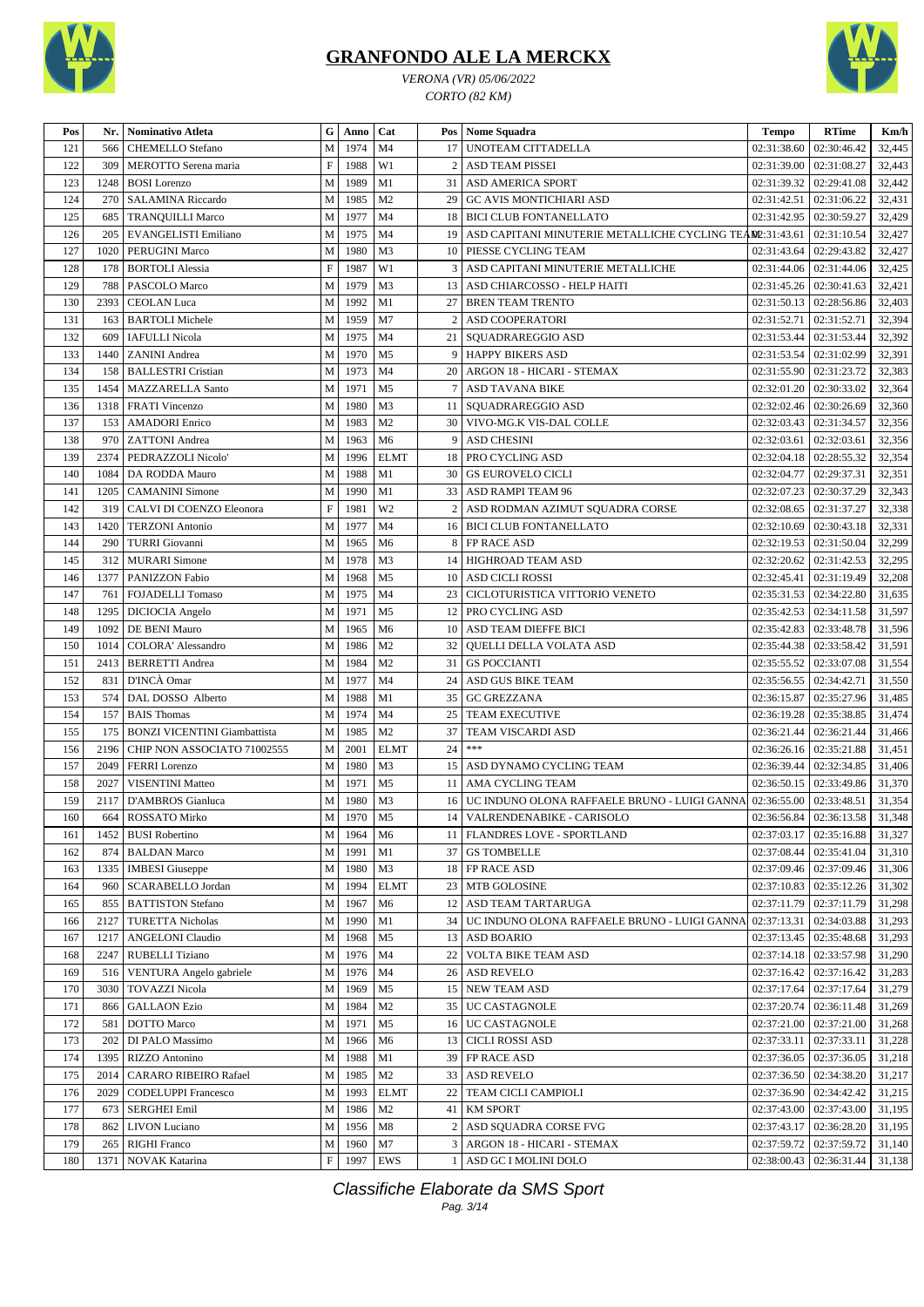

*VERONA (VR) 05/06/2022 CORTO (82 KM)*



| Pos        | Nr.  | <b>Nominativo Atleta</b>   | ${\bf G}$                 | Anno         | Cat            |                | Pos   Nome Squadra                        | $\bf Tempo$                   | <b>RTime</b>              | Km/h   |
|------------|------|----------------------------|---------------------------|--------------|----------------|----------------|-------------------------------------------|-------------------------------|---------------------------|--------|
| 181        | 662  | <b>RIZZI Riccardo</b>      | M                         | 1990         | M1             | 38             | <b>GARDA SCOTT MATERGIA</b>               | 02:38:07.78                   | 02:36:55.50               | 31,114 |
| 182        | 2009 | RIVA Vittorio              | M                         | 1983         | M <sub>2</sub> | 34             | SOUADRAREGGIO ASD                         | 02:38:14.99                   | 02:35:27.98               | 31,090 |
| 183        | 105  | <b>GIGANTE Pietro</b>      | M                         | 1968         | M <sub>5</sub> | 18             | CICLISMO CIVITA CASTELLANA ASD            | 02:38:20.48                   | 02:38:20.48               | 31,072 |
| 184        | 63   | <b>ADAMI</b> Andrea        | ${\bf M}$                 | 1980         | M <sub>3</sub> | 21             | ALE' CIPOLLINI                            | 02:38:23.26                   | 02:38:23.26               | 31,063 |
| 185        | 1412 | <b>SINATORA Francesco</b>  | M                         | 2004         |                |                | <b>GS PRASECCOBIESSE</b>                  | 02:38:38.96                   | 02:35:56.59               | 31,012 |
| 186        | 606  | <b>GROSSI</b> Alberto      | M                         | 1982         | M <sub>3</sub> | 19             | <b>BICI CLUB FONTANELLATO</b>             | 02:38:51.30                   | 02:38:05.86               | 30,972 |
| 187        | 1399 | <b>SACCHETTI Federico</b>  | M                         | 2003         | <b>ELMT</b>    | 27             | PRO CYCLING ASD                           | 02:39:35.96                   | 02:38:03.25               | 30,827 |
| 188        | 2364 | <b>CASTEGINI Roberto</b>   | $\mathbf M$               | 1995         | <b>ELMT</b>    | 25             | <b>ASD KM SPORT</b>                       | 02:39:37.91                   | 02:35:31.01               | 30,821 |
| 189        | 1100 | MASSAGRANDE Mirco          | M                         | 1985         | M <sub>2</sub> | 40             | <b>KM SPORT</b>                           | 02:39:40.16                   | 02:37:35.79               | 30,814 |
| 190        | 1373 | PADOAN Giorgio             | ${\bf M}$                 | 1963         | M6             | 14             | <b>ASD ADRIA BIKE</b>                     | 02:39:40.96                   | 02:37:40.51               | 30,811 |
| 191        | 224  | <b>LAROCCA</b> Nicola      | M                         | 1969         | M <sub>5</sub> | 20             | <b>TEAM BIKEXP ASD</b>                    | 02:39:42.50                   | 02:39:42.50               | 30,806 |
| 192        | 1114 | <b>COMBERLATO Marco</b>    | M                         | 1993         | <b>ELMT</b>    | 26             | TEAM ECOR MTB SCHIO                       | 02:39:46.14                   | 02:37:48.70               | 30,794 |
| 193        | 3056 | <b>CANTELE Francesco</b>   | M                         | 1986         | M <sub>2</sub> | 42             | ASD GS ALPILATTE B.R. PNEUMATICI ZANE'    | 02:39:50.86                   | 02:38:06.09               | 30,779 |
| 194        | 1259 | <b>CADORIN</b> Anna        | $\boldsymbol{\mathrm{F}}$ | 1992         | W1             | 4              | ASD GS ALPILATTE B.R. PNEUMATICI ZANE'    | 02:39:51.78   02:39:51.78     |                           | 30,776 |
| 195        | 3063 | <b>LICATA Roberto</b>      | M                         | 1989         | M1             | 36             | ASD VELO CLUB CASSANO D'ADDA              | 02:39:54.84                   | 02:35:38.98               | 30,767 |
| 196        | 1071 | <b>ZANETTI Marco</b>       | ${\bf M}$                 | 1972         | M <sub>5</sub> | 17             | <b>GALLINA COLOSIO EUROFEED</b>           | 02:39:55.14                   | 02:38:11.09               | 30,766 |
| 197        | 1174 | <b>URBANI</b> Emilio       | M                         | 1962         | M7             | $\overline{4}$ | ASD ALL4CYCLING BDC-FORUM TEAM            | 02:39:55.99                   | 02:38:21.38               | 30,763 |
| 198        | 2415 | <b>ROSSI</b> Fabio         | M                         | 1983         | M <sub>2</sub> | 36             | <b>UC PETRIGNANO</b>                      | 02:39:57.01                   | 02:36:20.56               | 30,760 |
| 199        | 222  | <b>INCRISTI Antonella</b>  | $\boldsymbol{\mathrm{F}}$ | 1969         | W3             |                | KI.CO.SYS. TEAM                           | 02:39:59.30                   | 02:39:30.38               | 30,752 |
|            |      | <b>RONCATO Bruno</b>       | ${\bf M}$                 |              | M8             |                |                                           |                               |                           |        |
| 200<br>201 | 863  |                            | M                         | 1957<br>1979 | M <sub>3</sub> | 3              | TV BIKE TEAM<br><b>GS CICLI BENEDETTI</b> | 02:39:59.71                   | 02:38:45.73               | 30,751 |
|            | 580  | <b>DONNA</b> Emanuele      |                           |              |                | 23             |                                           | 02:40:01.92                   | 02:39:15.70               | 30,744 |
| 202        | 551  | <b>BURATTIN Stefano</b>    | M                         | 1965         | M <sub>6</sub> | 15             | <b>GS RUOTE D'ORO</b>                     | 02:40:06.46                   | 02:39:09.45               | 30,729 |
| 203        | 2166 | <b>ZAMPINI</b> Antonio     | ${\bf M}$                 | 1985         | M <sub>2</sub> | 38             | TONY D'ANIELLO ASD                        | 02:40:06.74                   | 02:37:12.13               | 30,728 |
| 204        | 835  | <b>BIANCHIN Mirco</b>      | M                         | 1968         | M <sub>5</sub> | 19             | A.S.D SANT'ANNA TEAM                      | 02:40:10.72                   | 02:38:47.32               | 30,716 |
| 205        | 1134 | <b>VINATI</b> Fabio        | M                         | 1973         | M <sub>4</sub> | 27             | <b>BUSSACCHINI LUIGI ASD</b>              | 02:40:14.65                   | 02:38:34.65               | 30,703 |
| 206        | 2107 | <b>GENNA Salvatore</b>     | ${\bf M}$                 | 1981         | M <sub>3</sub> | 17             | ASD ABATINI BIKE TEAM                     | 02:40:14.79                   | 02:36:44.11               | 30,703 |
| 207        | 525  | MINERVINI Corrado          | M                         | 1971         | M <sub>5</sub> | 21             | ASD BIKE DIVISION                         | 02:40:18.01                   | 02:40:18.01               | 30,692 |
| 208        | 661  | <b>RIZZI</b> Dino          | M                         | 1952         | M8             | 4              | GS STEFANELLI CICLI MESTRINO              | 02:40:24.06                   | 02:39:36.34               | 30,673 |
| 209        | 212  | FINOTTI Davide             | M                         | 1987         | M <sub>2</sub> | 43             | TEAM ARMISTIZIO ZEROLITE                  | 02:40:24.32                   | 02:39:43.27               | 30,672 |
| 210        | 310  | <b>MANTOVANI</b> Martina   | $\boldsymbol{\mathrm{F}}$ | 1969         | W3             |                | ASD GS PORTO VIRO                         | 02:40:28.68                   | 02:39:52.86               | 30,658 |
| 211        | 921  | <b>CARNIELETTO Paolo</b>   | M                         | 1963         | M <sub>6</sub> | 16             | <b>IL TEAM PINARELLO</b>                  | 02:40:33.88                   | 02:39:30.42               | 30,642 |
| 212        | 1022 | LIUZZI Andrea              | M                         | 1986         | M <sub>2</sub> | 44             | CEDAS IVECO BOLZANO                       | 02:40:35.93                   | 02:40:35.93               | 30,635 |
| 213        | 199  | DAL SANTO Ivano            | M                         | 1961         | M7             | 5              | <b>UC CARRE' ASFO</b>                     | 02:40:54.12                   | 02:40:29.23               | 30,578 |
| 214        | 806  | STONA Andrea               | M                         | 1966         | M <sub>6</sub> | 17             | GS STEFANELLI CICLI MESTRINO              | 02:40:58.56                   | 02:39:46.10               | 30,564 |
| 215        | 94   | MIGLIORATI Daniele         | ${\bf M}$                 | 1979         | M <sub>3</sub> | 25             | <b>GARDA SCOTT MATERGIA</b>               | 02:41:09.32                   | 02:40:47.05               | 30,530 |
| 216        | 1075 | <b>BONOMI</b> Lorenzo      | ${\bf M}$                 | 1997         | <b>ELMT</b>    | 29             | FLANDRES LOVE - SPORTLAND                 | 02:41:32.05                   | 02:39:50.57               | 30,458 |
| 217        | 2137 | <b>TINAZZO</b> David       | M                         | 1991         | M1             | 41             | ASD BADIA BIKE                            | 02:41:38.42                   | 02:38:37.83               | 30,438 |
| 218        | 2116 | PIANIGIANI Angelo          | M                         | 1984         | M <sub>2</sub> | 47             | DONKEY BIKE CLUB SINALUNGA                | 02:41:39.87                   | 02:41:39.87               | 30,433 |
| 219        | 3071 | <b>MATASSONI</b> Stefano   | M                         | 1987         | M <sub>2</sub> | 39             | <b>INDIVIDUALE</b>                        | 02:41:45.95   02:37:13.24     |                           | 30,414 |
| 220        |      | 3080 PANOZZO Luca          |                           |              | M 2002 ELMT    |                | 30 ASIAGO 7C BIKE TEAM                    |                               | $02:42:09.63$ 02:40:19.53 | 30,340 |
| 221        | 851  | ROSSI Graziano             | M                         | 1954         | M8             | 5              | <b>GS RUOTA MEDUNESE</b>                  | 02:42:13.43   02:42:13.43     |                           | 30,328 |
| 222        | 2048 | <b>LEONE</b> Jacopo        | M                         | 1980         | M3             | 20             | ASD DYNAMO CYCLING TEAM                   | 02:42:13.47                   | 02:38:08.89               | 30,328 |
| 223        | 2425 | <b>BELLINI</b> Leonardo    | M                         | 1997         | <b>ELMT</b>    |                | 34 ASD BICI E SPORT                       | 02:42:14.09                   | 02:42:14.09               | 30,326 |
| 224        | 2396 | <b>UITHOVEN Zach</b>       | M                         | 1992         | M1             | 40             | <b>TEAM TODESCO</b>                       | 02:42:16.87                   | 02:38:11.27               | 30,318 |
| 225        | 193  | COATO Marisa               | $\boldsymbol{\mathrm{F}}$ | 1965         | W3             | 3              | <b>HAPPY BIKERS ASD</b>                   | 02:42:31.62   02:41:57.63     |                           | 30,272 |
| 226        | 322  | <b>BENEDETTI Gabriele</b>  | M                         | 1973         | M <sub>4</sub> | 29             | ASD 31100 CYCLING CLUB                    | 02:42:33.27   02:41:51.40     |                           | 30,267 |
| 227        | 920  | <b>MOSOLE</b> Roberto      | M                         | 1968         | M <sub>5</sub> | 22             | <b>IL TEAM PINARELLO</b>                  | 02:42:44.19                   | 02:41:31.46               | 30,233 |
| 228        | 3037 | FACCHINETTI Mattia         | ${\bf M}$                 | 1994         | <b>ELMT</b>    | 28             | <b>ASD GREEN BIKE S.URBANO</b>            | 02:42:45.32                   | 02:38:22.92               | 30,229 |
| 229        | 1240 | <b>BEVINI Marcello</b>     | M                         | 1992         | M1             | 42             | <b>PRO CYCLING ASD</b>                    | 02:42:49.10                   | 02:41:17.38               | 30,218 |
| 230        | 590  | FOLETTI Andrea             | M                         | 1969         | M <sub>5</sub> | 24             | <b>SQUADRAREGGIO ASD</b>                  | 02:42:53.98                   | 02:42:07.78               | 30,203 |
| 231        | 2121 | VECCHIATO Mattia           | ${\bf M}$                 | 1982         | M <sub>3</sub> | 24             | <b>ASD TECNOTEAM</b>                      | 02:42:55.65   02:39:37.95     |                           | 30,197 |
| 232        | 253  | PERISSINOTTO Andrea        | M                         | 1964         | M <sub>6</sub> | 18             | <b>HAPPY BIKERS ASD</b>                   | 02:42:56.60                   | 02:42:21.33               | 30,195 |
| 233        | 775  | <b>SARI Mirko</b>          | M                         | 1977         | M4             | 28             | <b>BIKE TEAM FONTANELLE</b>               | 02:42:58.34                   | 02:41:50.83               | 30,189 |
| 234        | 240  | <b>MOR</b> Gianluigi       | M                         | 1968         | M <sub>5</sub> | 25             | <b>BORGOSATOLLO CYCLING TEAM</b>          | 02:42:58.77                   | 02:42:21.35               | 30,188 |
| 235        | 1099 | ZANTEDESCHI Nicola         | M                         | 1985         | M <sub>2</sub> | 45             | <b>TOP TEAM RACE ASD</b>                  | 02:43:09.33   02:40:47.30     |                           | 30,155 |
| 236        | 675  | SINGIA Lorenzo             | M                         | 1962         | M7             | 6              | BORGOSATOLLO CYCLING TEAM                 | $02:43:11.56$   $02:42:16.81$ |                           | 30,148 |
| 237        | 1123 | <b>SCHIAVONE Francesco</b> | M                         | 1985         | M <sub>2</sub> | 46             | TOP TEAM RACE ASD                         | 02:43:13.37   02:40:51.38     |                           | 30,143 |
| 238        | 667  | <b>SAFFIOTI Simone</b>     | M                         | 1980         | M <sub>3</sub> | 28             | <b>UC CARRE' ASFO</b>                     | 02:43:15.72   02:43:15.72     |                           | 30,136 |
| 239        | 1102 | <b>SLANZI</b> Gianluca     | M                         | 2000         | <b>ELMT</b>    | 31             | <b>CICLO CLUB BATTAGLIA TERME</b>         | 02:43:19.49   02:41:03.44     |                           | 30,124 |
| 240        | 565  | <b>CECI</b> Antonio        | M                         | 1956         | M8             | 6              | <b>ASD RUBICONE CYCLING</b>               | 02:43:21.98   02:43:21.98     |                           | 30,116 |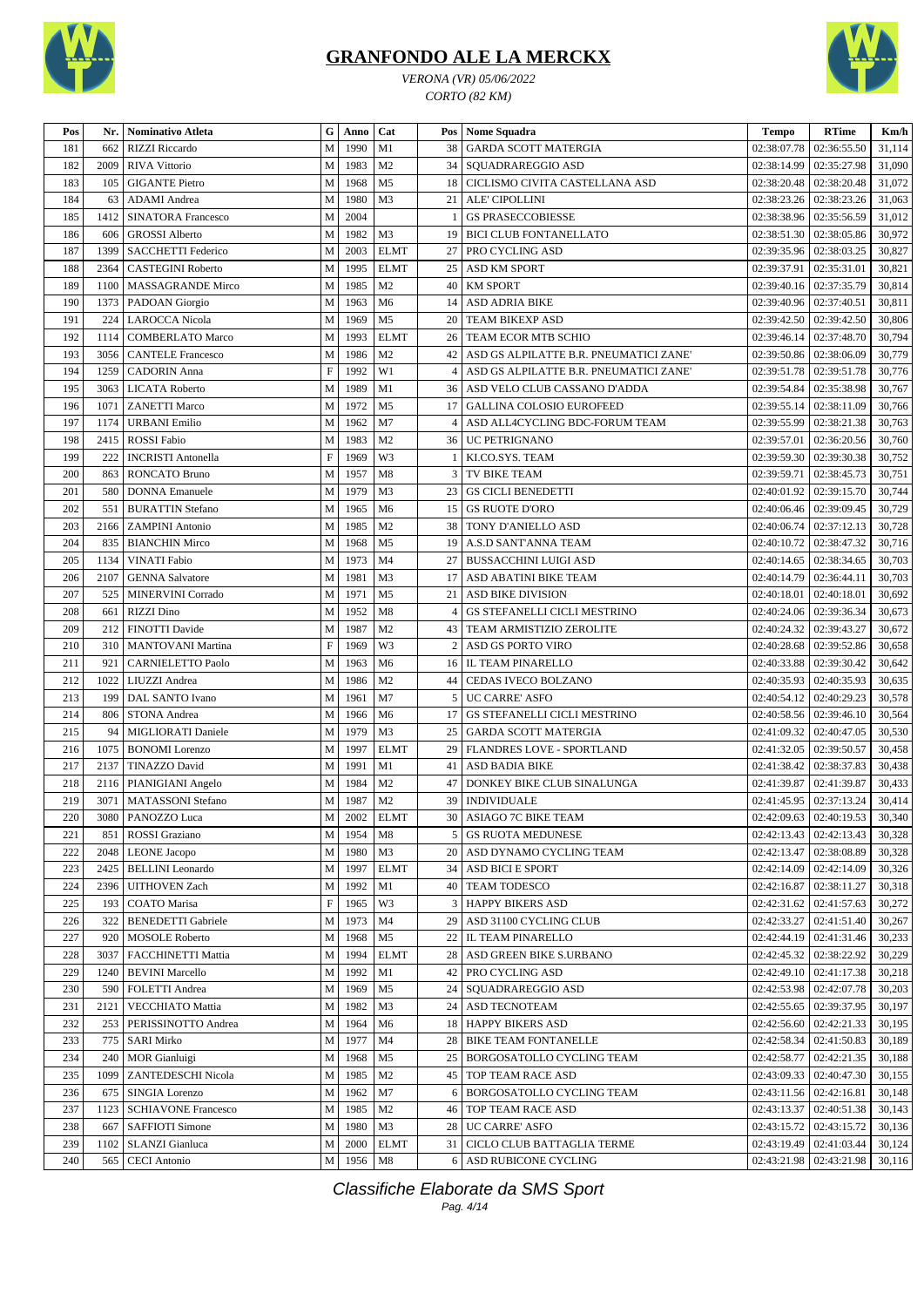

*VERONA (VR) 05/06/2022 CORTO (82 KM)*



| Pos | Nr.  | Nominativo Atleta             |                           | G   Anno | Cat            |                 | Pos   Nome Squadra                        | Tempo                     | <b>RTime</b>              | Km/h   |
|-----|------|-------------------------------|---------------------------|----------|----------------|-----------------|-------------------------------------------|---------------------------|---------------------------|--------|
| 241 | 1093 | <b>MARTINO Matteo</b>         | M                         | 1991     | M1             |                 | 43 GC FERALPI ASD                         | 02:43:29.87               | 02:41:23.49               | 30,092 |
| 242 | 1053 | <b>GARUSI</b> Pietro          | M                         | 1969     | M <sub>5</sub> |                 | 23   INDIVIDUALE                          | 02:43:30.54               | 02:41:32.58               | 30,090 |
| 243 | 3072 | <b>ILLUZZI Francesco</b>      | M                         | 1982     | M <sub>3</sub> | 22              | <b>INDIVIDUALE</b>                        | 02:43:38.34               | 02:39:05.26               | 30,066 |
| 244 | 1417 | <b>STEFANI Matteo</b>         | M                         | 1981     | M <sub>3</sub> |                 | 26 UC SAN VITO DI LEGUZZANO               | 02:43:40.13               | 02:41:53.97               | 30,061 |
| 245 | 126  | <b>SOAVE Andrea</b>           | M                         | 1986     | M <sub>2</sub> |                 | 48   ALE' CIPOLLINI                       | 02:43:47.28               | 02:43:01.94               | 30,039 |
| 246 | 1044 | PANAROTTO Nicolas             | M                         | 1992     | M1             |                 | 45   OMAP CICLI ANDREIS                   | 02:43:51.54               | 02:41:49.00               | 30,026 |
| 247 | 168  | <b>BERTONCINI Claudia</b>     | $\boldsymbol{\mathrm{F}}$ | 1966     | W3             | 4               | TEAM MAGGI OFF ROAD                       | 02:43:51.67               | 02:43:17.76               | 30,025 |
| 248 | 1168 | <b>ARMELLIN Pietro</b>        | M                         | 1973     | M <sub>4</sub> |                 | 30 TTEAM                                  | 02:44:02.43               | 02:42:17.31               | 29,993 |
| 249 | 2286 | <b>BONTEMPI</b> Davide        | M                         | 1987     | M <sub>2</sub> |                 | 53 TEAM SILDOM GARDA                      | 02:44:45.17               | 02:44:45.17               | 29,863 |
| 250 | 1345 | LUBELLI Stefano               | M                         | 1982     | M <sub>3</sub> |                 | 29 FP RACE ASD                            | 02:45:13.85               | 02:43:42.68               | 29,776 |
| 251 | 2262 | DAL DOSSO Giovanni            | M                         | 1995     | <b>ELMT</b>    |                 | 32   TEAM URTA A.S. DILETTANTISTICA       | 02:45:22.21               | 02:41:11.71               | 29,751 |
| 252 | 2023 | MILLESOLI Emanuele            | M                         | 1994     | <b>ELMT</b>    |                 | 33   ASD BICITECH MASTER SPORT            | 02:45:22.94               | 02:41:20.14               | 29,749 |
| 253 | 1125 | <b>CAMPEDELLI Alessandro</b>  | M                         | 1977     | M <sub>4</sub> | 31              | OMAP BIKE TEAM ASD                        | 02:45:23.64               | 02:42:39.35               | 29,747 |
| 254 | 1116 | <b>ROSINI Paola</b>           | $\boldsymbol{\mathrm{F}}$ | 1977     | W <sub>2</sub> | 3               | <b>FLANDRES LOVE - SPORTLAND</b>          | 02:45:24.67               | 02:43:42.41               | 29,744 |
| 255 | 284  | TABACCO Silvia                | $\boldsymbol{\mathrm{F}}$ | 1975     | W <sub>2</sub> | $\overline{4}$  | TEAM ARMISTIZIO ZEROLITE                  | 02:45:28.07               | 02:44:53.48               | 29,734 |
| 256 | 754  | <b>CATTAI</b> Charles         | M                         | 1968     | M <sub>5</sub> | 27 <sup>1</sup> | ASD CICLISTI EUROVELO                     | 02:45:31.64               | 02:44:22.97               | 29,723 |
| 257 | 179  | <b>BOTTINI</b> Emilie         | $\boldsymbol{\mathrm{F}}$ | 1990     | W1             |                 | 6 ASD ZEROTEST                            | 02:45:42.87               | 02:45:11.09               | 29,690 |
| 258 | 91   | <b>GORLA Stefano</b>          | M                         | 1983     | M <sub>2</sub> |                 | 56 ASD ALL4CYCLING BDC-FORUM TEAM         | 02:45:45.82               | 02:45:26.01               | 29,681 |
| 259 | 2260 | <b>CASARIN</b> Daniele        | M                         | 1970     | M <sub>5</sub> | 26 <sub>1</sub> | <b>MAGICUNEO</b>                          | 02:45:45.97               | 02:42:47.81               | 29,680 |
| 260 | 2313 | <b>GASPARI Matteo</b>         | M                         | 1989     | M1             | 44              | <b>OMAP BIKE TEAM ASD</b>                 | 02:45:47.41               | 02:41:44.65               | 29,676 |
| 261 | 645  | PAVAROTTI Carlo               | M                         | 1968     | M <sub>5</sub> | 29              | ARGON 18 - HICARI - STEMAX                | 02:45:48.00               | 02:44:55.18               | 29,674 |
| 262 | 166  | <b>BENATO Alessandro</b>      | M                         | 1959     | M7             | $\overline{7}$  | TEAM ARMISTIZIO ZEROLITE                  | 02:45:52.41               | 02:45:17.96               | 29,661 |
| 263 | 1194 | <b>BASTIANELLO Andrea</b>     | M                         | 1992     | M1             | 47              | ASD TERRE BIANCHE MTB                     | 02:45:52.59               | 02:43:37.08               | 29,661 |
| 264 | 183  | <b>CANAZZA Fabio</b>          | M                         | 1983     | M <sub>2</sub> | 54              | TEAM ARMISTIZIO ZEROLITE                  | 02:45:54.84               | 02:45:19.01               | 29,654 |
| 265 | 1278 | <b>CIVIERO</b> Alessio        | M                         | 1984     | M <sub>2</sub> | 51 I            | ASD GS PORTO VIRO                         | 02:45:56.48               | 02:44:33.50               | 29,649 |
| 266 | 304  | <b>GROSSELLE Marzia</b>       | $\mathbf F$               | 1992     | W1             | 7               | ASD GS PORTO VIRO                         | 02:45:57.00               | 02:45:20.88               | 29,647 |
| 267 | 2302 | <b>FERRARO Salvino</b>        | M                         | 1976     | M <sub>4</sub> | 32 <sub>1</sub> | POLISPORTIVA S. GIORGIO UGO BIKE          | 02:45:57.31               | 02:43:27.61               | 29,647 |
| 268 | 1367 | <b>MOTTA Marisa</b>           | $\boldsymbol{\mathrm{F}}$ | 1967     | W3             | 5 <sub>1</sub>  | PRO CYCLING ASD                           | 02:45:59.00               | 02:44:23.82               | 29,642 |
| 269 | 2069 | FACCHI Arianna                | $\boldsymbol{\mathrm{F}}$ | 1984     | W1             | 5 <sub>1</sub>  | ASD CAFFARO TEAM                          | 02:46:01.51               | 02:42:39.37               | 29,634 |
| 270 | 2068 | PELIZZARI Enrico              | M                         | 1978     | M <sub>3</sub> |                 | 27   ASD CAFFARO TEAM                     | 02:46:06.38               | 02:42:43.65               | 29,620 |
| 271 | 3027 | PASSUELLO Pietro              | M                         | 1991     | M1             |                 | 46   EQUIPE CORSE IPERLANDO               | 02:46:08.86               | 02:41:50.97               | 29,612 |
| 272 | 136  | NICOLETTI Michele andrea      | M                         | 1987     | M <sub>2</sub> |                 | 57   TEAM URTA A.S. DILETTANTISTICA       | 02:46:13.82               | 02:45:51.29               | 29,597 |
| 273 | 644  | PASTRELLO Federico            | M                         | 1976     | M <sub>4</sub> |                 | 37   TEAM ARMISTIZIO ZEROLITE             | 02:46:19.72               | 02:46:19.72               | 29,580 |
| 274 | 651  | PIZZO Marco                   | M                         | 1975     | M <sub>4</sub> |                 | 35   TEAM ARMISTIZIO ZEROLITE             | 02:46:20.01               | 02:45:35.60               | 29,579 |
| 275 | 2007 | MAGNAVACCHI Kevin             | M                         | 1995     | <b>ELMT</b>    |                 | 35 NEW MOTOR BIKE                         | 02:46:22.03               | 02:43:03.30               | 29,573 |
| 276 | 1398 | <b>RUGGI Rodolfo</b>          | M                         | 1977     | M <sub>4</sub> |                 | 36   PRO CYCLING ASD                      | 02:46:25.93               | 02:45:51.82               | 29,562 |
| 277 | 1370 | NOGAROTTO Oscar               | M                         | 1970     | M <sub>5</sub> |                 | 28   BANDIZIOL CYCLING TEAM ASD           | 02:46:32.96               | 02:44:52.81               | 29,541 |
| 278 | 776  | <b>RUI</b> Alessio            | M                         | 1990     | M1             | 49              | <b>BIKE TEAM FONTANELLE</b>               | 02:46:33.40               | 02:45:27.04               | 29,539 |
| 279 | 1254 | <b>BRUGNOLO</b> Andrea        | M                         | 1975     | M <sub>4</sub> | 34              | ASD GS ALPILATTE B.R. PNEUMATICI ZANE'    | 02:46:34.24               | 02:44:49.37               | 29,537 |
| 280 |      | 2388   MODUGNO Fabrizio       | M                         | 1964     | M6             |                 | 19   ASD TEAM LODA SPORTIVAMENTE          |                           | 02:46:39.09   02:46:39.09 | 29,523 |
| 281 | 1214 | ALAI Luca                     | M                         | 1986     | M <sub>2</sub> |                 | 55   GS CICLOAMATORI GUASTALLA            | 02:46:49.84               | 02:45:20.78               | 29,491 |
| 282 | 1353 | <b>MARCHIONDO Fabio</b>       | M                         | 1969     | M <sub>5</sub> | 30 <sup>1</sup> | ASD GS ALPILATTE B.R. PNEUMATICI ZANE'    | 02:46:53.06               | 02:45:08.43               | 29,481 |
| 283 | 2310 | ALBIERO Andrea                | M                         | 1985     | M <sub>2</sub> |                 | 50 GARDA SCOTT MATERGIA                   | 02:47:24.90               | 02:44:24.27               | 29,388 |
| 284 | 1366 | <b>MOSERLE Mattia stefano</b> | M                         | 1981     | M3             | 30 <sup>1</sup> | FP RACE ASD                               | 02:47:26.59               | 02:45:48.24               | 29,383 |
| 285 | 2359 | <b>ZULIAN Paolo</b>           | M                         | 1983     | M <sub>2</sub> | 52              | <b>INDIVIDUALE</b>                        | 02:47:28.29               | 02:44:36.48               | 29,378 |
| 286 | 1421 | <b>TOMASI Marco</b>           | M                         | 1972     | M <sub>5</sub> |                 | 31 FP RACE ASD                            | 02:47:35.99               | 02:46:04.10               | 29,356 |
| 287 | 875  | <b>MIANO</b> Ruggero          | M                         | 1957     | M8             | 9               | ASD 31100 CYCLING CLUB                    | 02:47:43.08               | 02:46:56.09               | 29,335 |
| 288 | 1222 | <b>BASSANI</b> Dario          | M                         | 1990     | M1             |                 | 51   ASD ZEROTEST                         | 02:47:54.96               | 02:47:21.69               | 29,300 |
| 289 | 2078 | RAVANI Fabio                  | M                         | 1993     | <b>ELMT</b>    |                 | 36 B3L TEAM                               | 02:47:56.21               | 02:44:31.96               | 29,297 |
| 290 | 2163 | CELSA Simone                  | M                         | 1987     | M <sub>2</sub> |                 | 49   SQUADRAREGGIO ASD                    | 02:48:02.74               | 02:43:46.74               | 29,278 |
| 291 | 3068 | BRAZZAROLA Giovanni           | M                         | 1973     | M <sub>4</sub> |                 | 33   INDIVIDUALE                          | 02:48:07.03               | 02:43:44.13               | 29,265 |
| 292 | 1258 | <b>CADORIN</b> Giuseppe       | M                         | 1963     | M <sub>6</sub> |                 | 23 ASD GS ALPILATTE B.R. PNEUMATICI ZANE' | 02:48:08.10               | 02:48:08.10               | 29,262 |
| 293 | 59   | <b>BOVI Enzo</b>              | $\mathbf M$               | 1986     | M <sub>2</sub> | 61              | <b>ALE' CIPOLLINI</b>                     | 02:48:12.41               | 02:47:47.04               | 29,250 |
| 294 | 1226 | <b>BEDIN</b> Eugenio          | M                         | 1956     | M8             |                 | 8 LAMACART CYCLING TEAM                   | 02:48:42.00               | 02:46:54.28               | 29,164 |
| 295 | 588  | <b>FERRIGNO Daniele</b>       | M                         | 1966     | M <sub>6</sub> | 21              | ASD COOPERATORI                           | 02:48:52.17               | 02:47:50.61               | 29,135 |
| 296 | 1245 | <b>BORINATO</b> Leonardo      | M                         | 1979     | M <sub>3</sub> |                 | 31 GC COLLI BERICI                        | 02:48:55.57               | 02:47:14.84               | 29,125 |
| 297 | 803  | DE DONA Aronne enrico         | M                         | 1986     | M <sub>2</sub> | 60              | <b>ASD SWATT CLUB</b>                     | 02:49:07.46               | 02:47:38.56               | 29,091 |
| 298 | 1004 | <b>ZANONI Enzo</b>            | M                         | 1957     | M8             | 10              | <b>GRANDIS RACING TEAM</b>                | 02:49:15.77               | 02:49:15.77               | 29,067 |
| 299 | 1046 | <b>CANTADORI</b> Luigi        | M                         | 1983     | M <sub>2</sub> |                 | 59 PEGO BIKE                              | 02:49:19.80               | 02:47:29.82               | 29,056 |
| 300 | 3086 | MAZZOCCO Enrico               | M                         | 1979     | M3             |                 | 33   TEAM PIAZZA 2000 VAL CHIAMPO         | 02:49:21.52   02:48:08.27 |                           | 29,051 |
|     |      |                               |                           |          |                |                 |                                           |                           |                           |        |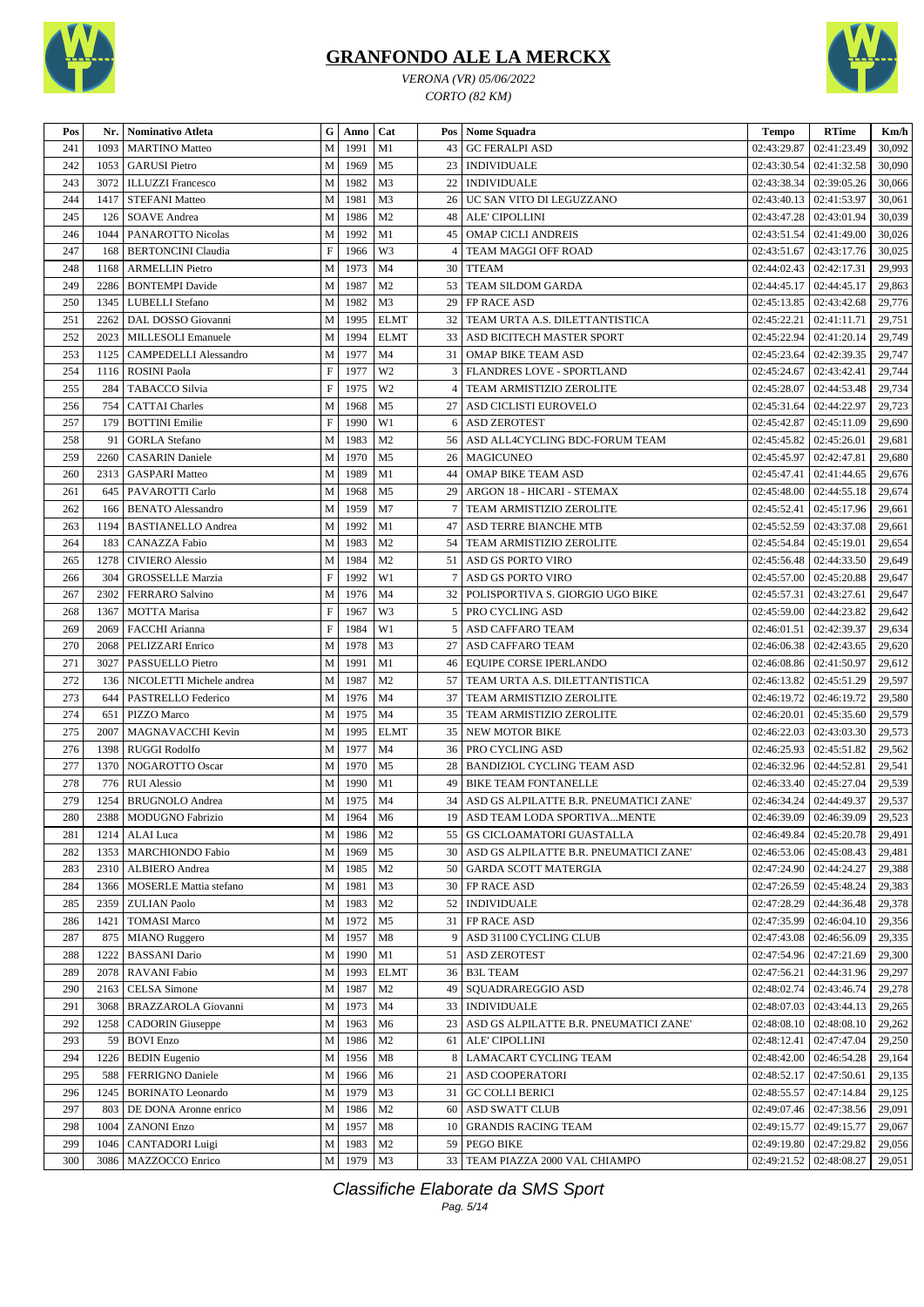





| Pos | Nr.  | <b>Nominativo Atleta</b>     | G | Anno | Cat            | Pos  | <b>Nome Squadra</b>                          | <b>Tempo</b>                  | <b>RTime</b> | Km/h   |
|-----|------|------------------------------|---|------|----------------|------|----------------------------------------------|-------------------------------|--------------|--------|
|     |      |                              |   |      |                |      |                                              |                               |              |        |
| 301 | 1297 | <b>DIVITINI Franco</b>       | M | 1964 | M <sub>6</sub> | 20   | TEAM ASNAGHI GRANFONDO                       | 02:49:27.89                   | 02:47:08.70  | 29,033 |
| 302 | 2120 | <b>ZANOLLI</b> Giacomo       | M | 2000 | <b>ELMT</b>    | 37   | <b>ASD SWATT CLUB</b>                        | 02:49:28.09                   | 02:46:34.09  | 29,032 |
| 303 | 1364 | <b>MOREALE</b> Andrea        | M | 1966 | M <sub>6</sub> | 22   | KI.CO.SYS. TEAM                              | 02:49:29.16   02:47:54.89     |              | 29,029 |
| 304 | 2115 | DI ROSA Marcello             | M | 1989 | M1             | 48   | <b>ACSI NAZIONALE ROMA</b>                   | 02:49:32.35   02:45:24.19     |              | 29,020 |
| 305 | 1368 | <b>MOTTARAN</b> Devis        | M | 1980 | M3             | 32   | ASD CICLO DELTA 2.0                          | 02:49:33.36                   | 02:47:31.36  | 29,017 |
| 306 | 46   | <b>BOCCANERA</b> Stefano     | M | 1961 | M7             | 9    | <b>ALE' CIPOLLINI</b>                        | 02:49:33.89                   | 02:49:20.96  | 29,015 |
| 307 | 2321 | PAGANI Giancarlo             | M | 1953 | M8             | 7    | ASD ZANOLA RIVOLTELLA                        | 02:49:37.74                   | 02:46:11.26  | 29,004 |
| 308 | 2435 | <b>QUARTA Alessio</b>        | M | 1983 | M <sub>2</sub> | 58   | TRAGUARDO VOLANTE RACING                     | 02:49:47.67                   | 02:46:37.71  | 28,976 |
| 309 | 3083 | <b>RICHEY Charles</b>        | M | 1990 | M1             | 50   | <b>INDIVIDUALE</b>                           | 02:50:06.23                   | 02:45:47.91  | 28,924 |
| 310 | 1103 | <b>LITTEA</b> Michele        | M | 1994 | <b>ELMT</b>    | 42   | <b>UC CARRE' ASFO</b>                        | 02:50:07.08                   | 02:50:07.08  | 28,921 |
| 311 | 1162 | <b>MELOTTI Nicola</b>        | M | 1968 | M <sub>5</sub> | 32   | EVOLUTION BIKE - TEAM CALA                   | 02:50:13.99                   | 02:48:18.93  | 28,902 |
| 312 | 2100 | GASPARINI Luca               | M | 1994 | <b>ELMT</b>    | 40   | <b>TEZZE ARZIGNANO</b>                       | 02:50:32.14                   | 02:47:46.12  | 28,850 |
| 313 | 2257 | <b>COMPER Samuele</b>        | M | 2000 | <b>ELMT</b>    | 39   | <b>INDIVIDUALE</b>                           | 02:50:39.76                   | 02:47:45.88  | 28,829 |
| 314 | 2046 | <b>BOTTARO</b> Mattia        | M | 1992 | M1             | 53   | <b>GS TOMBELLE</b>                           | 02:50:44.14                   | 02:47:58.12  | 28,816 |
| 315 | 2423 | <b>TROMBINI</b> Alessandro   | M | 1960 | M7             | 8    | EQUILIBRIO URBANO MILANO                     | 02:50:46.33   02:47:34.96     |              | 28,810 |
| 316 | 1357 | <b>MARTINELLI Alessandro</b> | M | 1982 | M3             | 38   | TEAM LODA MILLENNIUM                         | 02:51:01.04                   | 02:51:01.04  | 28,769 |
| 317 | 1443 | <b>ZEBA</b> Simone           | M | 1976 | M <sub>4</sub> | 38   | <b>SOUTH BERICA BIKE TEAM</b>                | 02:51:04.74                   | 02:48:44.01  | 28,759 |
| 318 | 3053 | <b>SARDU Federico</b>        | M | 1994 | <b>ELMT</b>    | 38   | VILLACIDRO TRIATHLON                         | 02:51:08.74                   | 02:46:45.26  | 28,747 |
| 319 | 37   | <b>SCIREA Marco</b>          | M | 1969 | M <sub>5</sub> | 36   | ALE' CIPOLLINI                               | 02:51:31.72                   | 02:51:12.71  | 28,683 |
| 320 | 1410 | <b>SILVESTRI Pietro</b>      | M | 1991 | M1             | 54   | FP RACE ASD                                  | 02:51:34.27                   | 02:49:34.29  | 28,676 |
| 321 | 719  | <b>LANZETTA Luca</b>         |   | 1996 | <b>ELMT</b>    | 43   | ASD WINDTEX STORMSHIELD                      |                               |              | 28,663 |
|     |      |                              | M |      |                |      |                                              | 02:51:38.92                   | 02:50:41.79  |        |
| 322 | 957  | <b>MARANGONI Samir</b>       | M | 1990 | M1             | 55   | <b>ASD REVELO</b>                            | 02:51:40.87                   | 02:50:01.23  | 28,658 |
| 323 | 2447 | <b>BOLOGNA</b> Sasha         | M | 1989 | M1             | 52   | <b>BIKE EVO</b>                              | 02:51:46.88                   | 02:47:50.76  | 28,641 |
| 324 | 1403 | <b>SANTI Giuseppe</b>        | M | 1971 | M <sub>5</sub> | 37   | FP RACE ASD                                  | 02:51:53.67                   | 02:51:53.67  | 28,622 |
| 325 | 1082 | <b>TROIANI</b> Federico      | M | 1989 | M1             | 56   | <b>SANSONI TEAM</b>                          | 02:51:59.40                   | 02:51:59.40  | 28,606 |
| 326 | 2114 | <b>CRAPIS Jimmy</b>          | M | 1982 | M3             | 34   | UC INDUNO OLONA RAFFAELE BRUNO - LUIGI GANNA | 02:52:00.77                   | 02:48:52.74  | 28,602 |
| 327 | 2400 | <b>MATTEOTTI</b> Sergio      | M | 1985 | M <sub>2</sub> | 62   | <b>INDIVIDUALE</b>                           | 02:52:04.14                   | 02:49:20.14  | 28,593 |
| 328 | 2005 | DONATO Ivan                  | M | 1981 | M3             | 35   | POL. OPPEANO ASD                             | 02:52:04.54   02:49:32.00     |              | 28,592 |
| 329 | 314  | <b>GUIDI</b> Alessandro      | M | 1971 | M <sub>5</sub> | 42   | TEAM MAGGI OFF ROAD                          | 02:52:21.30                   | 02:52:21.30  | 28,546 |
| 330 | 1425 | <b>VALENTINI Fabio</b>       | M | 1973 | M <sub>4</sub> | 39   | <b>GEMINI TEAM ASD</b>                       | 02:52:28.81                   | 02:50:51.97  | 28,525 |
| 331 | 2289 | CUCCO Fernando               | M | 1984 | M <sub>2</sub> | 63   | <b>GC COLLI BERICI</b>                       | 02:52:49.57                   | 02:49:26.42  | 28,468 |
| 332 | 544  | <b>BONIOLO</b> Cristian      | M | 1971 | M <sub>5</sub> | 41   | ASD CICLO DELTA 2.0                          | 02:53:02.24                   | 02:52:06.18  | 28,433 |
| 333 | 2405 | DE PRETTO Giovanni           | M | 1998 | <b>ELMT</b>    | 41   | <b>ASD PANOZZO</b>                           | 02:53:16.49                   | 02:49:13.02  | 28,394 |
| 334 | 1360 | <b>MILANI</b> Michele        | M | 1968 | M <sub>5</sub> | 38   | ASD GS PORTO VIRO                            | 02:53:20.63                   | 02:51:56.65  | 28,383 |
| 335 | 123  | <b>GAZZOLDI</b> Alessandro   | M | 1981 | M3             | 41   | <b>ALE' CIPOLLINI</b>                        | 02:53:26.13                   | 02:53:04.66  | 28,368 |
| 336 | 1215 | <b>ALLORINI Marco</b>        | M | 1983 | M <sub>2</sub> | 64   | <b>GS PRASECCOBIESSE</b>                     | 02:53:29.18                   | 02:50:46.95  | 28,360 |
| 337 | 791  | CALLIGARO Michele            | M | 1976 | M4             | 41   | ASD CHIARCOSSO- HELP HAITI                   | 02:53:32.54                   | 02:52:26.09  | 28,350 |
| 338 | 1334 | <b>HERNAUS</b> Mitja         | M | 1968 | M <sub>5</sub> | 40   | NEW MOLINI DOLO TEAM GRANFONDO               | 02:53:32.97                   | 02:52:01.73  | 28,349 |
| 339 | 10   | CHIP NON ASSOCIATO 60003769  | M | 1962 | M <sub>7</sub> | 10   | ***                                          | 02:53:38.25                   | 02:53:38.25  | 28,335 |
| 340 |      | 2054 ALBANESE Silvia         | F | 1976 | W2             |      | 5   ASD TEAM RANA - TAGLIARO                 | 02:53:40.19   02:53:40.19     |              | 28,330 |
| 341 | 2032 | <b>BONI Flavio</b>           | M | 1968 | M5             |      | 34   INDIVIDUALE                             | 02:53:40.91                   | 02:50:54.44  | 28,328 |
| 342 | 1436 | ZAMBONINI Gianni             | M | 1966 | M6             |      | 25   ASD FERRARA BIKE                        | 02:53:44.79                   | 02:53:44.79  | 28,317 |
| 343 | 2083 | PIALORSI Alessia             | F | 1999 | EWS            | 2    | <b>B3L TEAM</b>                              | $02:53:47.03$   $02:50:22.63$ |              | 28,311 |
|     |      |                              |   | 1997 |                |      | UC SAN VITO DI LEGUZZANO                     | 02:53:47.19                   |              |        |
| 344 | 1264 | CAMPAGNOLO Davide            | M |      | <b>ELMT</b>    | 44   |                                              |                               | 02:51:51.21  | 28,311 |
| 345 | 2433 | <b>BIONDI</b> Giuseppe       | M | 1970 | M <sub>5</sub> | 33   | VIVO-MG.K VIS-DAL COLLE                      | 02:53:50.07                   | 02:49:54.87  | 28,303 |
| 346 | 2449 | <b>ZANARDINI Daniel</b>      | M | 1981 | M3             |      | 36   FLANDRES LOVE - SPORTLAND               | 02:53:55.92                   | 02:50:56.75  | 28,287 |
| 347 | 2045 | <b>CORBUCCI</b> Sergio       | M | 1968 | M5             |      | 35 TEAM LODA                                 | 02:54:03.22                   | 02:51:07.56  | 28,267 |
| 348 | 2044 | ROMANO Simona                | F | 1971 | W3             | 6    | ASD TEAM LODA SPORTIVA MENTE                 | 02:54:03.36                   | 02:51:04.35  | 28,267 |
| 349 | 2372 | <b>CAMPARA Mirko</b>         | M | 1978 | M3             | 37   | <b>BOSCA TEAM</b>                            | 02:54:04.17                   | 02:50:56.94  | 28,265 |
| 350 | 1286 | CUOGHI Dario                 | M | 1965 | M6             | 24   | ASD TEAM ORLANDI                             | 02:54:05.29                   | 02:51:55.72  | 28,262 |
| 351 | 1426 | <b>VALENTINI Alessandro</b>  | M | 1971 | M <sub>5</sub> | 39   | ASD TEAM ORLANDI                             | 02:54:05.87                   | 02:52:00.22  | 28,260 |
| 352 | 1164 | <b>RUDELLA Luca</b>          | M | 1991 | M1             | 57   | EVOLUTION BIKE - TEAM CALA                   | 02:54:09.07                   | 02:52:12.14  | 28,251 |
| 353 | 2291 | STAFFONI Gabriele            | M | 1971 | M <sub>5</sub> | 44   | ASD TEAM BRIXIA CYCLING                      | $02:54:11.03$   $02:54:11.03$ |              | 28,246 |
| 354 | 1121 | <b>HUBER Othmar</b>          | M | 1950 | M8             | 11 I | <b>RV EHRENDINGEN</b>                        | $02:54:20.61$   $02:54:20.61$ |              | 28,220 |
| 355 | 642  | <b>ODORIZZI Nicola</b>       | M | 1969 | M5             | 43   | <b>GSA PENNE SPRINT</b>                      | 02:54:25.10   02:53:36.05     |              | 28,208 |
| 356 | 1396 | <b>ROSA</b> Marco            | M | 1975 | M4             | 40   | ASD GC BOVOLENTA                             | 02:54:43.46                   | 02:52:20.67  | 28,159 |
| 357 | 634  | <b>MOIOLI Mauro</b>          | M | 1987 | M <sub>2</sub> | 66   | ASD TEAM MOROTTI                             | 02:55:08.77                   | 02:54:21.01  | 28,091 |
| 358 | 1192 | DE BERNARDIN Dario           | M | 1990 | M1             | 60   | ASD CROCETTA BIKE TEAM                       | 02:55:18.45                   | 02:53:27.78  | 28,065 |
| 359 | 2381 | <b>SCHIRONE Andrea</b>       | М | 1982 | M3             | 39   | <b>B3L TEAM</b>                              | 02:55:22.45   02:52:20.27     |              | 28,054 |
| 360 | 227  | <b>LUCCINI Walter</b>        | M | 1953 | M8             |      | 12 ASD UGGIATESE BICI BIKE 93                | 02:55:23.35   02:54:46.32     |              | 28,052 |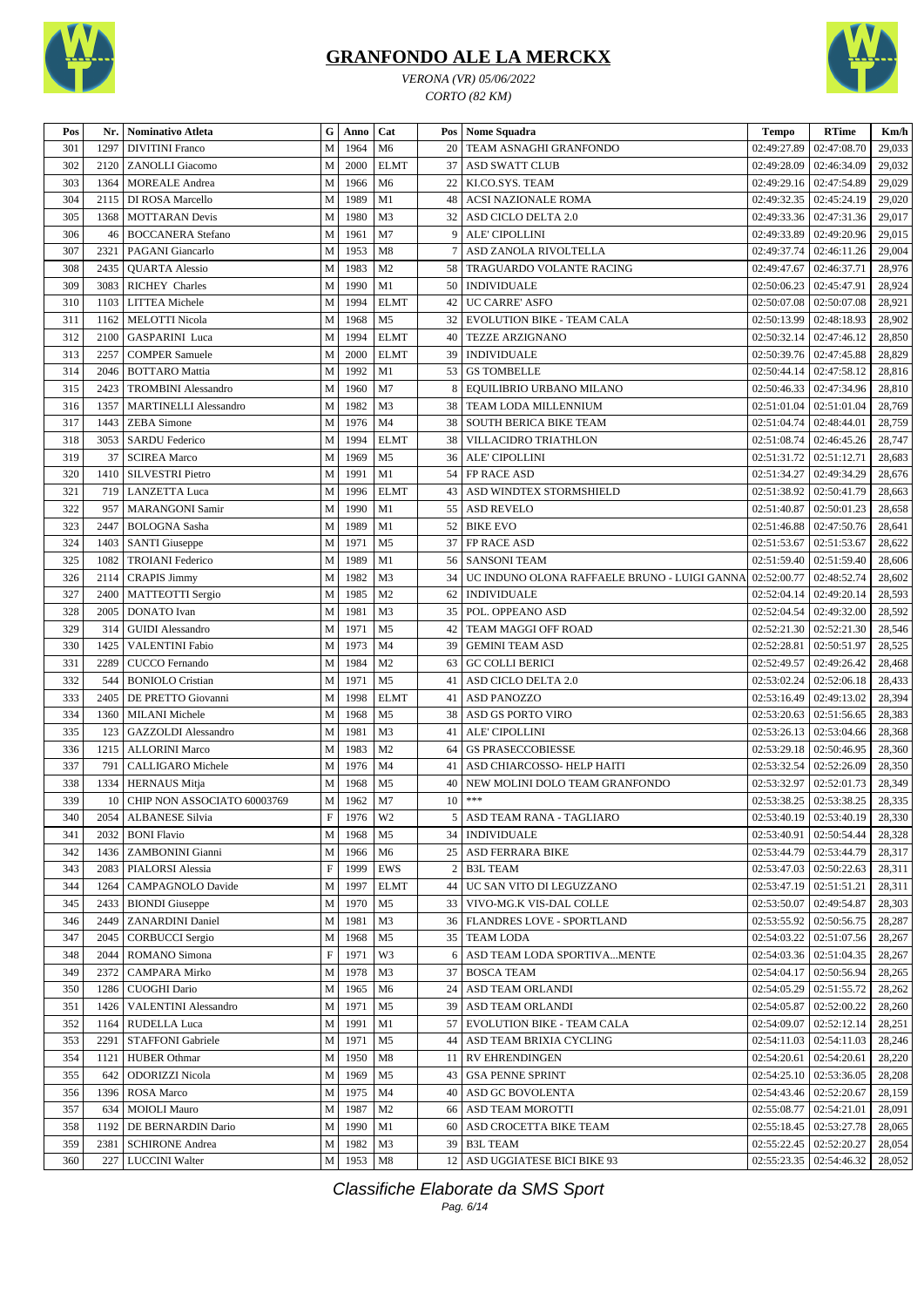

*VERONA (VR) 05/06/2022 CORTO (82 KM)*



| 1976<br>361<br>171<br><b>BOLDRIN</b> Andrea<br>M<br>M <sub>4</sub><br>43<br><b>GS PRASECCOBIESSE</b><br>02:55:42.41<br>02:55:42.41<br>28,001<br>362<br>1989<br>27,950<br>814<br><b>FORNER Luca</b><br>M<br>M1<br>63<br>ASD WILIER TRIESTINA<br>02:56:01.73<br>02:54:46.95<br>M <sub>3</sub><br>363<br>2332<br><b>GIRARDI NiccolÒ</b><br>M<br>1982<br>PASINO LUXURY TEAM<br>02:56:06.94<br>02:52:33.39<br>27,936<br>40<br>364<br>1074<br>M<br>1977<br>M <sub>4</sub><br><b>INDIVIDUALE</b><br>02:56:23.85<br>02:56:23.85<br>27,892<br>PARKYN Michael<br>46<br>M<br>1965<br>VANOTTI CYCLE TEAM<br>02:54:57.63<br>27,866<br>365<br>M <sub>6</sub><br>02:56:33.68<br>1456<br><b>GAMBI</b> Alessandro<br>26<br>2322<br>M<br>1956<br>M8<br>02:55:16.80<br>27,837<br>366<br><b>GOSETTI</b> Giorgio<br>13<br><b>UNTER - BRAO CAFFE</b><br>02:56:44.66<br>367<br>2177<br>M<br>1992<br>M1<br><b>B3L TEAM</b><br>02:53:19.93<br>27,834<br>PIRLO Alessio<br>59<br>02:56:45.63<br>368<br>M<br>1969<br>M <sub>5</sub><br>27,833<br>559<br>45<br>TEAM ARMISTIZIO ZEROLITE<br>02:56:00.54<br><b>CARRARO</b> Alessandro<br>02:56:46.22<br>M <sub>2</sub><br>27,830<br>369<br>2300<br><b>SEGATA Alessio</b><br>M<br>1987<br><b>ASD COOPERATORI</b><br>02:56:47.34<br>02:53:25.32<br>65<br>370<br>1989<br>M1<br>27,827<br>2168<br><b>BRANZI</b> Sebastian<br>M<br>58<br>HIGHROAD TEAM ASD<br>02:56:48.35<br>02:52:33.86<br>371<br>M<br>1969<br>M <sub>5</sub><br>02:56:37.27<br>27,812<br>36<br><b>CERIOLI Gino</b><br>46<br>ALE' CIPOLLINI<br>02:56:53.93<br>372<br>1309<br>FERRARI Alessandro<br>M<br>1981<br>M <sub>3</sub><br><b>UISP PROV. MODENA</b><br>02:57:02.96<br>02:57:02.96<br>27,789<br>43<br>373<br>1971<br>27,703<br>PERRUCCHINI Stefano<br>M<br>M <sub>5</sub><br>TEAM ARMISTIZIO ZEROLITE<br>02:57:35.92<br>02:56:50.05<br>48<br>646<br>M<br>374<br>2312<br>1988<br>M1<br>OMAP BIKE TEAM ASD<br>02:53:47.07<br>27,665<br><b>LODOLA</b> Marco<br>61<br>02:57:50.43<br>EWS<br>375<br>2395<br>F<br>2001<br>TEAM LAPIERRE - TRENTINO - ALE'<br>02:57:52.64   02:54:58.35<br>27,659<br><b>UBER Carlotta</b><br>3<br>$***$<br>376<br>1995<br><b>ELMT</b><br>02:58:12.70   02:55:23.97<br>27,608<br>CHIP NON ASSOCIATO 63003901<br>M<br>46<br>1157<br>M<br>1990<br>02:58:12.70   02:54:11.52<br>377<br>2157<br>M1<br>62<br><b>SC BARBIERI</b><br>27,608<br><b>BONORA</b> Samuele<br>${\bf M}$<br>02:56:45.54<br>27,568<br>378<br>965<br><b>MARLETTO Milo</b><br>1969<br>M <sub>5</sub><br>ASD RODMAN AZIMUT SQUADRA CORSE<br>02:58:28.25<br>47<br>379<br>RAINONE NiccolÒ<br>1993<br><b>ELMT</b><br><b>ASD SWATT CLUB</b><br>02:55:00.16<br>27,563<br>2353<br>M<br>02:58:30.03<br>45<br>M<br>380<br>2094<br>1993<br><b>ELMT</b><br><b>GS TOMBELLE</b><br>02:58:31.83<br>02:55:46.05<br>27,558<br><b>GAMBIN</b> Tyrone<br>47<br>381<br>1967<br>M <sub>6</sub><br>27,554<br>M<br>30<br>TEAM MORETTI ASD<br>02:58:33.34<br>02:57:48.93<br>616<br>LODETTI Luigi<br>382<br>M7<br>27,539<br>554<br>M<br>1961<br>ASD COOPERATORI<br>02:58:39.29<br>02:57:36.92<br><b>CAMORANI Roberto</b><br>12<br>$\boldsymbol{\mathrm{F}}$<br>W3<br>383<br>1971<br>ALE' CIPOLLINI<br>02:58:41.39<br>02:58:24.02<br>27,534<br>52<br><b>FABBIAN</b> Tamara<br>384<br>M<br>1976<br>M <sub>4</sub><br>02:55:50.24<br>27,509<br>2465<br>FAUSTINELLI Massimiliano<br><b>INDIVIDUALE</b><br>02:58:50.89<br>44<br>385<br>02:57:33.51<br>27,503<br>878<br><b>TACCHETTO Nicola</b><br>M<br>1968<br>M <sub>5</sub><br>49<br>IL TEAM PINARELLO<br>02:58:53.35<br>1979<br>386<br>M<br>M <sub>3</sub><br><b>KM SPORT</b><br>02:56:44.06<br>27,502<br>1030<br><b>PAPA Francesco</b><br>42<br>02:58:53.78<br>387<br>1965<br>32<br>2348<br>M<br>M <sub>6</sub><br><b>SC LIVIGNO - SETTORE MTB</b><br>02:58:57.50<br>02:58:57.50<br>27,492<br><b>BORMOLINI</b> Alfredo massimo<br>388<br>1379<br>1963<br>M <sub>6</sub><br>29<br>FP RACE ASD<br>02:59:01.24   02:56:59.24<br>27,483<br>PASQUALI Moreno<br>M<br>389<br>1974<br>27,475<br>2030<br>M<br>M <sub>4</sub><br>45<br><b>GS SPORTISSIMO TOP LEVEL</b><br>02:59:04.11<br>02:56:22.09<br><b>STRAFORINI Giorgio</b><br>M<br>1991<br>02:58:02.74<br>390<br>778<br><b>BARDELLA Fabrizio</b><br>M1<br><b>BIKE TEAM FONTANELLE</b><br>02:59:10.92<br>27,458<br>67<br>02:58:10.67<br>391<br>M<br>1978<br>M <sub>3</sub><br>ASD FINALONE TEAM<br>02:59:11.45<br>27,457<br>602<br><b>GHIANI</b> Andrea<br>47<br>392<br>1969<br>02:57:35.61<br>27,449<br>1011<br><b>DAL COLLE Silvio</b><br>M<br>M <sub>5</sub><br>50<br><b>ASD TOTAL SPEED</b><br>02:59:14.55<br>393<br>M<br>1981<br>1402<br>M <sub>3</sub><br>02:59:16.72<br>02:59:16.72<br>27,443<br><b>SANTI Davide</b><br>48<br><b>FP RACE ASD</b><br>394<br>M<br>1990<br>M1<br>UC SAN VITO DI LEGUZZANO<br>02:57:25.95<br>27,439<br>1154<br><b>RECHER Matteo</b><br>66<br>02:59:18.31<br>M <sub>7</sub><br>02:59:19.02<br>27,437<br>395<br>2394<br>FACCHINETTI Claudio<br>1960<br><b>ASD CICLI BETTONI</b><br>02:59:19.02<br>M<br>13<br>3081<br>M<br>1973<br>M <sub>4</sub><br>ASD MB TEAM MACRO<br>02:59:20.37<br>02:54:57.46<br>27,434<br>396<br><b>MANELLI</b> Riccardo<br>42<br>27,432<br>397<br>2039<br><b>MEROTTO Rinaldo</b><br>M<br>1958<br>M7<br>ASD CROCETTA BIKE TEAM<br>02:59:21.08<br>02:56:38.98<br>11<br>$***$<br>398<br>1199<br>CHIP NON ASSOCIATO 71002076<br>M<br>1982<br>M <sub>3</sub><br>46<br>02:59:28.33<br>02:57:15.19<br>27,414<br>M<br>399<br>2253<br>COLOGNATO Alessandro<br>1986<br>M <sub>2</sub><br>TEAM URTA A.S. DILETTANTISTICA<br>02:59:35.61   02:55:20.92<br>27,395<br>67<br>400<br>280 SOINI Graziano<br>M 1950<br>02:59:39.97 02:59:00.21<br>14 SC ALA<br>27,384<br>  M8<br>401<br>F<br>W <sub>2</sub><br>TEAM ARMISTIZIO ZEROLITE<br>02:59:43.52   02:58:57.30<br>27,375<br>612   LANZA Chiara<br>1982<br>7<br>402<br><b>SLAVIERO</b> Michele<br>M<br>68<br>02:59:43.67<br>02:58:58.74<br>27,375<br>278<br>1989<br>M1<br>TEAM ARMISTIZIO ZEROLITE<br>403<br><b>GEREMIA Mirco</b><br>M<br>02:59:45.88   02:58:23.08<br>27,369<br>837<br>1965<br>M6<br>31   A.S.D SANT'ANNA TEAM<br>404<br><b>MARTINI Florindo</b><br>M<br>ALE' CIPOLLINI<br>02:59:47.21<br>02:59:47.21<br>27,366<br>1962<br>M7<br>14<br>41<br>405<br><b>ESCARTIN COTI Fernando</b><br>M<br>1968<br><b>INDIVIDUALE</b><br>02:59:47.63<br>02:59:27.81<br>27,365<br>80<br>M5<br>51<br>M<br>1975<br>02:59:55.96   02:57:56.13<br>27,344<br>406<br>1315<br>FOLTRAN Alberto<br>M4<br>47<br><b>GS PRASECCOBIESSE</b><br>407<br>1977<br><b>PEGO BIKE</b><br>03:00:07.10   02:58:14.85<br>27,315<br>1026<br><b>IORI</b> Simone<br>M<br>M4<br>49<br>M1<br>03:00:12.07 02:57:22.85<br>27,303<br>408<br>988<br><b>VALLENARI Cristian</b><br>M<br>1991<br><b>SC CICLI FONTANA ASD</b><br>65<br>${\bf M}$<br>2303<br><b>UUNK Wilfred</b><br>1967<br>28   INDIVIDUALE<br>03:00:37.06   02:56:58.11<br>27,240<br>409<br>M6<br>02:56:46.55<br>2251<br>ZAGLIO Andrea<br>M<br>ASD GS PEDALE BAGNOLESE<br>03:00:47.42<br>27,214<br>410<br>1966<br>M6<br>27<br>411<br><b>BIGNOTTI Mirco</b><br>1988<br>M1<br>64 ASD GS AL-GOM<br>03:00:51.49   02:56:46.17<br>27,204<br>2411<br>M<br>$\mathbf F$<br>412<br>SALVETTI Ketti<br>1975<br>W <sub>2</sub><br>HIGHROAD TEAM ASD<br>03:00:59.29   02:57:59.07<br>27,184<br>2148<br>6<br>413<br><b>PAVELIC Peter</b><br>M<br>M7<br><b>INDIVIDUALE</b><br>03:01:03.23   02:59:54.06<br>27,174<br>700<br>1960<br>15<br>414<br>15   GRUPPO BASTIONI BIKE<br>03:01:17.35   03:00:29.66<br>27,139<br>531<br>VIVAN Adriano<br>M<br>1955<br>M8<br>$\boldsymbol{\mathrm{F}}$<br>1990<br>W1<br><b>SC CICLI FONTANA ASD</b><br>03:01:29.78   02:57:59.60<br>27,108<br>415<br>2026<br>PERUZZO Laura<br>8<br>2025<br>RIZZOTTI Omar<br>М<br>1975<br><b>SC CICLI FONTANA ASD</b><br>03:01:29.92<br>02:58:00.72<br>27,108<br>416<br>M4<br>48<br>417<br>M<br>34   INDIVIDUALE<br>03:01:30.37<br>03:00:35.72<br>27,106<br>711<br>GIGLIO Andrea<br>1963<br>M6<br>M<br>52   ASD COOPERATORI<br>03:00:33.93<br>27,097<br>418<br><b>GINELLI Antonio</b><br>1968<br>M5<br>03:01:34.08<br>604<br>419<br>1978<br><b>ALE' CIPOLLINI</b><br>03:01:36.45   02:57:04.99<br>27,091<br>65<br><b>COTTARELLI Marco</b><br>М<br>M3<br>45<br>420<br>3008<br>M<br>M <sub>3</sub><br>44   TEAM ZANOLINI BIKE<br>03:01:36.87   02:57:04.58<br>27,090<br><b>PFITSCHER Georg</b><br>1981 | Pos | Nr. | <b>Nominativo Atleta</b> | G | Anno | Cat | Pos   Nome Squadra | <b>Tempo</b> | <b>RTime</b> | Km/h |
|-----------------------------------------------------------------------------------------------------------------------------------------------------------------------------------------------------------------------------------------------------------------------------------------------------------------------------------------------------------------------------------------------------------------------------------------------------------------------------------------------------------------------------------------------------------------------------------------------------------------------------------------------------------------------------------------------------------------------------------------------------------------------------------------------------------------------------------------------------------------------------------------------------------------------------------------------------------------------------------------------------------------------------------------------------------------------------------------------------------------------------------------------------------------------------------------------------------------------------------------------------------------------------------------------------------------------------------------------------------------------------------------------------------------------------------------------------------------------------------------------------------------------------------------------------------------------------------------------------------------------------------------------------------------------------------------------------------------------------------------------------------------------------------------------------------------------------------------------------------------------------------------------------------------------------------------------------------------------------------------------------------------------------------------------------------------------------------------------------------------------------------------------------------------------------------------------------------------------------------------------------------------------------------------------------------------------------------------------------------------------------------------------------------------------------------------------------------------------------------------------------------------------------------------------------------------------------------------------------------------------------------------------------------------------------------------------------------------------------------------------------------------------------------------------------------------------------------------------------------------------------------------------------------------------------------------------------------------------------------------------------------------------------------------------------------------------------------------------------------------------------------------------------------------------------------------------------------------------------------------------------------------------------------------------------------------------------------------------------------------------------------------------------------------------------------------------------------------------------------------------------------------------------------------------------------------------------------------------------------------------------------------------------------------------------------------------------------------------------------------------------------------------------------------------------------------------------------------------------------------------------------------------------------------------------------------------------------------------------------------------------------------------------------------------------------------------------------------------------------------------------------------------------------------------------------------------------------------------------------------------------------------------------------------------------------------------------------------------------------------------------------------------------------------------------------------------------------------------------------------------------------------------------------------------------------------------------------------------------------------------------------------------------------------------------------------------------------------------------------------------------------------------------------------------------------------------------------------------------------------------------------------------------------------------------------------------------------------------------------------------------------------------------------------------------------------------------------------------------------------------------------------------------------------------------------------------------------------------------------------------------------------------------------------------------------------------------------------------------------------------------------------------------------------------------------------------------------------------------------------------------------------------------------------------------------------------------------------------------------------------------------------------------------------------------------------------------------------------------------------------------------------------------------------------------------------------------------------------------------------------------------------------------------------------------------------------------------------------------------------------------------------------------------------------------------------------------------------------------------------------------------------------------------------------------------------------------------------------------------------------------------------------------------------------------------------------------------------------------------------------------------------------------------------------------------------------------------------------------------------------------------------------------------------------------------------------------------------------------------------------------------------------------------------------------------------------------------------------------------------------------------------------------------------------------------------------------------------------------------------------------------------------------------------------------------------------------------------------------------------------------------------------------------------------------------------------------------------------------------------------------------------------------------------------------------------------------------------------------------------------------------------------------------------------------------------------------------------------------------------------------------------------------------------------------------------------------------------------------------------------------------------------------------------------------------------------------------------------------------------------------------------------------------------------------------------------------------------------------------------------------------------------------------------------------------------------------------------------------------------------------------------------------------------------------------------------------------------------------------------------------------------------------------------------------------------------------------------------------------------------------------------------------------------------------------------------------------------------------------------------------------------------------------------------------------------------------|-----|-----|--------------------------|---|------|-----|--------------------|--------------|--------------|------|
|                                                                                                                                                                                                                                                                                                                                                                                                                                                                                                                                                                                                                                                                                                                                                                                                                                                                                                                                                                                                                                                                                                                                                                                                                                                                                                                                                                                                                                                                                                                                                                                                                                                                                                                                                                                                                                                                                                                                                                                                                                                                                                                                                                                                                                                                                                                                                                                                                                                                                                                                                                                                                                                                                                                                                                                                                                                                                                                                                                                                                                                                                                                                                                                                                                                                                                                                                                                                                                                                                                                                                                                                                                                                                                                                                                                                                                                                                                                                                                                                                                                                                                                                                                                                                                                                                                                                                                                                                                                                                                                                                                                                                                                                                                                                                                                                                                                                                                                                                                                                                                                                                                                                                                                                                                                                                                                                                                                                                                                                                                                                                                                                                                                                                                                                                                                                                                                                                                                                                                                                                                                                                                                                                                                                                                                                                                                                                                                                                                                                                                                                                                                                                                                                                                                                                                                                                                                                                                                                                                                                                                                                                                                                                                                                                                                                                                                                                                                                                                                                                                                                                                                                                                                                                                                                                                                                                                                                                                                                                                                                                                                                                                                                                                                                                                                                                                                             |     |     |                          |   |      |     |                    |              |              |      |
|                                                                                                                                                                                                                                                                                                                                                                                                                                                                                                                                                                                                                                                                                                                                                                                                                                                                                                                                                                                                                                                                                                                                                                                                                                                                                                                                                                                                                                                                                                                                                                                                                                                                                                                                                                                                                                                                                                                                                                                                                                                                                                                                                                                                                                                                                                                                                                                                                                                                                                                                                                                                                                                                                                                                                                                                                                                                                                                                                                                                                                                                                                                                                                                                                                                                                                                                                                                                                                                                                                                                                                                                                                                                                                                                                                                                                                                                                                                                                                                                                                                                                                                                                                                                                                                                                                                                                                                                                                                                                                                                                                                                                                                                                                                                                                                                                                                                                                                                                                                                                                                                                                                                                                                                                                                                                                                                                                                                                                                                                                                                                                                                                                                                                                                                                                                                                                                                                                                                                                                                                                                                                                                                                                                                                                                                                                                                                                                                                                                                                                                                                                                                                                                                                                                                                                                                                                                                                                                                                                                                                                                                                                                                                                                                                                                                                                                                                                                                                                                                                                                                                                                                                                                                                                                                                                                                                                                                                                                                                                                                                                                                                                                                                                                                                                                                                                                             |     |     |                          |   |      |     |                    |              |              |      |
|                                                                                                                                                                                                                                                                                                                                                                                                                                                                                                                                                                                                                                                                                                                                                                                                                                                                                                                                                                                                                                                                                                                                                                                                                                                                                                                                                                                                                                                                                                                                                                                                                                                                                                                                                                                                                                                                                                                                                                                                                                                                                                                                                                                                                                                                                                                                                                                                                                                                                                                                                                                                                                                                                                                                                                                                                                                                                                                                                                                                                                                                                                                                                                                                                                                                                                                                                                                                                                                                                                                                                                                                                                                                                                                                                                                                                                                                                                                                                                                                                                                                                                                                                                                                                                                                                                                                                                                                                                                                                                                                                                                                                                                                                                                                                                                                                                                                                                                                                                                                                                                                                                                                                                                                                                                                                                                                                                                                                                                                                                                                                                                                                                                                                                                                                                                                                                                                                                                                                                                                                                                                                                                                                                                                                                                                                                                                                                                                                                                                                                                                                                                                                                                                                                                                                                                                                                                                                                                                                                                                                                                                                                                                                                                                                                                                                                                                                                                                                                                                                                                                                                                                                                                                                                                                                                                                                                                                                                                                                                                                                                                                                                                                                                                                                                                                                                                             |     |     |                          |   |      |     |                    |              |              |      |
|                                                                                                                                                                                                                                                                                                                                                                                                                                                                                                                                                                                                                                                                                                                                                                                                                                                                                                                                                                                                                                                                                                                                                                                                                                                                                                                                                                                                                                                                                                                                                                                                                                                                                                                                                                                                                                                                                                                                                                                                                                                                                                                                                                                                                                                                                                                                                                                                                                                                                                                                                                                                                                                                                                                                                                                                                                                                                                                                                                                                                                                                                                                                                                                                                                                                                                                                                                                                                                                                                                                                                                                                                                                                                                                                                                                                                                                                                                                                                                                                                                                                                                                                                                                                                                                                                                                                                                                                                                                                                                                                                                                                                                                                                                                                                                                                                                                                                                                                                                                                                                                                                                                                                                                                                                                                                                                                                                                                                                                                                                                                                                                                                                                                                                                                                                                                                                                                                                                                                                                                                                                                                                                                                                                                                                                                                                                                                                                                                                                                                                                                                                                                                                                                                                                                                                                                                                                                                                                                                                                                                                                                                                                                                                                                                                                                                                                                                                                                                                                                                                                                                                                                                                                                                                                                                                                                                                                                                                                                                                                                                                                                                                                                                                                                                                                                                                                             |     |     |                          |   |      |     |                    |              |              |      |
|                                                                                                                                                                                                                                                                                                                                                                                                                                                                                                                                                                                                                                                                                                                                                                                                                                                                                                                                                                                                                                                                                                                                                                                                                                                                                                                                                                                                                                                                                                                                                                                                                                                                                                                                                                                                                                                                                                                                                                                                                                                                                                                                                                                                                                                                                                                                                                                                                                                                                                                                                                                                                                                                                                                                                                                                                                                                                                                                                                                                                                                                                                                                                                                                                                                                                                                                                                                                                                                                                                                                                                                                                                                                                                                                                                                                                                                                                                                                                                                                                                                                                                                                                                                                                                                                                                                                                                                                                                                                                                                                                                                                                                                                                                                                                                                                                                                                                                                                                                                                                                                                                                                                                                                                                                                                                                                                                                                                                                                                                                                                                                                                                                                                                                                                                                                                                                                                                                                                                                                                                                                                                                                                                                                                                                                                                                                                                                                                                                                                                                                                                                                                                                                                                                                                                                                                                                                                                                                                                                                                                                                                                                                                                                                                                                                                                                                                                                                                                                                                                                                                                                                                                                                                                                                                                                                                                                                                                                                                                                                                                                                                                                                                                                                                                                                                                                                             |     |     |                          |   |      |     |                    |              |              |      |
|                                                                                                                                                                                                                                                                                                                                                                                                                                                                                                                                                                                                                                                                                                                                                                                                                                                                                                                                                                                                                                                                                                                                                                                                                                                                                                                                                                                                                                                                                                                                                                                                                                                                                                                                                                                                                                                                                                                                                                                                                                                                                                                                                                                                                                                                                                                                                                                                                                                                                                                                                                                                                                                                                                                                                                                                                                                                                                                                                                                                                                                                                                                                                                                                                                                                                                                                                                                                                                                                                                                                                                                                                                                                                                                                                                                                                                                                                                                                                                                                                                                                                                                                                                                                                                                                                                                                                                                                                                                                                                                                                                                                                                                                                                                                                                                                                                                                                                                                                                                                                                                                                                                                                                                                                                                                                                                                                                                                                                                                                                                                                                                                                                                                                                                                                                                                                                                                                                                                                                                                                                                                                                                                                                                                                                                                                                                                                                                                                                                                                                                                                                                                                                                                                                                                                                                                                                                                                                                                                                                                                                                                                                                                                                                                                                                                                                                                                                                                                                                                                                                                                                                                                                                                                                                                                                                                                                                                                                                                                                                                                                                                                                                                                                                                                                                                                                                             |     |     |                          |   |      |     |                    |              |              |      |
|                                                                                                                                                                                                                                                                                                                                                                                                                                                                                                                                                                                                                                                                                                                                                                                                                                                                                                                                                                                                                                                                                                                                                                                                                                                                                                                                                                                                                                                                                                                                                                                                                                                                                                                                                                                                                                                                                                                                                                                                                                                                                                                                                                                                                                                                                                                                                                                                                                                                                                                                                                                                                                                                                                                                                                                                                                                                                                                                                                                                                                                                                                                                                                                                                                                                                                                                                                                                                                                                                                                                                                                                                                                                                                                                                                                                                                                                                                                                                                                                                                                                                                                                                                                                                                                                                                                                                                                                                                                                                                                                                                                                                                                                                                                                                                                                                                                                                                                                                                                                                                                                                                                                                                                                                                                                                                                                                                                                                                                                                                                                                                                                                                                                                                                                                                                                                                                                                                                                                                                                                                                                                                                                                                                                                                                                                                                                                                                                                                                                                                                                                                                                                                                                                                                                                                                                                                                                                                                                                                                                                                                                                                                                                                                                                                                                                                                                                                                                                                                                                                                                                                                                                                                                                                                                                                                                                                                                                                                                                                                                                                                                                                                                                                                                                                                                                                                             |     |     |                          |   |      |     |                    |              |              |      |
|                                                                                                                                                                                                                                                                                                                                                                                                                                                                                                                                                                                                                                                                                                                                                                                                                                                                                                                                                                                                                                                                                                                                                                                                                                                                                                                                                                                                                                                                                                                                                                                                                                                                                                                                                                                                                                                                                                                                                                                                                                                                                                                                                                                                                                                                                                                                                                                                                                                                                                                                                                                                                                                                                                                                                                                                                                                                                                                                                                                                                                                                                                                                                                                                                                                                                                                                                                                                                                                                                                                                                                                                                                                                                                                                                                                                                                                                                                                                                                                                                                                                                                                                                                                                                                                                                                                                                                                                                                                                                                                                                                                                                                                                                                                                                                                                                                                                                                                                                                                                                                                                                                                                                                                                                                                                                                                                                                                                                                                                                                                                                                                                                                                                                                                                                                                                                                                                                                                                                                                                                                                                                                                                                                                                                                                                                                                                                                                                                                                                                                                                                                                                                                                                                                                                                                                                                                                                                                                                                                                                                                                                                                                                                                                                                                                                                                                                                                                                                                                                                                                                                                                                                                                                                                                                                                                                                                                                                                                                                                                                                                                                                                                                                                                                                                                                                                                             |     |     |                          |   |      |     |                    |              |              |      |
|                                                                                                                                                                                                                                                                                                                                                                                                                                                                                                                                                                                                                                                                                                                                                                                                                                                                                                                                                                                                                                                                                                                                                                                                                                                                                                                                                                                                                                                                                                                                                                                                                                                                                                                                                                                                                                                                                                                                                                                                                                                                                                                                                                                                                                                                                                                                                                                                                                                                                                                                                                                                                                                                                                                                                                                                                                                                                                                                                                                                                                                                                                                                                                                                                                                                                                                                                                                                                                                                                                                                                                                                                                                                                                                                                                                                                                                                                                                                                                                                                                                                                                                                                                                                                                                                                                                                                                                                                                                                                                                                                                                                                                                                                                                                                                                                                                                                                                                                                                                                                                                                                                                                                                                                                                                                                                                                                                                                                                                                                                                                                                                                                                                                                                                                                                                                                                                                                                                                                                                                                                                                                                                                                                                                                                                                                                                                                                                                                                                                                                                                                                                                                                                                                                                                                                                                                                                                                                                                                                                                                                                                                                                                                                                                                                                                                                                                                                                                                                                                                                                                                                                                                                                                                                                                                                                                                                                                                                                                                                                                                                                                                                                                                                                                                                                                                                                             |     |     |                          |   |      |     |                    |              |              |      |
|                                                                                                                                                                                                                                                                                                                                                                                                                                                                                                                                                                                                                                                                                                                                                                                                                                                                                                                                                                                                                                                                                                                                                                                                                                                                                                                                                                                                                                                                                                                                                                                                                                                                                                                                                                                                                                                                                                                                                                                                                                                                                                                                                                                                                                                                                                                                                                                                                                                                                                                                                                                                                                                                                                                                                                                                                                                                                                                                                                                                                                                                                                                                                                                                                                                                                                                                                                                                                                                                                                                                                                                                                                                                                                                                                                                                                                                                                                                                                                                                                                                                                                                                                                                                                                                                                                                                                                                                                                                                                                                                                                                                                                                                                                                                                                                                                                                                                                                                                                                                                                                                                                                                                                                                                                                                                                                                                                                                                                                                                                                                                                                                                                                                                                                                                                                                                                                                                                                                                                                                                                                                                                                                                                                                                                                                                                                                                                                                                                                                                                                                                                                                                                                                                                                                                                                                                                                                                                                                                                                                                                                                                                                                                                                                                                                                                                                                                                                                                                                                                                                                                                                                                                                                                                                                                                                                                                                                                                                                                                                                                                                                                                                                                                                                                                                                                                                             |     |     |                          |   |      |     |                    |              |              |      |
|                                                                                                                                                                                                                                                                                                                                                                                                                                                                                                                                                                                                                                                                                                                                                                                                                                                                                                                                                                                                                                                                                                                                                                                                                                                                                                                                                                                                                                                                                                                                                                                                                                                                                                                                                                                                                                                                                                                                                                                                                                                                                                                                                                                                                                                                                                                                                                                                                                                                                                                                                                                                                                                                                                                                                                                                                                                                                                                                                                                                                                                                                                                                                                                                                                                                                                                                                                                                                                                                                                                                                                                                                                                                                                                                                                                                                                                                                                                                                                                                                                                                                                                                                                                                                                                                                                                                                                                                                                                                                                                                                                                                                                                                                                                                                                                                                                                                                                                                                                                                                                                                                                                                                                                                                                                                                                                                                                                                                                                                                                                                                                                                                                                                                                                                                                                                                                                                                                                                                                                                                                                                                                                                                                                                                                                                                                                                                                                                                                                                                                                                                                                                                                                                                                                                                                                                                                                                                                                                                                                                                                                                                                                                                                                                                                                                                                                                                                                                                                                                                                                                                                                                                                                                                                                                                                                                                                                                                                                                                                                                                                                                                                                                                                                                                                                                                                                             |     |     |                          |   |      |     |                    |              |              |      |
|                                                                                                                                                                                                                                                                                                                                                                                                                                                                                                                                                                                                                                                                                                                                                                                                                                                                                                                                                                                                                                                                                                                                                                                                                                                                                                                                                                                                                                                                                                                                                                                                                                                                                                                                                                                                                                                                                                                                                                                                                                                                                                                                                                                                                                                                                                                                                                                                                                                                                                                                                                                                                                                                                                                                                                                                                                                                                                                                                                                                                                                                                                                                                                                                                                                                                                                                                                                                                                                                                                                                                                                                                                                                                                                                                                                                                                                                                                                                                                                                                                                                                                                                                                                                                                                                                                                                                                                                                                                                                                                                                                                                                                                                                                                                                                                                                                                                                                                                                                                                                                                                                                                                                                                                                                                                                                                                                                                                                                                                                                                                                                                                                                                                                                                                                                                                                                                                                                                                                                                                                                                                                                                                                                                                                                                                                                                                                                                                                                                                                                                                                                                                                                                                                                                                                                                                                                                                                                                                                                                                                                                                                                                                                                                                                                                                                                                                                                                                                                                                                                                                                                                                                                                                                                                                                                                                                                                                                                                                                                                                                                                                                                                                                                                                                                                                                                                             |     |     |                          |   |      |     |                    |              |              |      |
|                                                                                                                                                                                                                                                                                                                                                                                                                                                                                                                                                                                                                                                                                                                                                                                                                                                                                                                                                                                                                                                                                                                                                                                                                                                                                                                                                                                                                                                                                                                                                                                                                                                                                                                                                                                                                                                                                                                                                                                                                                                                                                                                                                                                                                                                                                                                                                                                                                                                                                                                                                                                                                                                                                                                                                                                                                                                                                                                                                                                                                                                                                                                                                                                                                                                                                                                                                                                                                                                                                                                                                                                                                                                                                                                                                                                                                                                                                                                                                                                                                                                                                                                                                                                                                                                                                                                                                                                                                                                                                                                                                                                                                                                                                                                                                                                                                                                                                                                                                                                                                                                                                                                                                                                                                                                                                                                                                                                                                                                                                                                                                                                                                                                                                                                                                                                                                                                                                                                                                                                                                                                                                                                                                                                                                                                                                                                                                                                                                                                                                                                                                                                                                                                                                                                                                                                                                                                                                                                                                                                                                                                                                                                                                                                                                                                                                                                                                                                                                                                                                                                                                                                                                                                                                                                                                                                                                                                                                                                                                                                                                                                                                                                                                                                                                                                                                                             |     |     |                          |   |      |     |                    |              |              |      |
|                                                                                                                                                                                                                                                                                                                                                                                                                                                                                                                                                                                                                                                                                                                                                                                                                                                                                                                                                                                                                                                                                                                                                                                                                                                                                                                                                                                                                                                                                                                                                                                                                                                                                                                                                                                                                                                                                                                                                                                                                                                                                                                                                                                                                                                                                                                                                                                                                                                                                                                                                                                                                                                                                                                                                                                                                                                                                                                                                                                                                                                                                                                                                                                                                                                                                                                                                                                                                                                                                                                                                                                                                                                                                                                                                                                                                                                                                                                                                                                                                                                                                                                                                                                                                                                                                                                                                                                                                                                                                                                                                                                                                                                                                                                                                                                                                                                                                                                                                                                                                                                                                                                                                                                                                                                                                                                                                                                                                                                                                                                                                                                                                                                                                                                                                                                                                                                                                                                                                                                                                                                                                                                                                                                                                                                                                                                                                                                                                                                                                                                                                                                                                                                                                                                                                                                                                                                                                                                                                                                                                                                                                                                                                                                                                                                                                                                                                                                                                                                                                                                                                                                                                                                                                                                                                                                                                                                                                                                                                                                                                                                                                                                                                                                                                                                                                                                             |     |     |                          |   |      |     |                    |              |              |      |
|                                                                                                                                                                                                                                                                                                                                                                                                                                                                                                                                                                                                                                                                                                                                                                                                                                                                                                                                                                                                                                                                                                                                                                                                                                                                                                                                                                                                                                                                                                                                                                                                                                                                                                                                                                                                                                                                                                                                                                                                                                                                                                                                                                                                                                                                                                                                                                                                                                                                                                                                                                                                                                                                                                                                                                                                                                                                                                                                                                                                                                                                                                                                                                                                                                                                                                                                                                                                                                                                                                                                                                                                                                                                                                                                                                                                                                                                                                                                                                                                                                                                                                                                                                                                                                                                                                                                                                                                                                                                                                                                                                                                                                                                                                                                                                                                                                                                                                                                                                                                                                                                                                                                                                                                                                                                                                                                                                                                                                                                                                                                                                                                                                                                                                                                                                                                                                                                                                                                                                                                                                                                                                                                                                                                                                                                                                                                                                                                                                                                                                                                                                                                                                                                                                                                                                                                                                                                                                                                                                                                                                                                                                                                                                                                                                                                                                                                                                                                                                                                                                                                                                                                                                                                                                                                                                                                                                                                                                                                                                                                                                                                                                                                                                                                                                                                                                                             |     |     |                          |   |      |     |                    |              |              |      |
|                                                                                                                                                                                                                                                                                                                                                                                                                                                                                                                                                                                                                                                                                                                                                                                                                                                                                                                                                                                                                                                                                                                                                                                                                                                                                                                                                                                                                                                                                                                                                                                                                                                                                                                                                                                                                                                                                                                                                                                                                                                                                                                                                                                                                                                                                                                                                                                                                                                                                                                                                                                                                                                                                                                                                                                                                                                                                                                                                                                                                                                                                                                                                                                                                                                                                                                                                                                                                                                                                                                                                                                                                                                                                                                                                                                                                                                                                                                                                                                                                                                                                                                                                                                                                                                                                                                                                                                                                                                                                                                                                                                                                                                                                                                                                                                                                                                                                                                                                                                                                                                                                                                                                                                                                                                                                                                                                                                                                                                                                                                                                                                                                                                                                                                                                                                                                                                                                                                                                                                                                                                                                                                                                                                                                                                                                                                                                                                                                                                                                                                                                                                                                                                                                                                                                                                                                                                                                                                                                                                                                                                                                                                                                                                                                                                                                                                                                                                                                                                                                                                                                                                                                                                                                                                                                                                                                                                                                                                                                                                                                                                                                                                                                                                                                                                                                                                             |     |     |                          |   |      |     |                    |              |              |      |
|                                                                                                                                                                                                                                                                                                                                                                                                                                                                                                                                                                                                                                                                                                                                                                                                                                                                                                                                                                                                                                                                                                                                                                                                                                                                                                                                                                                                                                                                                                                                                                                                                                                                                                                                                                                                                                                                                                                                                                                                                                                                                                                                                                                                                                                                                                                                                                                                                                                                                                                                                                                                                                                                                                                                                                                                                                                                                                                                                                                                                                                                                                                                                                                                                                                                                                                                                                                                                                                                                                                                                                                                                                                                                                                                                                                                                                                                                                                                                                                                                                                                                                                                                                                                                                                                                                                                                                                                                                                                                                                                                                                                                                                                                                                                                                                                                                                                                                                                                                                                                                                                                                                                                                                                                                                                                                                                                                                                                                                                                                                                                                                                                                                                                                                                                                                                                                                                                                                                                                                                                                                                                                                                                                                                                                                                                                                                                                                                                                                                                                                                                                                                                                                                                                                                                                                                                                                                                                                                                                                                                                                                                                                                                                                                                                                                                                                                                                                                                                                                                                                                                                                                                                                                                                                                                                                                                                                                                                                                                                                                                                                                                                                                                                                                                                                                                                                             |     |     |                          |   |      |     |                    |              |              |      |
|                                                                                                                                                                                                                                                                                                                                                                                                                                                                                                                                                                                                                                                                                                                                                                                                                                                                                                                                                                                                                                                                                                                                                                                                                                                                                                                                                                                                                                                                                                                                                                                                                                                                                                                                                                                                                                                                                                                                                                                                                                                                                                                                                                                                                                                                                                                                                                                                                                                                                                                                                                                                                                                                                                                                                                                                                                                                                                                                                                                                                                                                                                                                                                                                                                                                                                                                                                                                                                                                                                                                                                                                                                                                                                                                                                                                                                                                                                                                                                                                                                                                                                                                                                                                                                                                                                                                                                                                                                                                                                                                                                                                                                                                                                                                                                                                                                                                                                                                                                                                                                                                                                                                                                                                                                                                                                                                                                                                                                                                                                                                                                                                                                                                                                                                                                                                                                                                                                                                                                                                                                                                                                                                                                                                                                                                                                                                                                                                                                                                                                                                                                                                                                                                                                                                                                                                                                                                                                                                                                                                                                                                                                                                                                                                                                                                                                                                                                                                                                                                                                                                                                                                                                                                                                                                                                                                                                                                                                                                                                                                                                                                                                                                                                                                                                                                                                                             |     |     |                          |   |      |     |                    |              |              |      |
|                                                                                                                                                                                                                                                                                                                                                                                                                                                                                                                                                                                                                                                                                                                                                                                                                                                                                                                                                                                                                                                                                                                                                                                                                                                                                                                                                                                                                                                                                                                                                                                                                                                                                                                                                                                                                                                                                                                                                                                                                                                                                                                                                                                                                                                                                                                                                                                                                                                                                                                                                                                                                                                                                                                                                                                                                                                                                                                                                                                                                                                                                                                                                                                                                                                                                                                                                                                                                                                                                                                                                                                                                                                                                                                                                                                                                                                                                                                                                                                                                                                                                                                                                                                                                                                                                                                                                                                                                                                                                                                                                                                                                                                                                                                                                                                                                                                                                                                                                                                                                                                                                                                                                                                                                                                                                                                                                                                                                                                                                                                                                                                                                                                                                                                                                                                                                                                                                                                                                                                                                                                                                                                                                                                                                                                                                                                                                                                                                                                                                                                                                                                                                                                                                                                                                                                                                                                                                                                                                                                                                                                                                                                                                                                                                                                                                                                                                                                                                                                                                                                                                                                                                                                                                                                                                                                                                                                                                                                                                                                                                                                                                                                                                                                                                                                                                                                             |     |     |                          |   |      |     |                    |              |              |      |
|                                                                                                                                                                                                                                                                                                                                                                                                                                                                                                                                                                                                                                                                                                                                                                                                                                                                                                                                                                                                                                                                                                                                                                                                                                                                                                                                                                                                                                                                                                                                                                                                                                                                                                                                                                                                                                                                                                                                                                                                                                                                                                                                                                                                                                                                                                                                                                                                                                                                                                                                                                                                                                                                                                                                                                                                                                                                                                                                                                                                                                                                                                                                                                                                                                                                                                                                                                                                                                                                                                                                                                                                                                                                                                                                                                                                                                                                                                                                                                                                                                                                                                                                                                                                                                                                                                                                                                                                                                                                                                                                                                                                                                                                                                                                                                                                                                                                                                                                                                                                                                                                                                                                                                                                                                                                                                                                                                                                                                                                                                                                                                                                                                                                                                                                                                                                                                                                                                                                                                                                                                                                                                                                                                                                                                                                                                                                                                                                                                                                                                                                                                                                                                                                                                                                                                                                                                                                                                                                                                                                                                                                                                                                                                                                                                                                                                                                                                                                                                                                                                                                                                                                                                                                                                                                                                                                                                                                                                                                                                                                                                                                                                                                                                                                                                                                                                                             |     |     |                          |   |      |     |                    |              |              |      |
|                                                                                                                                                                                                                                                                                                                                                                                                                                                                                                                                                                                                                                                                                                                                                                                                                                                                                                                                                                                                                                                                                                                                                                                                                                                                                                                                                                                                                                                                                                                                                                                                                                                                                                                                                                                                                                                                                                                                                                                                                                                                                                                                                                                                                                                                                                                                                                                                                                                                                                                                                                                                                                                                                                                                                                                                                                                                                                                                                                                                                                                                                                                                                                                                                                                                                                                                                                                                                                                                                                                                                                                                                                                                                                                                                                                                                                                                                                                                                                                                                                                                                                                                                                                                                                                                                                                                                                                                                                                                                                                                                                                                                                                                                                                                                                                                                                                                                                                                                                                                                                                                                                                                                                                                                                                                                                                                                                                                                                                                                                                                                                                                                                                                                                                                                                                                                                                                                                                                                                                                                                                                                                                                                                                                                                                                                                                                                                                                                                                                                                                                                                                                                                                                                                                                                                                                                                                                                                                                                                                                                                                                                                                                                                                                                                                                                                                                                                                                                                                                                                                                                                                                                                                                                                                                                                                                                                                                                                                                                                                                                                                                                                                                                                                                                                                                                                                             |     |     |                          |   |      |     |                    |              |              |      |
|                                                                                                                                                                                                                                                                                                                                                                                                                                                                                                                                                                                                                                                                                                                                                                                                                                                                                                                                                                                                                                                                                                                                                                                                                                                                                                                                                                                                                                                                                                                                                                                                                                                                                                                                                                                                                                                                                                                                                                                                                                                                                                                                                                                                                                                                                                                                                                                                                                                                                                                                                                                                                                                                                                                                                                                                                                                                                                                                                                                                                                                                                                                                                                                                                                                                                                                                                                                                                                                                                                                                                                                                                                                                                                                                                                                                                                                                                                                                                                                                                                                                                                                                                                                                                                                                                                                                                                                                                                                                                                                                                                                                                                                                                                                                                                                                                                                                                                                                                                                                                                                                                                                                                                                                                                                                                                                                                                                                                                                                                                                                                                                                                                                                                                                                                                                                                                                                                                                                                                                                                                                                                                                                                                                                                                                                                                                                                                                                                                                                                                                                                                                                                                                                                                                                                                                                                                                                                                                                                                                                                                                                                                                                                                                                                                                                                                                                                                                                                                                                                                                                                                                                                                                                                                                                                                                                                                                                                                                                                                                                                                                                                                                                                                                                                                                                                                                             |     |     |                          |   |      |     |                    |              |              |      |
|                                                                                                                                                                                                                                                                                                                                                                                                                                                                                                                                                                                                                                                                                                                                                                                                                                                                                                                                                                                                                                                                                                                                                                                                                                                                                                                                                                                                                                                                                                                                                                                                                                                                                                                                                                                                                                                                                                                                                                                                                                                                                                                                                                                                                                                                                                                                                                                                                                                                                                                                                                                                                                                                                                                                                                                                                                                                                                                                                                                                                                                                                                                                                                                                                                                                                                                                                                                                                                                                                                                                                                                                                                                                                                                                                                                                                                                                                                                                                                                                                                                                                                                                                                                                                                                                                                                                                                                                                                                                                                                                                                                                                                                                                                                                                                                                                                                                                                                                                                                                                                                                                                                                                                                                                                                                                                                                                                                                                                                                                                                                                                                                                                                                                                                                                                                                                                                                                                                                                                                                                                                                                                                                                                                                                                                                                                                                                                                                                                                                                                                                                                                                                                                                                                                                                                                                                                                                                                                                                                                                                                                                                                                                                                                                                                                                                                                                                                                                                                                                                                                                                                                                                                                                                                                                                                                                                                                                                                                                                                                                                                                                                                                                                                                                                                                                                                                             |     |     |                          |   |      |     |                    |              |              |      |
|                                                                                                                                                                                                                                                                                                                                                                                                                                                                                                                                                                                                                                                                                                                                                                                                                                                                                                                                                                                                                                                                                                                                                                                                                                                                                                                                                                                                                                                                                                                                                                                                                                                                                                                                                                                                                                                                                                                                                                                                                                                                                                                                                                                                                                                                                                                                                                                                                                                                                                                                                                                                                                                                                                                                                                                                                                                                                                                                                                                                                                                                                                                                                                                                                                                                                                                                                                                                                                                                                                                                                                                                                                                                                                                                                                                                                                                                                                                                                                                                                                                                                                                                                                                                                                                                                                                                                                                                                                                                                                                                                                                                                                                                                                                                                                                                                                                                                                                                                                                                                                                                                                                                                                                                                                                                                                                                                                                                                                                                                                                                                                                                                                                                                                                                                                                                                                                                                                                                                                                                                                                                                                                                                                                                                                                                                                                                                                                                                                                                                                                                                                                                                                                                                                                                                                                                                                                                                                                                                                                                                                                                                                                                                                                                                                                                                                                                                                                                                                                                                                                                                                                                                                                                                                                                                                                                                                                                                                                                                                                                                                                                                                                                                                                                                                                                                                                             |     |     |                          |   |      |     |                    |              |              |      |
|                                                                                                                                                                                                                                                                                                                                                                                                                                                                                                                                                                                                                                                                                                                                                                                                                                                                                                                                                                                                                                                                                                                                                                                                                                                                                                                                                                                                                                                                                                                                                                                                                                                                                                                                                                                                                                                                                                                                                                                                                                                                                                                                                                                                                                                                                                                                                                                                                                                                                                                                                                                                                                                                                                                                                                                                                                                                                                                                                                                                                                                                                                                                                                                                                                                                                                                                                                                                                                                                                                                                                                                                                                                                                                                                                                                                                                                                                                                                                                                                                                                                                                                                                                                                                                                                                                                                                                                                                                                                                                                                                                                                                                                                                                                                                                                                                                                                                                                                                                                                                                                                                                                                                                                                                                                                                                                                                                                                                                                                                                                                                                                                                                                                                                                                                                                                                                                                                                                                                                                                                                                                                                                                                                                                                                                                                                                                                                                                                                                                                                                                                                                                                                                                                                                                                                                                                                                                                                                                                                                                                                                                                                                                                                                                                                                                                                                                                                                                                                                                                                                                                                                                                                                                                                                                                                                                                                                                                                                                                                                                                                                                                                                                                                                                                                                                                                                             |     |     |                          |   |      |     |                    |              |              |      |
|                                                                                                                                                                                                                                                                                                                                                                                                                                                                                                                                                                                                                                                                                                                                                                                                                                                                                                                                                                                                                                                                                                                                                                                                                                                                                                                                                                                                                                                                                                                                                                                                                                                                                                                                                                                                                                                                                                                                                                                                                                                                                                                                                                                                                                                                                                                                                                                                                                                                                                                                                                                                                                                                                                                                                                                                                                                                                                                                                                                                                                                                                                                                                                                                                                                                                                                                                                                                                                                                                                                                                                                                                                                                                                                                                                                                                                                                                                                                                                                                                                                                                                                                                                                                                                                                                                                                                                                                                                                                                                                                                                                                                                                                                                                                                                                                                                                                                                                                                                                                                                                                                                                                                                                                                                                                                                                                                                                                                                                                                                                                                                                                                                                                                                                                                                                                                                                                                                                                                                                                                                                                                                                                                                                                                                                                                                                                                                                                                                                                                                                                                                                                                                                                                                                                                                                                                                                                                                                                                                                                                                                                                                                                                                                                                                                                                                                                                                                                                                                                                                                                                                                                                                                                                                                                                                                                                                                                                                                                                                                                                                                                                                                                                                                                                                                                                                                             |     |     |                          |   |      |     |                    |              |              |      |
|                                                                                                                                                                                                                                                                                                                                                                                                                                                                                                                                                                                                                                                                                                                                                                                                                                                                                                                                                                                                                                                                                                                                                                                                                                                                                                                                                                                                                                                                                                                                                                                                                                                                                                                                                                                                                                                                                                                                                                                                                                                                                                                                                                                                                                                                                                                                                                                                                                                                                                                                                                                                                                                                                                                                                                                                                                                                                                                                                                                                                                                                                                                                                                                                                                                                                                                                                                                                                                                                                                                                                                                                                                                                                                                                                                                                                                                                                                                                                                                                                                                                                                                                                                                                                                                                                                                                                                                                                                                                                                                                                                                                                                                                                                                                                                                                                                                                                                                                                                                                                                                                                                                                                                                                                                                                                                                                                                                                                                                                                                                                                                                                                                                                                                                                                                                                                                                                                                                                                                                                                                                                                                                                                                                                                                                                                                                                                                                                                                                                                                                                                                                                                                                                                                                                                                                                                                                                                                                                                                                                                                                                                                                                                                                                                                                                                                                                                                                                                                                                                                                                                                                                                                                                                                                                                                                                                                                                                                                                                                                                                                                                                                                                                                                                                                                                                                                             |     |     |                          |   |      |     |                    |              |              |      |
|                                                                                                                                                                                                                                                                                                                                                                                                                                                                                                                                                                                                                                                                                                                                                                                                                                                                                                                                                                                                                                                                                                                                                                                                                                                                                                                                                                                                                                                                                                                                                                                                                                                                                                                                                                                                                                                                                                                                                                                                                                                                                                                                                                                                                                                                                                                                                                                                                                                                                                                                                                                                                                                                                                                                                                                                                                                                                                                                                                                                                                                                                                                                                                                                                                                                                                                                                                                                                                                                                                                                                                                                                                                                                                                                                                                                                                                                                                                                                                                                                                                                                                                                                                                                                                                                                                                                                                                                                                                                                                                                                                                                                                                                                                                                                                                                                                                                                                                                                                                                                                                                                                                                                                                                                                                                                                                                                                                                                                                                                                                                                                                                                                                                                                                                                                                                                                                                                                                                                                                                                                                                                                                                                                                                                                                                                                                                                                                                                                                                                                                                                                                                                                                                                                                                                                                                                                                                                                                                                                                                                                                                                                                                                                                                                                                                                                                                                                                                                                                                                                                                                                                                                                                                                                                                                                                                                                                                                                                                                                                                                                                                                                                                                                                                                                                                                                                             |     |     |                          |   |      |     |                    |              |              |      |
|                                                                                                                                                                                                                                                                                                                                                                                                                                                                                                                                                                                                                                                                                                                                                                                                                                                                                                                                                                                                                                                                                                                                                                                                                                                                                                                                                                                                                                                                                                                                                                                                                                                                                                                                                                                                                                                                                                                                                                                                                                                                                                                                                                                                                                                                                                                                                                                                                                                                                                                                                                                                                                                                                                                                                                                                                                                                                                                                                                                                                                                                                                                                                                                                                                                                                                                                                                                                                                                                                                                                                                                                                                                                                                                                                                                                                                                                                                                                                                                                                                                                                                                                                                                                                                                                                                                                                                                                                                                                                                                                                                                                                                                                                                                                                                                                                                                                                                                                                                                                                                                                                                                                                                                                                                                                                                                                                                                                                                                                                                                                                                                                                                                                                                                                                                                                                                                                                                                                                                                                                                                                                                                                                                                                                                                                                                                                                                                                                                                                                                                                                                                                                                                                                                                                                                                                                                                                                                                                                                                                                                                                                                                                                                                                                                                                                                                                                                                                                                                                                                                                                                                                                                                                                                                                                                                                                                                                                                                                                                                                                                                                                                                                                                                                                                                                                                                             |     |     |                          |   |      |     |                    |              |              |      |
|                                                                                                                                                                                                                                                                                                                                                                                                                                                                                                                                                                                                                                                                                                                                                                                                                                                                                                                                                                                                                                                                                                                                                                                                                                                                                                                                                                                                                                                                                                                                                                                                                                                                                                                                                                                                                                                                                                                                                                                                                                                                                                                                                                                                                                                                                                                                                                                                                                                                                                                                                                                                                                                                                                                                                                                                                                                                                                                                                                                                                                                                                                                                                                                                                                                                                                                                                                                                                                                                                                                                                                                                                                                                                                                                                                                                                                                                                                                                                                                                                                                                                                                                                                                                                                                                                                                                                                                                                                                                                                                                                                                                                                                                                                                                                                                                                                                                                                                                                                                                                                                                                                                                                                                                                                                                                                                                                                                                                                                                                                                                                                                                                                                                                                                                                                                                                                                                                                                                                                                                                                                                                                                                                                                                                                                                                                                                                                                                                                                                                                                                                                                                                                                                                                                                                                                                                                                                                                                                                                                                                                                                                                                                                                                                                                                                                                                                                                                                                                                                                                                                                                                                                                                                                                                                                                                                                                                                                                                                                                                                                                                                                                                                                                                                                                                                                                                             |     |     |                          |   |      |     |                    |              |              |      |
|                                                                                                                                                                                                                                                                                                                                                                                                                                                                                                                                                                                                                                                                                                                                                                                                                                                                                                                                                                                                                                                                                                                                                                                                                                                                                                                                                                                                                                                                                                                                                                                                                                                                                                                                                                                                                                                                                                                                                                                                                                                                                                                                                                                                                                                                                                                                                                                                                                                                                                                                                                                                                                                                                                                                                                                                                                                                                                                                                                                                                                                                                                                                                                                                                                                                                                                                                                                                                                                                                                                                                                                                                                                                                                                                                                                                                                                                                                                                                                                                                                                                                                                                                                                                                                                                                                                                                                                                                                                                                                                                                                                                                                                                                                                                                                                                                                                                                                                                                                                                                                                                                                                                                                                                                                                                                                                                                                                                                                                                                                                                                                                                                                                                                                                                                                                                                                                                                                                                                                                                                                                                                                                                                                                                                                                                                                                                                                                                                                                                                                                                                                                                                                                                                                                                                                                                                                                                                                                                                                                                                                                                                                                                                                                                                                                                                                                                                                                                                                                                                                                                                                                                                                                                                                                                                                                                                                                                                                                                                                                                                                                                                                                                                                                                                                                                                                                             |     |     |                          |   |      |     |                    |              |              |      |
|                                                                                                                                                                                                                                                                                                                                                                                                                                                                                                                                                                                                                                                                                                                                                                                                                                                                                                                                                                                                                                                                                                                                                                                                                                                                                                                                                                                                                                                                                                                                                                                                                                                                                                                                                                                                                                                                                                                                                                                                                                                                                                                                                                                                                                                                                                                                                                                                                                                                                                                                                                                                                                                                                                                                                                                                                                                                                                                                                                                                                                                                                                                                                                                                                                                                                                                                                                                                                                                                                                                                                                                                                                                                                                                                                                                                                                                                                                                                                                                                                                                                                                                                                                                                                                                                                                                                                                                                                                                                                                                                                                                                                                                                                                                                                                                                                                                                                                                                                                                                                                                                                                                                                                                                                                                                                                                                                                                                                                                                                                                                                                                                                                                                                                                                                                                                                                                                                                                                                                                                                                                                                                                                                                                                                                                                                                                                                                                                                                                                                                                                                                                                                                                                                                                                                                                                                                                                                                                                                                                                                                                                                                                                                                                                                                                                                                                                                                                                                                                                                                                                                                                                                                                                                                                                                                                                                                                                                                                                                                                                                                                                                                                                                                                                                                                                                                                             |     |     |                          |   |      |     |                    |              |              |      |
|                                                                                                                                                                                                                                                                                                                                                                                                                                                                                                                                                                                                                                                                                                                                                                                                                                                                                                                                                                                                                                                                                                                                                                                                                                                                                                                                                                                                                                                                                                                                                                                                                                                                                                                                                                                                                                                                                                                                                                                                                                                                                                                                                                                                                                                                                                                                                                                                                                                                                                                                                                                                                                                                                                                                                                                                                                                                                                                                                                                                                                                                                                                                                                                                                                                                                                                                                                                                                                                                                                                                                                                                                                                                                                                                                                                                                                                                                                                                                                                                                                                                                                                                                                                                                                                                                                                                                                                                                                                                                                                                                                                                                                                                                                                                                                                                                                                                                                                                                                                                                                                                                                                                                                                                                                                                                                                                                                                                                                                                                                                                                                                                                                                                                                                                                                                                                                                                                                                                                                                                                                                                                                                                                                                                                                                                                                                                                                                                                                                                                                                                                                                                                                                                                                                                                                                                                                                                                                                                                                                                                                                                                                                                                                                                                                                                                                                                                                                                                                                                                                                                                                                                                                                                                                                                                                                                                                                                                                                                                                                                                                                                                                                                                                                                                                                                                                                             |     |     |                          |   |      |     |                    |              |              |      |
|                                                                                                                                                                                                                                                                                                                                                                                                                                                                                                                                                                                                                                                                                                                                                                                                                                                                                                                                                                                                                                                                                                                                                                                                                                                                                                                                                                                                                                                                                                                                                                                                                                                                                                                                                                                                                                                                                                                                                                                                                                                                                                                                                                                                                                                                                                                                                                                                                                                                                                                                                                                                                                                                                                                                                                                                                                                                                                                                                                                                                                                                                                                                                                                                                                                                                                                                                                                                                                                                                                                                                                                                                                                                                                                                                                                                                                                                                                                                                                                                                                                                                                                                                                                                                                                                                                                                                                                                                                                                                                                                                                                                                                                                                                                                                                                                                                                                                                                                                                                                                                                                                                                                                                                                                                                                                                                                                                                                                                                                                                                                                                                                                                                                                                                                                                                                                                                                                                                                                                                                                                                                                                                                                                                                                                                                                                                                                                                                                                                                                                                                                                                                                                                                                                                                                                                                                                                                                                                                                                                                                                                                                                                                                                                                                                                                                                                                                                                                                                                                                                                                                                                                                                                                                                                                                                                                                                                                                                                                                                                                                                                                                                                                                                                                                                                                                                                             |     |     |                          |   |      |     |                    |              |              |      |
|                                                                                                                                                                                                                                                                                                                                                                                                                                                                                                                                                                                                                                                                                                                                                                                                                                                                                                                                                                                                                                                                                                                                                                                                                                                                                                                                                                                                                                                                                                                                                                                                                                                                                                                                                                                                                                                                                                                                                                                                                                                                                                                                                                                                                                                                                                                                                                                                                                                                                                                                                                                                                                                                                                                                                                                                                                                                                                                                                                                                                                                                                                                                                                                                                                                                                                                                                                                                                                                                                                                                                                                                                                                                                                                                                                                                                                                                                                                                                                                                                                                                                                                                                                                                                                                                                                                                                                                                                                                                                                                                                                                                                                                                                                                                                                                                                                                                                                                                                                                                                                                                                                                                                                                                                                                                                                                                                                                                                                                                                                                                                                                                                                                                                                                                                                                                                                                                                                                                                                                                                                                                                                                                                                                                                                                                                                                                                                                                                                                                                                                                                                                                                                                                                                                                                                                                                                                                                                                                                                                                                                                                                                                                                                                                                                                                                                                                                                                                                                                                                                                                                                                                                                                                                                                                                                                                                                                                                                                                                                                                                                                                                                                                                                                                                                                                                                                             |     |     |                          |   |      |     |                    |              |              |      |
|                                                                                                                                                                                                                                                                                                                                                                                                                                                                                                                                                                                                                                                                                                                                                                                                                                                                                                                                                                                                                                                                                                                                                                                                                                                                                                                                                                                                                                                                                                                                                                                                                                                                                                                                                                                                                                                                                                                                                                                                                                                                                                                                                                                                                                                                                                                                                                                                                                                                                                                                                                                                                                                                                                                                                                                                                                                                                                                                                                                                                                                                                                                                                                                                                                                                                                                                                                                                                                                                                                                                                                                                                                                                                                                                                                                                                                                                                                                                                                                                                                                                                                                                                                                                                                                                                                                                                                                                                                                                                                                                                                                                                                                                                                                                                                                                                                                                                                                                                                                                                                                                                                                                                                                                                                                                                                                                                                                                                                                                                                                                                                                                                                                                                                                                                                                                                                                                                                                                                                                                                                                                                                                                                                                                                                                                                                                                                                                                                                                                                                                                                                                                                                                                                                                                                                                                                                                                                                                                                                                                                                                                                                                                                                                                                                                                                                                                                                                                                                                                                                                                                                                                                                                                                                                                                                                                                                                                                                                                                                                                                                                                                                                                                                                                                                                                                                                             |     |     |                          |   |      |     |                    |              |              |      |
|                                                                                                                                                                                                                                                                                                                                                                                                                                                                                                                                                                                                                                                                                                                                                                                                                                                                                                                                                                                                                                                                                                                                                                                                                                                                                                                                                                                                                                                                                                                                                                                                                                                                                                                                                                                                                                                                                                                                                                                                                                                                                                                                                                                                                                                                                                                                                                                                                                                                                                                                                                                                                                                                                                                                                                                                                                                                                                                                                                                                                                                                                                                                                                                                                                                                                                                                                                                                                                                                                                                                                                                                                                                                                                                                                                                                                                                                                                                                                                                                                                                                                                                                                                                                                                                                                                                                                                                                                                                                                                                                                                                                                                                                                                                                                                                                                                                                                                                                                                                                                                                                                                                                                                                                                                                                                                                                                                                                                                                                                                                                                                                                                                                                                                                                                                                                                                                                                                                                                                                                                                                                                                                                                                                                                                                                                                                                                                                                                                                                                                                                                                                                                                                                                                                                                                                                                                                                                                                                                                                                                                                                                                                                                                                                                                                                                                                                                                                                                                                                                                                                                                                                                                                                                                                                                                                                                                                                                                                                                                                                                                                                                                                                                                                                                                                                                                                             |     |     |                          |   |      |     |                    |              |              |      |
|                                                                                                                                                                                                                                                                                                                                                                                                                                                                                                                                                                                                                                                                                                                                                                                                                                                                                                                                                                                                                                                                                                                                                                                                                                                                                                                                                                                                                                                                                                                                                                                                                                                                                                                                                                                                                                                                                                                                                                                                                                                                                                                                                                                                                                                                                                                                                                                                                                                                                                                                                                                                                                                                                                                                                                                                                                                                                                                                                                                                                                                                                                                                                                                                                                                                                                                                                                                                                                                                                                                                                                                                                                                                                                                                                                                                                                                                                                                                                                                                                                                                                                                                                                                                                                                                                                                                                                                                                                                                                                                                                                                                                                                                                                                                                                                                                                                                                                                                                                                                                                                                                                                                                                                                                                                                                                                                                                                                                                                                                                                                                                                                                                                                                                                                                                                                                                                                                                                                                                                                                                                                                                                                                                                                                                                                                                                                                                                                                                                                                                                                                                                                                                                                                                                                                                                                                                                                                                                                                                                                                                                                                                                                                                                                                                                                                                                                                                                                                                                                                                                                                                                                                                                                                                                                                                                                                                                                                                                                                                                                                                                                                                                                                                                                                                                                                                                             |     |     |                          |   |      |     |                    |              |              |      |
|                                                                                                                                                                                                                                                                                                                                                                                                                                                                                                                                                                                                                                                                                                                                                                                                                                                                                                                                                                                                                                                                                                                                                                                                                                                                                                                                                                                                                                                                                                                                                                                                                                                                                                                                                                                                                                                                                                                                                                                                                                                                                                                                                                                                                                                                                                                                                                                                                                                                                                                                                                                                                                                                                                                                                                                                                                                                                                                                                                                                                                                                                                                                                                                                                                                                                                                                                                                                                                                                                                                                                                                                                                                                                                                                                                                                                                                                                                                                                                                                                                                                                                                                                                                                                                                                                                                                                                                                                                                                                                                                                                                                                                                                                                                                                                                                                                                                                                                                                                                                                                                                                                                                                                                                                                                                                                                                                                                                                                                                                                                                                                                                                                                                                                                                                                                                                                                                                                                                                                                                                                                                                                                                                                                                                                                                                                                                                                                                                                                                                                                                                                                                                                                                                                                                                                                                                                                                                                                                                                                                                                                                                                                                                                                                                                                                                                                                                                                                                                                                                                                                                                                                                                                                                                                                                                                                                                                                                                                                                                                                                                                                                                                                                                                                                                                                                                                             |     |     |                          |   |      |     |                    |              |              |      |
|                                                                                                                                                                                                                                                                                                                                                                                                                                                                                                                                                                                                                                                                                                                                                                                                                                                                                                                                                                                                                                                                                                                                                                                                                                                                                                                                                                                                                                                                                                                                                                                                                                                                                                                                                                                                                                                                                                                                                                                                                                                                                                                                                                                                                                                                                                                                                                                                                                                                                                                                                                                                                                                                                                                                                                                                                                                                                                                                                                                                                                                                                                                                                                                                                                                                                                                                                                                                                                                                                                                                                                                                                                                                                                                                                                                                                                                                                                                                                                                                                                                                                                                                                                                                                                                                                                                                                                                                                                                                                                                                                                                                                                                                                                                                                                                                                                                                                                                                                                                                                                                                                                                                                                                                                                                                                                                                                                                                                                                                                                                                                                                                                                                                                                                                                                                                                                                                                                                                                                                                                                                                                                                                                                                                                                                                                                                                                                                                                                                                                                                                                                                                                                                                                                                                                                                                                                                                                                                                                                                                                                                                                                                                                                                                                                                                                                                                                                                                                                                                                                                                                                                                                                                                                                                                                                                                                                                                                                                                                                                                                                                                                                                                                                                                                                                                                                                             |     |     |                          |   |      |     |                    |              |              |      |
|                                                                                                                                                                                                                                                                                                                                                                                                                                                                                                                                                                                                                                                                                                                                                                                                                                                                                                                                                                                                                                                                                                                                                                                                                                                                                                                                                                                                                                                                                                                                                                                                                                                                                                                                                                                                                                                                                                                                                                                                                                                                                                                                                                                                                                                                                                                                                                                                                                                                                                                                                                                                                                                                                                                                                                                                                                                                                                                                                                                                                                                                                                                                                                                                                                                                                                                                                                                                                                                                                                                                                                                                                                                                                                                                                                                                                                                                                                                                                                                                                                                                                                                                                                                                                                                                                                                                                                                                                                                                                                                                                                                                                                                                                                                                                                                                                                                                                                                                                                                                                                                                                                                                                                                                                                                                                                                                                                                                                                                                                                                                                                                                                                                                                                                                                                                                                                                                                                                                                                                                                                                                                                                                                                                                                                                                                                                                                                                                                                                                                                                                                                                                                                                                                                                                                                                                                                                                                                                                                                                                                                                                                                                                                                                                                                                                                                                                                                                                                                                                                                                                                                                                                                                                                                                                                                                                                                                                                                                                                                                                                                                                                                                                                                                                                                                                                                                             |     |     |                          |   |      |     |                    |              |              |      |
|                                                                                                                                                                                                                                                                                                                                                                                                                                                                                                                                                                                                                                                                                                                                                                                                                                                                                                                                                                                                                                                                                                                                                                                                                                                                                                                                                                                                                                                                                                                                                                                                                                                                                                                                                                                                                                                                                                                                                                                                                                                                                                                                                                                                                                                                                                                                                                                                                                                                                                                                                                                                                                                                                                                                                                                                                                                                                                                                                                                                                                                                                                                                                                                                                                                                                                                                                                                                                                                                                                                                                                                                                                                                                                                                                                                                                                                                                                                                                                                                                                                                                                                                                                                                                                                                                                                                                                                                                                                                                                                                                                                                                                                                                                                                                                                                                                                                                                                                                                                                                                                                                                                                                                                                                                                                                                                                                                                                                                                                                                                                                                                                                                                                                                                                                                                                                                                                                                                                                                                                                                                                                                                                                                                                                                                                                                                                                                                                                                                                                                                                                                                                                                                                                                                                                                                                                                                                                                                                                                                                                                                                                                                                                                                                                                                                                                                                                                                                                                                                                                                                                                                                                                                                                                                                                                                                                                                                                                                                                                                                                                                                                                                                                                                                                                                                                                                             |     |     |                          |   |      |     |                    |              |              |      |
|                                                                                                                                                                                                                                                                                                                                                                                                                                                                                                                                                                                                                                                                                                                                                                                                                                                                                                                                                                                                                                                                                                                                                                                                                                                                                                                                                                                                                                                                                                                                                                                                                                                                                                                                                                                                                                                                                                                                                                                                                                                                                                                                                                                                                                                                                                                                                                                                                                                                                                                                                                                                                                                                                                                                                                                                                                                                                                                                                                                                                                                                                                                                                                                                                                                                                                                                                                                                                                                                                                                                                                                                                                                                                                                                                                                                                                                                                                                                                                                                                                                                                                                                                                                                                                                                                                                                                                                                                                                                                                                                                                                                                                                                                                                                                                                                                                                                                                                                                                                                                                                                                                                                                                                                                                                                                                                                                                                                                                                                                                                                                                                                                                                                                                                                                                                                                                                                                                                                                                                                                                                                                                                                                                                                                                                                                                                                                                                                                                                                                                                                                                                                                                                                                                                                                                                                                                                                                                                                                                                                                                                                                                                                                                                                                                                                                                                                                                                                                                                                                                                                                                                                                                                                                                                                                                                                                                                                                                                                                                                                                                                                                                                                                                                                                                                                                                                             |     |     |                          |   |      |     |                    |              |              |      |
|                                                                                                                                                                                                                                                                                                                                                                                                                                                                                                                                                                                                                                                                                                                                                                                                                                                                                                                                                                                                                                                                                                                                                                                                                                                                                                                                                                                                                                                                                                                                                                                                                                                                                                                                                                                                                                                                                                                                                                                                                                                                                                                                                                                                                                                                                                                                                                                                                                                                                                                                                                                                                                                                                                                                                                                                                                                                                                                                                                                                                                                                                                                                                                                                                                                                                                                                                                                                                                                                                                                                                                                                                                                                                                                                                                                                                                                                                                                                                                                                                                                                                                                                                                                                                                                                                                                                                                                                                                                                                                                                                                                                                                                                                                                                                                                                                                                                                                                                                                                                                                                                                                                                                                                                                                                                                                                                                                                                                                                                                                                                                                                                                                                                                                                                                                                                                                                                                                                                                                                                                                                                                                                                                                                                                                                                                                                                                                                                                                                                                                                                                                                                                                                                                                                                                                                                                                                                                                                                                                                                                                                                                                                                                                                                                                                                                                                                                                                                                                                                                                                                                                                                                                                                                                                                                                                                                                                                                                                                                                                                                                                                                                                                                                                                                                                                                                                             |     |     |                          |   |      |     |                    |              |              |      |
|                                                                                                                                                                                                                                                                                                                                                                                                                                                                                                                                                                                                                                                                                                                                                                                                                                                                                                                                                                                                                                                                                                                                                                                                                                                                                                                                                                                                                                                                                                                                                                                                                                                                                                                                                                                                                                                                                                                                                                                                                                                                                                                                                                                                                                                                                                                                                                                                                                                                                                                                                                                                                                                                                                                                                                                                                                                                                                                                                                                                                                                                                                                                                                                                                                                                                                                                                                                                                                                                                                                                                                                                                                                                                                                                                                                                                                                                                                                                                                                                                                                                                                                                                                                                                                                                                                                                                                                                                                                                                                                                                                                                                                                                                                                                                                                                                                                                                                                                                                                                                                                                                                                                                                                                                                                                                                                                                                                                                                                                                                                                                                                                                                                                                                                                                                                                                                                                                                                                                                                                                                                                                                                                                                                                                                                                                                                                                                                                                                                                                                                                                                                                                                                                                                                                                                                                                                                                                                                                                                                                                                                                                                                                                                                                                                                                                                                                                                                                                                                                                                                                                                                                                                                                                                                                                                                                                                                                                                                                                                                                                                                                                                                                                                                                                                                                                                                             |     |     |                          |   |      |     |                    |              |              |      |
|                                                                                                                                                                                                                                                                                                                                                                                                                                                                                                                                                                                                                                                                                                                                                                                                                                                                                                                                                                                                                                                                                                                                                                                                                                                                                                                                                                                                                                                                                                                                                                                                                                                                                                                                                                                                                                                                                                                                                                                                                                                                                                                                                                                                                                                                                                                                                                                                                                                                                                                                                                                                                                                                                                                                                                                                                                                                                                                                                                                                                                                                                                                                                                                                                                                                                                                                                                                                                                                                                                                                                                                                                                                                                                                                                                                                                                                                                                                                                                                                                                                                                                                                                                                                                                                                                                                                                                                                                                                                                                                                                                                                                                                                                                                                                                                                                                                                                                                                                                                                                                                                                                                                                                                                                                                                                                                                                                                                                                                                                                                                                                                                                                                                                                                                                                                                                                                                                                                                                                                                                                                                                                                                                                                                                                                                                                                                                                                                                                                                                                                                                                                                                                                                                                                                                                                                                                                                                                                                                                                                                                                                                                                                                                                                                                                                                                                                                                                                                                                                                                                                                                                                                                                                                                                                                                                                                                                                                                                                                                                                                                                                                                                                                                                                                                                                                                                             |     |     |                          |   |      |     |                    |              |              |      |
|                                                                                                                                                                                                                                                                                                                                                                                                                                                                                                                                                                                                                                                                                                                                                                                                                                                                                                                                                                                                                                                                                                                                                                                                                                                                                                                                                                                                                                                                                                                                                                                                                                                                                                                                                                                                                                                                                                                                                                                                                                                                                                                                                                                                                                                                                                                                                                                                                                                                                                                                                                                                                                                                                                                                                                                                                                                                                                                                                                                                                                                                                                                                                                                                                                                                                                                                                                                                                                                                                                                                                                                                                                                                                                                                                                                                                                                                                                                                                                                                                                                                                                                                                                                                                                                                                                                                                                                                                                                                                                                                                                                                                                                                                                                                                                                                                                                                                                                                                                                                                                                                                                                                                                                                                                                                                                                                                                                                                                                                                                                                                                                                                                                                                                                                                                                                                                                                                                                                                                                                                                                                                                                                                                                                                                                                                                                                                                                                                                                                                                                                                                                                                                                                                                                                                                                                                                                                                                                                                                                                                                                                                                                                                                                                                                                                                                                                                                                                                                                                                                                                                                                                                                                                                                                                                                                                                                                                                                                                                                                                                                                                                                                                                                                                                                                                                                                             |     |     |                          |   |      |     |                    |              |              |      |
|                                                                                                                                                                                                                                                                                                                                                                                                                                                                                                                                                                                                                                                                                                                                                                                                                                                                                                                                                                                                                                                                                                                                                                                                                                                                                                                                                                                                                                                                                                                                                                                                                                                                                                                                                                                                                                                                                                                                                                                                                                                                                                                                                                                                                                                                                                                                                                                                                                                                                                                                                                                                                                                                                                                                                                                                                                                                                                                                                                                                                                                                                                                                                                                                                                                                                                                                                                                                                                                                                                                                                                                                                                                                                                                                                                                                                                                                                                                                                                                                                                                                                                                                                                                                                                                                                                                                                                                                                                                                                                                                                                                                                                                                                                                                                                                                                                                                                                                                                                                                                                                                                                                                                                                                                                                                                                                                                                                                                                                                                                                                                                                                                                                                                                                                                                                                                                                                                                                                                                                                                                                                                                                                                                                                                                                                                                                                                                                                                                                                                                                                                                                                                                                                                                                                                                                                                                                                                                                                                                                                                                                                                                                                                                                                                                                                                                                                                                                                                                                                                                                                                                                                                                                                                                                                                                                                                                                                                                                                                                                                                                                                                                                                                                                                                                                                                                                             |     |     |                          |   |      |     |                    |              |              |      |
|                                                                                                                                                                                                                                                                                                                                                                                                                                                                                                                                                                                                                                                                                                                                                                                                                                                                                                                                                                                                                                                                                                                                                                                                                                                                                                                                                                                                                                                                                                                                                                                                                                                                                                                                                                                                                                                                                                                                                                                                                                                                                                                                                                                                                                                                                                                                                                                                                                                                                                                                                                                                                                                                                                                                                                                                                                                                                                                                                                                                                                                                                                                                                                                                                                                                                                                                                                                                                                                                                                                                                                                                                                                                                                                                                                                                                                                                                                                                                                                                                                                                                                                                                                                                                                                                                                                                                                                                                                                                                                                                                                                                                                                                                                                                                                                                                                                                                                                                                                                                                                                                                                                                                                                                                                                                                                                                                                                                                                                                                                                                                                                                                                                                                                                                                                                                                                                                                                                                                                                                                                                                                                                                                                                                                                                                                                                                                                                                                                                                                                                                                                                                                                                                                                                                                                                                                                                                                                                                                                                                                                                                                                                                                                                                                                                                                                                                                                                                                                                                                                                                                                                                                                                                                                                                                                                                                                                                                                                                                                                                                                                                                                                                                                                                                                                                                                                             |     |     |                          |   |      |     |                    |              |              |      |
|                                                                                                                                                                                                                                                                                                                                                                                                                                                                                                                                                                                                                                                                                                                                                                                                                                                                                                                                                                                                                                                                                                                                                                                                                                                                                                                                                                                                                                                                                                                                                                                                                                                                                                                                                                                                                                                                                                                                                                                                                                                                                                                                                                                                                                                                                                                                                                                                                                                                                                                                                                                                                                                                                                                                                                                                                                                                                                                                                                                                                                                                                                                                                                                                                                                                                                                                                                                                                                                                                                                                                                                                                                                                                                                                                                                                                                                                                                                                                                                                                                                                                                                                                                                                                                                                                                                                                                                                                                                                                                                                                                                                                                                                                                                                                                                                                                                                                                                                                                                                                                                                                                                                                                                                                                                                                                                                                                                                                                                                                                                                                                                                                                                                                                                                                                                                                                                                                                                                                                                                                                                                                                                                                                                                                                                                                                                                                                                                                                                                                                                                                                                                                                                                                                                                                                                                                                                                                                                                                                                                                                                                                                                                                                                                                                                                                                                                                                                                                                                                                                                                                                                                                                                                                                                                                                                                                                                                                                                                                                                                                                                                                                                                                                                                                                                                                                                             |     |     |                          |   |      |     |                    |              |              |      |
|                                                                                                                                                                                                                                                                                                                                                                                                                                                                                                                                                                                                                                                                                                                                                                                                                                                                                                                                                                                                                                                                                                                                                                                                                                                                                                                                                                                                                                                                                                                                                                                                                                                                                                                                                                                                                                                                                                                                                                                                                                                                                                                                                                                                                                                                                                                                                                                                                                                                                                                                                                                                                                                                                                                                                                                                                                                                                                                                                                                                                                                                                                                                                                                                                                                                                                                                                                                                                                                                                                                                                                                                                                                                                                                                                                                                                                                                                                                                                                                                                                                                                                                                                                                                                                                                                                                                                                                                                                                                                                                                                                                                                                                                                                                                                                                                                                                                                                                                                                                                                                                                                                                                                                                                                                                                                                                                                                                                                                                                                                                                                                                                                                                                                                                                                                                                                                                                                                                                                                                                                                                                                                                                                                                                                                                                                                                                                                                                                                                                                                                                                                                                                                                                                                                                                                                                                                                                                                                                                                                                                                                                                                                                                                                                                                                                                                                                                                                                                                                                                                                                                                                                                                                                                                                                                                                                                                                                                                                                                                                                                                                                                                                                                                                                                                                                                                                             |     |     |                          |   |      |     |                    |              |              |      |
|                                                                                                                                                                                                                                                                                                                                                                                                                                                                                                                                                                                                                                                                                                                                                                                                                                                                                                                                                                                                                                                                                                                                                                                                                                                                                                                                                                                                                                                                                                                                                                                                                                                                                                                                                                                                                                                                                                                                                                                                                                                                                                                                                                                                                                                                                                                                                                                                                                                                                                                                                                                                                                                                                                                                                                                                                                                                                                                                                                                                                                                                                                                                                                                                                                                                                                                                                                                                                                                                                                                                                                                                                                                                                                                                                                                                                                                                                                                                                                                                                                                                                                                                                                                                                                                                                                                                                                                                                                                                                                                                                                                                                                                                                                                                                                                                                                                                                                                                                                                                                                                                                                                                                                                                                                                                                                                                                                                                                                                                                                                                                                                                                                                                                                                                                                                                                                                                                                                                                                                                                                                                                                                                                                                                                                                                                                                                                                                                                                                                                                                                                                                                                                                                                                                                                                                                                                                                                                                                                                                                                                                                                                                                                                                                                                                                                                                                                                                                                                                                                                                                                                                                                                                                                                                                                                                                                                                                                                                                                                                                                                                                                                                                                                                                                                                                                                                             |     |     |                          |   |      |     |                    |              |              |      |
|                                                                                                                                                                                                                                                                                                                                                                                                                                                                                                                                                                                                                                                                                                                                                                                                                                                                                                                                                                                                                                                                                                                                                                                                                                                                                                                                                                                                                                                                                                                                                                                                                                                                                                                                                                                                                                                                                                                                                                                                                                                                                                                                                                                                                                                                                                                                                                                                                                                                                                                                                                                                                                                                                                                                                                                                                                                                                                                                                                                                                                                                                                                                                                                                                                                                                                                                                                                                                                                                                                                                                                                                                                                                                                                                                                                                                                                                                                                                                                                                                                                                                                                                                                                                                                                                                                                                                                                                                                                                                                                                                                                                                                                                                                                                                                                                                                                                                                                                                                                                                                                                                                                                                                                                                                                                                                                                                                                                                                                                                                                                                                                                                                                                                                                                                                                                                                                                                                                                                                                                                                                                                                                                                                                                                                                                                                                                                                                                                                                                                                                                                                                                                                                                                                                                                                                                                                                                                                                                                                                                                                                                                                                                                                                                                                                                                                                                                                                                                                                                                                                                                                                                                                                                                                                                                                                                                                                                                                                                                                                                                                                                                                                                                                                                                                                                                                                             |     |     |                          |   |      |     |                    |              |              |      |
|                                                                                                                                                                                                                                                                                                                                                                                                                                                                                                                                                                                                                                                                                                                                                                                                                                                                                                                                                                                                                                                                                                                                                                                                                                                                                                                                                                                                                                                                                                                                                                                                                                                                                                                                                                                                                                                                                                                                                                                                                                                                                                                                                                                                                                                                                                                                                                                                                                                                                                                                                                                                                                                                                                                                                                                                                                                                                                                                                                                                                                                                                                                                                                                                                                                                                                                                                                                                                                                                                                                                                                                                                                                                                                                                                                                                                                                                                                                                                                                                                                                                                                                                                                                                                                                                                                                                                                                                                                                                                                                                                                                                                                                                                                                                                                                                                                                                                                                                                                                                                                                                                                                                                                                                                                                                                                                                                                                                                                                                                                                                                                                                                                                                                                                                                                                                                                                                                                                                                                                                                                                                                                                                                                                                                                                                                                                                                                                                                                                                                                                                                                                                                                                                                                                                                                                                                                                                                                                                                                                                                                                                                                                                                                                                                                                                                                                                                                                                                                                                                                                                                                                                                                                                                                                                                                                                                                                                                                                                                                                                                                                                                                                                                                                                                                                                                                                             |     |     |                          |   |      |     |                    |              |              |      |
|                                                                                                                                                                                                                                                                                                                                                                                                                                                                                                                                                                                                                                                                                                                                                                                                                                                                                                                                                                                                                                                                                                                                                                                                                                                                                                                                                                                                                                                                                                                                                                                                                                                                                                                                                                                                                                                                                                                                                                                                                                                                                                                                                                                                                                                                                                                                                                                                                                                                                                                                                                                                                                                                                                                                                                                                                                                                                                                                                                                                                                                                                                                                                                                                                                                                                                                                                                                                                                                                                                                                                                                                                                                                                                                                                                                                                                                                                                                                                                                                                                                                                                                                                                                                                                                                                                                                                                                                                                                                                                                                                                                                                                                                                                                                                                                                                                                                                                                                                                                                                                                                                                                                                                                                                                                                                                                                                                                                                                                                                                                                                                                                                                                                                                                                                                                                                                                                                                                                                                                                                                                                                                                                                                                                                                                                                                                                                                                                                                                                                                                                                                                                                                                                                                                                                                                                                                                                                                                                                                                                                                                                                                                                                                                                                                                                                                                                                                                                                                                                                                                                                                                                                                                                                                                                                                                                                                                                                                                                                                                                                                                                                                                                                                                                                                                                                                                             |     |     |                          |   |      |     |                    |              |              |      |
|                                                                                                                                                                                                                                                                                                                                                                                                                                                                                                                                                                                                                                                                                                                                                                                                                                                                                                                                                                                                                                                                                                                                                                                                                                                                                                                                                                                                                                                                                                                                                                                                                                                                                                                                                                                                                                                                                                                                                                                                                                                                                                                                                                                                                                                                                                                                                                                                                                                                                                                                                                                                                                                                                                                                                                                                                                                                                                                                                                                                                                                                                                                                                                                                                                                                                                                                                                                                                                                                                                                                                                                                                                                                                                                                                                                                                                                                                                                                                                                                                                                                                                                                                                                                                                                                                                                                                                                                                                                                                                                                                                                                                                                                                                                                                                                                                                                                                                                                                                                                                                                                                                                                                                                                                                                                                                                                                                                                                                                                                                                                                                                                                                                                                                                                                                                                                                                                                                                                                                                                                                                                                                                                                                                                                                                                                                                                                                                                                                                                                                                                                                                                                                                                                                                                                                                                                                                                                                                                                                                                                                                                                                                                                                                                                                                                                                                                                                                                                                                                                                                                                                                                                                                                                                                                                                                                                                                                                                                                                                                                                                                                                                                                                                                                                                                                                                                             |     |     |                          |   |      |     |                    |              |              |      |
|                                                                                                                                                                                                                                                                                                                                                                                                                                                                                                                                                                                                                                                                                                                                                                                                                                                                                                                                                                                                                                                                                                                                                                                                                                                                                                                                                                                                                                                                                                                                                                                                                                                                                                                                                                                                                                                                                                                                                                                                                                                                                                                                                                                                                                                                                                                                                                                                                                                                                                                                                                                                                                                                                                                                                                                                                                                                                                                                                                                                                                                                                                                                                                                                                                                                                                                                                                                                                                                                                                                                                                                                                                                                                                                                                                                                                                                                                                                                                                                                                                                                                                                                                                                                                                                                                                                                                                                                                                                                                                                                                                                                                                                                                                                                                                                                                                                                                                                                                                                                                                                                                                                                                                                                                                                                                                                                                                                                                                                                                                                                                                                                                                                                                                                                                                                                                                                                                                                                                                                                                                                                                                                                                                                                                                                                                                                                                                                                                                                                                                                                                                                                                                                                                                                                                                                                                                                                                                                                                                                                                                                                                                                                                                                                                                                                                                                                                                                                                                                                                                                                                                                                                                                                                                                                                                                                                                                                                                                                                                                                                                                                                                                                                                                                                                                                                                                             |     |     |                          |   |      |     |                    |              |              |      |
|                                                                                                                                                                                                                                                                                                                                                                                                                                                                                                                                                                                                                                                                                                                                                                                                                                                                                                                                                                                                                                                                                                                                                                                                                                                                                                                                                                                                                                                                                                                                                                                                                                                                                                                                                                                                                                                                                                                                                                                                                                                                                                                                                                                                                                                                                                                                                                                                                                                                                                                                                                                                                                                                                                                                                                                                                                                                                                                                                                                                                                                                                                                                                                                                                                                                                                                                                                                                                                                                                                                                                                                                                                                                                                                                                                                                                                                                                                                                                                                                                                                                                                                                                                                                                                                                                                                                                                                                                                                                                                                                                                                                                                                                                                                                                                                                                                                                                                                                                                                                                                                                                                                                                                                                                                                                                                                                                                                                                                                                                                                                                                                                                                                                                                                                                                                                                                                                                                                                                                                                                                                                                                                                                                                                                                                                                                                                                                                                                                                                                                                                                                                                                                                                                                                                                                                                                                                                                                                                                                                                                                                                                                                                                                                                                                                                                                                                                                                                                                                                                                                                                                                                                                                                                                                                                                                                                                                                                                                                                                                                                                                                                                                                                                                                                                                                                                                             |     |     |                          |   |      |     |                    |              |              |      |
|                                                                                                                                                                                                                                                                                                                                                                                                                                                                                                                                                                                                                                                                                                                                                                                                                                                                                                                                                                                                                                                                                                                                                                                                                                                                                                                                                                                                                                                                                                                                                                                                                                                                                                                                                                                                                                                                                                                                                                                                                                                                                                                                                                                                                                                                                                                                                                                                                                                                                                                                                                                                                                                                                                                                                                                                                                                                                                                                                                                                                                                                                                                                                                                                                                                                                                                                                                                                                                                                                                                                                                                                                                                                                                                                                                                                                                                                                                                                                                                                                                                                                                                                                                                                                                                                                                                                                                                                                                                                                                                                                                                                                                                                                                                                                                                                                                                                                                                                                                                                                                                                                                                                                                                                                                                                                                                                                                                                                                                                                                                                                                                                                                                                                                                                                                                                                                                                                                                                                                                                                                                                                                                                                                                                                                                                                                                                                                                                                                                                                                                                                                                                                                                                                                                                                                                                                                                                                                                                                                                                                                                                                                                                                                                                                                                                                                                                                                                                                                                                                                                                                                                                                                                                                                                                                                                                                                                                                                                                                                                                                                                                                                                                                                                                                                                                                                                             |     |     |                          |   |      |     |                    |              |              |      |
|                                                                                                                                                                                                                                                                                                                                                                                                                                                                                                                                                                                                                                                                                                                                                                                                                                                                                                                                                                                                                                                                                                                                                                                                                                                                                                                                                                                                                                                                                                                                                                                                                                                                                                                                                                                                                                                                                                                                                                                                                                                                                                                                                                                                                                                                                                                                                                                                                                                                                                                                                                                                                                                                                                                                                                                                                                                                                                                                                                                                                                                                                                                                                                                                                                                                                                                                                                                                                                                                                                                                                                                                                                                                                                                                                                                                                                                                                                                                                                                                                                                                                                                                                                                                                                                                                                                                                                                                                                                                                                                                                                                                                                                                                                                                                                                                                                                                                                                                                                                                                                                                                                                                                                                                                                                                                                                                                                                                                                                                                                                                                                                                                                                                                                                                                                                                                                                                                                                                                                                                                                                                                                                                                                                                                                                                                                                                                                                                                                                                                                                                                                                                                                                                                                                                                                                                                                                                                                                                                                                                                                                                                                                                                                                                                                                                                                                                                                                                                                                                                                                                                                                                                                                                                                                                                                                                                                                                                                                                                                                                                                                                                                                                                                                                                                                                                                                             |     |     |                          |   |      |     |                    |              |              |      |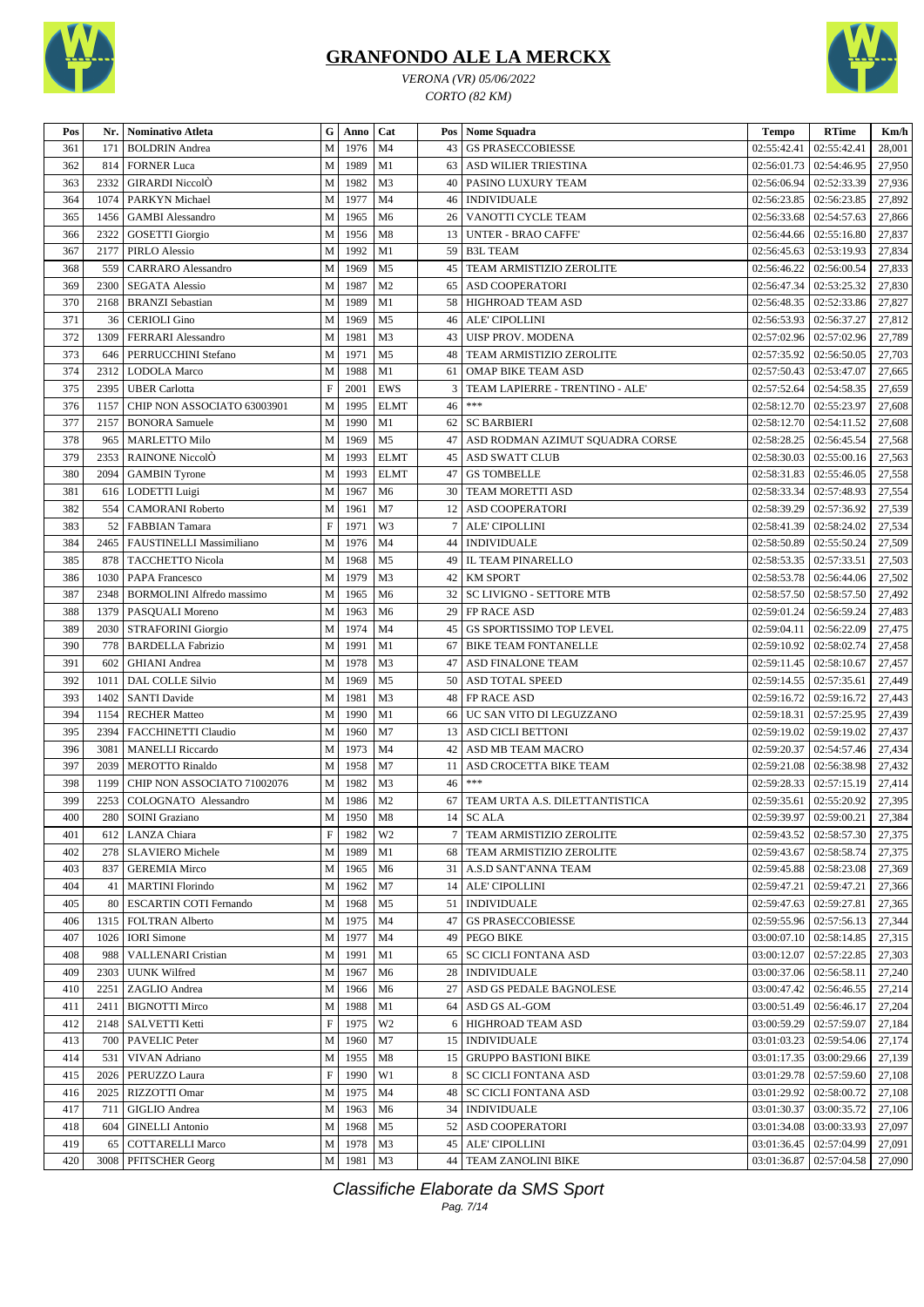

*VERONA (VR) 05/06/2022 CORTO (82 KM)*



| Pos | Nr.  | Nominativo Atleta                          | $\mathbf G$               | Anno      | Cat            | Pos | <b>Nome Squadra</b>                       | <b>Tempo</b>              | <b>RTime</b>              | Km/h   |
|-----|------|--------------------------------------------|---------------------------|-----------|----------------|-----|-------------------------------------------|---------------------------|---------------------------|--------|
| 421 | 1393 | RIGAMONTI Mauro                            | M                         | 1965      | M6             | 33  | ASD SPRING CLUB                           | 03:01:43.11               | 02:59:22.02               | 27,075 |
| 422 | 1292 | DE ROGATIS Pasquale                        | M                         | 1994      | <b>ELMT</b>    | 48  | <b>GS SPORTISSIMO TOP LEVEL</b>           | 03:01:43.98               | 02:59:56.63               | 27,073 |
| 423 | 216  | <b>GENNARI</b> Isabella                    | $\mathbf F$               | 1971      | W3             | 8   | ASD OLTRELABICI                           | 03:01:45.71               | 03:01:08.75               | 27,068 |
| 424 | 242  | <b>MOSSINI</b> Stefano                     | M                         | 1957      | M8             | 17  | <b>GS SPORTISSIMO TOP LEVEL</b>           | 03:01:48.89               | 03:01:09.96               | 27,060 |
| 425 | 1320 | <b>GABBIA</b> Stefano                      | M                         | 1986      | M <sub>2</sub> | 68  | <b>ASD SPRING CLUB</b>                    | 03:02:05.23               | 02:59:42.11               | 27,020 |
| 426 | 792  | CHIARCOSSO Sante                           | M                         | 1952      | M8             | 16  | ASD CHIARCOSSO - HELP HAITI               | 03:02:05.49               | 03:00:51.11               | 27,019 |
| 427 | 906  | <b>CENERE</b> Giorgio                      | ${\bf M}$                 | 1964      | M <sub>6</sub> | 35  | IL TEAM PINARELLO                         | 03:02:10.19               | 03:00:57.21               | 27,008 |
| 428 | 779  | <b>BIASI</b> Stefano                       | M                         | 1989      | M1             | 71  | <b>BIKE TEAM FONTANELLE</b>               |                           | 03:02:16.36   03:01:07.43 | 26,993 |
| 429 | 505  | <b>MORELATO</b> Ivan                       | M                         | 1979      | M <sub>3</sub> | 49  | ATHLETIC CLUB MERANO                      | 03:02:42.20               | 03:01:58.86               | 26,929 |
| 430 | 108  | <b>TONDIN Michele</b>                      | ${\bf M}$                 | 1989      | M1             | 74  | <b>INDIVIDUALE</b>                        | 03:03:18.78               | 03:03:18.78               | 26,839 |
| 431 | 621  |                                            | M                         | 1979      | M <sub>3</sub> | 52  | <b>ASD OLTRELABICI</b>                    | 03:03:28.46               | 03:02:35.90               | 26,816 |
| 432 | 3092 | <b>MARAGLIA</b> Diego<br>QUINANOLA Jan jan | M                         | 1990      | M1             | 69  | <b>INDIVIDUALE</b>                        | 03:03:33.09               | 02:59:05.50               | 26,804 |
|     |      |                                            | M                         | 1989      |                |     |                                           |                           |                           |        |
| 433 | 2153 | <b>PAVAN</b> Matteo                        |                           |           | M1             | 70  | <b>MTB GOLOSINE</b>                       |                           | 03:03:52.54   03:00:27.12 | 26,757 |
| 434 | 1317 | FRANZOSI Luca                              | M                         | 1978      | M <sub>3</sub> | 51  | ASD GS PORTO VIRO                         | 03:04:14.83   03:02:28.67 |                           | 26,703 |
| 435 | 1059 | <b>TIVELLI</b> Giancarlo                   | M                         | 1970      | M <sub>5</sub> | 53  | ASD GS PORTO VIRO                         | 03:04:14.96               | 03:02:28.22               | 26,703 |
| 436 | 643  | <b>OSTUNI</b> Luigina                      | $\mathbf F$               | 1988      | W1             | 9   | SQUADRAREGGIO ASD                         | 03:04:28.32               | 03:03:13.47               | 26,671 |
| 437 | 2040 | <b>FARESIN Fabrizio</b>                    | M                         | 1973      | M4             | 50  | GRUPPO SPORTIVO ALPINI VICENZA            | 03:04:34.96               | 03:00:25.51               | 26,655 |
| 438 | 817  | <b>AVIAN</b> Loreno maurizio               | M                         | 1960      | M <sub>7</sub> | 16  | ASD SOUADRA CORSE FVG                     | 03:04:36.87               | 03:03:25.31               | 26,650 |
| 439 | 1177 | <b>FACCIN</b> Luca                         | M                         | 1990      | M1             | 77  | ASD NINE 9 TEAM                           | 03:04:42.58               | 03:04:02.01               | 26,636 |
| 440 | 3038 | <b>TONEL Davide</b>                        | M                         | 1970      | M <sub>5</sub> | 56  | <b>INDIVIDUALE</b>                        | 03:04:46.46               | 03:04:46.46               | 26,627 |
| 441 | 111  | <b>ZANTA Paolo</b>                         | M                         | 1970      | M <sub>5</sub> | 55  | <b>TEAM BIKEXP ASD</b>                    | 03:04:56.97               | 03:04:42.29               | 26,602 |
| 442 | 110  | GIANNI Mariangela erika                    | $\mathbf F$               | 1975      | W <sub>2</sub> | 8   | TEAM BIKEXP ASD                           | 03:04:57.24               | 03:04:42.19               | 26,601 |
| 443 | 2011 | <b>MILESI</b> Claudio                      | M                         | 1965      | M <sub>6</sub> | 37  | GS STEFANELLI CICLI MESTRINO              | 03:04:57.43               | 03:01:19.22               | 26,601 |
| 444 | 2092 | <b>CASTAMAN Alberto</b>                    | M                         | 1966      | M <sub>6</sub> | 36  | ASD NINE 9 TEAM                           | 03:05:03.47               | 03:01:16.00               | 26,586 |
| 445 | 1274 | <b>CERIANI Paolo</b>                       | M                         | 1954      | M8             | 18  | <b>GS PRASECCOBIESSE</b>                  | 03:05:04.78               | 03:02:49.51               | 26,583 |
| 446 | 2213 | PALENCIA Osneider                          | M                         | 1990      | M1             | 79  | <b>INDIVIDUALE</b>                        | 03:05:06.19               | 03:05:06.19               | 26,580 |
| 447 | 530  | PEDEZZI Stefano andrea                     | M                         | 1983      | M <sub>2</sub> | 70  | A.S.D. GS PONTECURONE CICLISMO            |                           | 03:05:09.10   03:04:10.89 | 26,573 |
| 448 | 2339 | CANCLINI Caterina                          | $\boldsymbol{\mathrm{F}}$ | 1999      | <b>EWS</b>     | 4   | <b>INDIVIDUALE</b>                        | 03:05:18.86               | 03:03:26.83               | 26,549 |
| 449 | 17   | <b>VILLA Antonio</b>                       | ${\bf M}$                 | 1956      | M8             | 19  | <b>ASD BINDELLA</b>                       | 03:05:32.37               | 03:05:16.89               | 26,517 |
| 450 | 23   | <b>SIMONETTI Daniele</b>                   | M                         | 1978      | M <sub>3</sub> | 53  | ASD NUOVA CICLISTI FORANO                 | 03:05:32.77               | 03:05:09.31               | 26,516 |
| 451 | 15   | MALVESTITI Mario                           | M                         | 1977      | M <sub>4</sub> | 52  | ASD TEAM MP FILTRI                        | 03:05:34.60               | 03:05:18.44               | 26,512 |
| 452 | 16   | <b>CALISSONI</b> Laura                     | $\mathbf F$               | 1954      | W3             | 9   | TEAM BICITALY ASD                         | 03:05:35.89               | 03:05:21.48               | 26,509 |
| 453 | 2095 | <b>GRIECO</b> Michele                      | M                         | 1990      | M1             | 72  | RESTART SPORT ACADEMY                     | 03:05:40.65               | 03:02:47.75               | 26,498 |
| 454 | 2283 | <b>MALSERVIGI Daniele</b>                  | M                         | 1986      | M <sub>2</sub> | 69  | TEAM BORGHI RACING                        | 03:05:44.45               | 03:02:10.29               | 26,489 |
| 455 | 2284 | POLETTI Dario                              | ${\bf M}$                 | 1980      | M <sub>3</sub> | 50  | TEAM BORGHI RACING                        | 03:05:44.73               | 03:02:10.01               | 26,488 |
| 456 | 1435 | ZAMBONI Oliviero                           | M                         | 1958      | M7             | 17  | <b>GC AVIS MONTICHIARI ASD</b>            | 03:05:51.65               | 03:04:08.20               | 26,471 |
| 457 | 102  | PELLEGRINI Daniele                         | M                         | 1962      | M7             | 18  | TEAM FRUST-ONE POZZARELLO ASD             | 03:06:17.31               | 03:05:50.91               | 26,411 |
| 458 | 100  | <b>BARATTERO Luca</b>                      | M                         | 1976      | M <sub>4</sub> | 53  | <b>INDIVIDUALE</b>                        | 03:06:17.91               | 03:05:51.50               | 26,409 |
| 459 | 2084 | MONTAGNANA Alberto                         | M                         | 1992      | M1             | 76  | CICLOSPRINT VILLA BARTOLOMEA              |                           | $03:06:47.79$ 03:03:33.15 | 26,339 |
| 460 |      | 2099 BONFANTE Alessandro                   |                           | M 1991 M1 |                |     | 75 CICLOSPRINT VILLA BARTOLOMEA           |                           | 03:06:47.81 03:03:32.43   | 26,339 |
|     |      | 2273   BONARDI Mattia                      | M                         | 1999      |                |     |                                           |                           |                           |        |
| 461 |      |                                            |                           |           | <b>ELMT</b>    |     | 49   POLISPORTIVA POZZOLESE               |                           | 03:06:57.74   03:03:30.04 | 26,315 |
| 462 | 1119 | <b>FONTANA</b> Enrica                      | $\boldsymbol{\mathrm{F}}$ | 1989      | W1             |     | 10 TTEAM<br>$***$                         | 03:07:22.62               | 03:05:28.57               | 26,257 |
| 463 | 1282 | CHIP NON ASSOCIATO 60006720                | M                         | 1970      | M5             | 59  |                                           | 03:07:35.02               | 03:07:35.02               | 26,228 |
| 464 | 3057 | <b>BELLUZZO</b> Andrea                     | M                         | 1991      | M1             | 73  | <b>GSA ZEROWIND</b>                       |                           | 03:07:53.94   03:03:05.96 | 26,184 |
| 465 | 3051 | CAMOZZO Marco                              | M                         | 1968      | M <sub>5</sub> | 54  | <b>GSA ZEROWIND</b>                       |                           | 03:07:57.19   03:03:09.33 | 26,177 |
| 466 | 275  | <b>SCARPA Mauro</b>                        | M                         | 1952      | M8             | 20  | <b>GS PRASECCOBIESSE</b>                  |                           | 03:08:06.02   03:07:28.28 | 26,156 |
| 467 | 245  | MUNEGATO Ilvo                              | M                         | 1953      | M8             | 21  | TEAM ARMISTIZIO ZEROLITE                  |                           | 03:08:08.19   03:07:30.89 | 26,151 |
| 468 | 584  | <b>FADANELLI Mauro</b>                     | M                         | 1969      | M <sub>5</sub> |     | 58 NEW TEAM ASD                           |                           | 03:08:13.55   03:07:30.36 | 26,139 |
| 469 | 2271 | <b>BERTAGNA</b> Massimo                    | M                         | 1965      | M6             | 39  | POLISPORTIVA POZZOLESE                    | 03:08:17.82               | 03:04:54.46               | 26,129 |
| 470 | 2399 | <b>BOSCO</b> Davide                        | M                         | 1975      | M4             |     | 51   TEAM DE ROSA SANTINI                 | 03:08:23.39               | 03:05:04.34               | 26,116 |
| 471 | 613  | LEDER Giovanni                             | M                         | 1977      | M4             | 54  | GARDA SCOTT MATERGIA                      | 03:08:25.44               | 03:07:40.44               | 26,111 |
| 472 | 880  | MORETTI Giovanni                           | М                         | 1963      | M6             |     | 42   IL TEAM PINARELLO                    |                           | 03:08:34.19   03:07:11.54 | 26,091 |
| 473 | 2104 | <b>CANZAN</b> Enrico                       | М                         | 1988      | M1             | 78  | <b>TEAM BENETTI</b>                       |                           | 03:08:46.31   03:04:41.80 | 26,063 |
| 474 | 3050 | <b>PAGANI Marco</b>                        | M                         | 1966      | M6             | 38  | <b>GSA ZEROWIND</b>                       | 03:08:49.16               | 03:04:01.86               | 26,057 |
| 475 | 2417 | <b>MERONI</b> Ivo                          | M                         | 1972      | M5             | 60  | <b>GRUPPO NULLI - GUBER BANCA</b>         | 03:08:50.23               | 03:08:50.23               | 26,054 |
| 476 | 305  | CHIP NON ASSOCIATO 71001960                | $\mathbf F$               | 2004      | EWS            | 6   | $***$                                     | 03:08:57.35               | 03:08:20.31               | 26,038 |
| 477 | 631  | <b>MENIN</b> Alice                         | F                         | 2000      | EWS            | 5   | US CSI RUBANO                             | 03:08:57.37               | 03:07:58.56               | 26,038 |
| 478 | 2235 | <b>GUTIERREZ Pedro</b>                     | M                         | 1964      | M6             | 40  | <b>INDIVIDUALE</b>                        |                           | 03:08:59.83   03:05:11.48 | 26,032 |
| 479 | 630  | MENEGHELLO Davide                          | M                         | 2000      | <b>ELMT</b>    |     | 50 US CSI RUBANO                          | 03:09:00.66               | 03:07:58.38               | 26,030 |
| 480 | 1287 | DALL'IGNA Marilisa                         | $\boldsymbol{\mathrm{F}}$ | 1964      | W3             |     | 10 ASD GS ALPILATTE B.R. PNEUMATICI ZANE' |                           | 03:09:03.82   03:06:44.94 | 26,023 |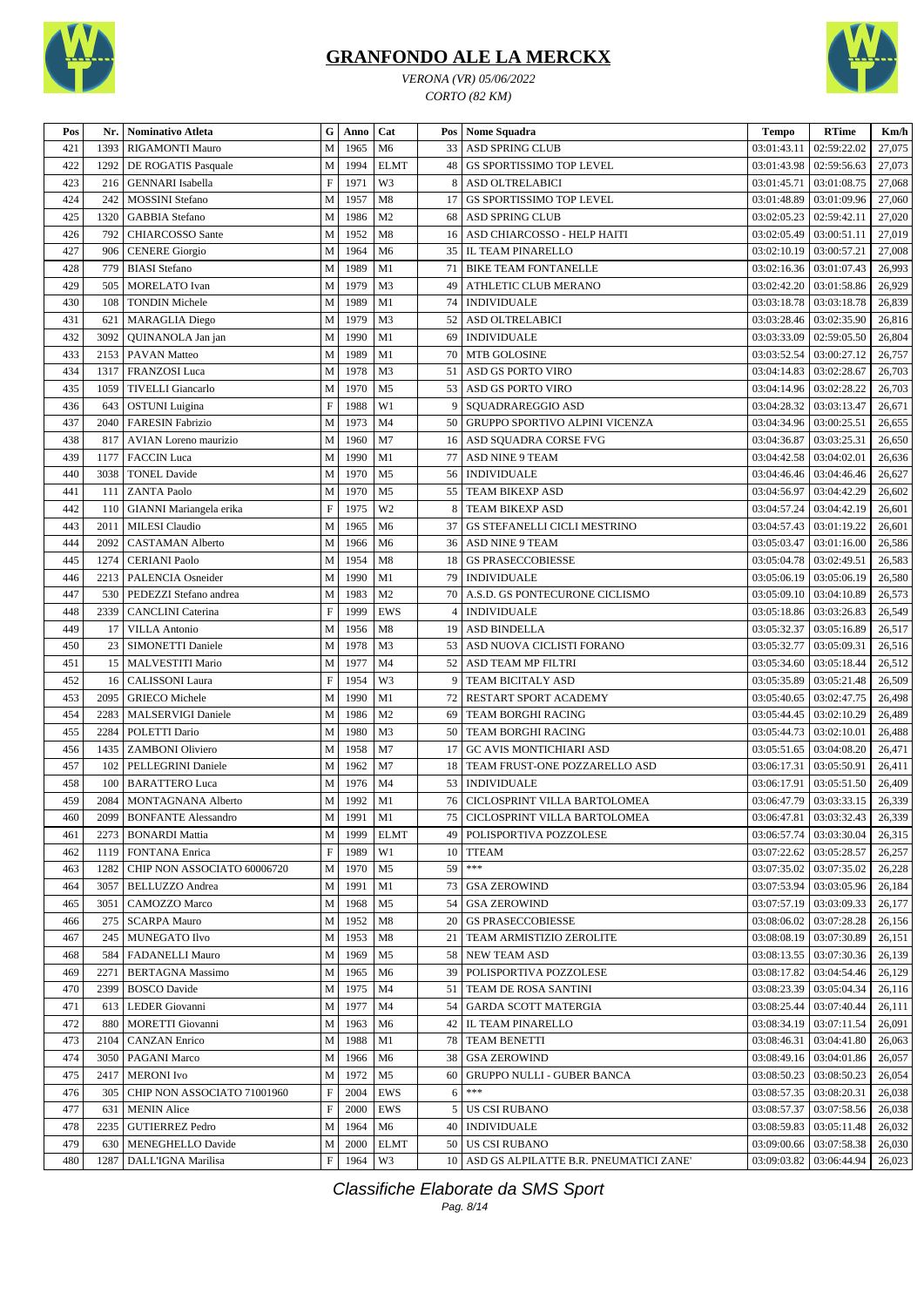



*VERONA (VR) 05/06/2022 CORTO (82 KM)*

| Pos        | Nr.          | <b>Nominativo Atleta</b>                    | G                              | Anno         | Cat                              |    | Pos   Nome Squadra                                                 | Tempo                      | <b>RTime</b>                  | Km/h             |
|------------|--------------|---------------------------------------------|--------------------------------|--------------|----------------------------------|----|--------------------------------------------------------------------|----------------------------|-------------------------------|------------------|
| 481        | 879          | <b>RELLA Marco</b>                          | $\mathbf M$                    | 1961         | M7                               | 19 | KM 261                                                             | 03:09:18.08                | 03:07:59.22                   | 25,990           |
| 482        | 692          | VIGNATO Mattia                              | M                              | 1980         | M <sub>3</sub>                   | 57 | ASD CICLO DELTA 2.0                                                | 03:09:20.70                | 03:08:23.44                   | 25,984           |
| 483        | 1146         | <b>BARUFFI Oscar</b>                        | M                              | 1967         | M6                               | 41 | <b>CARAVAGGIO OFF ROAD</b>                                         | 03:09:22.91                | 03:06:49.53                   | 25,979           |
| 484        | 3093         | CHIP NON ASSOCIATO 62004616                 | M                              | 1972         | M <sub>5</sub>                   | 57 | $***$                                                              | 03:09:28.88                | 03:04:53.35                   | 25,966           |
| 485        | 513          | <b>MALOBBIA Piero</b>                       | M                              | 1961         | M7                               | 21 | ASD VELO CLUB RODIGO                                               | 03:09:31.17                | 03:08:22.07                   | 25,960           |
| 486        | 3033         | <b>GRUNWALD Mark</b>                        | ${\bf M}$                      | 1979         | M3                               | 54 | <b>INDIVIDUALE</b>                                                 | 03:09:39.40                | 03:05:14.67                   | 25,942           |
| 487        | 569          | <b>CORSI Adolfo</b>                         | M                              | 1961         | M7                               | 22 | ARGON 18 - HICARI - STEMAX                                         | 03:09:40.77                | 03:08:48.06                   | 25,938           |
| 488        | 2089         | <b>BOSIO</b> Marco                          | ${\bf M}$                      | 1979         | M <sub>3</sub>                   | 55 | <b>VELO CLUB 13</b>                                                | 03:09:44.09                | 03:05:44.68                   | 25,931           |
| 489        | 2391         | SAUVAIN Jennifer                            | $\mathbf F$                    | 1983         | W1                               |    | 11   INDIVIDUALE                                                   | 03:09:54.76                | 03:07:01.86                   | 25,907           |
| 490        | 84           | <b>KROUSSORATIS James</b>                   | M                              | 1970         | M <sub>5</sub>                   | 62 | <b>INDIVIDUALE</b>                                                 | 03:09:56.69                | 03:09:40.95                   | 25,902           |
| 491        | 674          | <b>SILVESTRI</b> Diego                      | $\mathbf M$                    | 1968         | M <sub>5</sub>                   |    | 61   ASD TEAM C amp; P                                             | 03:09:59.16                | 03:09:09.69                   | 25,897           |
| 492        | 808          | <b>BOSCATO</b> Lorenzo                      | ${\bf M}$                      | 1976         | M <sub>4</sub>                   | 55 | <b>ASD CICLI PENGO</b>                                             | 03:10:08.13                | 03:08:47.01                   | 25,876           |
| 493        | 600          | GATTAZZO Agata                              | $\mathbf F$                    | 1960         | W3                               | 11 | <b>TEZZE ARZIGNANO</b>                                             | 03:10:08.55                | 03:09:01.81                   | 25,875           |
| 494        | 1409         | <b>SFRISO Bruno</b>                         | M                              | 1962         | M7                               | 20 | <b>GS PRASECCOBIESSE</b>                                           | 03:10:22.97                | 03:08:21.03                   | 25,843           |
| 495        | 2371         | <b>KHALEGHI Amir</b>                        | M                              | 1990         | M1                               |    | 80 INDIVIDUALE                                                     | 03:10:33.61                | 03:07:07.44                   | 25,819           |
| 496        | 1447         | <b>ZANON</b> Michele                        | M                              | 1965         | M6                               | 43 | VELOCE CLUB CITTA DI MAROSTICA                                     | 03:10:45.33                | 03:08:32.73                   | 25,792           |
| 497        | 1156         | ROSSELLI Roberto                            | M                              | 1984         | M <sub>2</sub>                   | 71 | GS SPORTISSIMO TOP LEVEL                                           | 03:10:46.59                | 03:08:01.78                   | 25,789           |
| 498        | 979          | <b>BRESCIANI</b> Daniele                    | M                              | 1963         | M <sub>6</sub>                   | 44 | FLANDRES LOVE - SPORTLAND                                          | 03:10:47.54                | 03:09:03.49                   | 25,787           |
| 499        | 124          | CHIP NON ASSOCIATO 60006585                 | M                              | 1981         | M3                               | 56 | $***$                                                              | 03:10:51.34                | 03:06:19.87                   | 25,779           |
| 500        | 1009         | <b>GRANDO Silvio</b>                        | M                              | 1980         | M <sub>3</sub>                   | 58 | WITOOR SPORT ASD                                                   | 03:11:14.02                | 03:09:35.75                   | 25,728           |
| 501        | 2349         | RAGNI Sara                                  | $\mathbf F$                    | 1988         | W1                               | 12 | <b>TEAM CINGOLANI</b>                                              | 03:11:58.73                | 03:08:27.15                   | 25,628           |
| 502        | 1262         | CALGARO Maurizio                            | $\mathbf M$                    | 1962         | M7                               | 23 | ASD TEAM C amp; P                                                  | 03:12:14.70                | 03:09:58.78                   | 25,592           |
| 503        | 2270         | <b>CHIARINI Roberto</b>                     | M                              | 1975         | M <sub>4</sub>                   | 56 | POLISPORTIVA POZZOLESE                                             | 03:12:30.63                | 03:09:03.26                   | 25,557           |
| 504        | 137          | <b>SERAFINI Nicola</b>                      | ${\bf M}$                      | 1972         | M <sub>5</sub>                   | 67 | ASD ZEROSEI CYCLING TEAM                                           | 03:12:35.63                | 03:12:35.63                   | 25,546           |
| 505        | 1066         | <b>GARBELLINI</b> Davide                    | M                              | 1978         | M3                               | 59 | <b>ATHLETIC CLUB MERANO</b>                                        | 03:12:39.73                | 03:10:11.82                   | 25,537           |
| 506        | 2454         | <b>LODICO</b> Fabrizio                      | M                              | 1984         | M <sub>2</sub>                   | 72 | <b>INDIVIDUALE</b>                                                 | 03:12:40.81                | 03:09:06.71                   | 25,535           |
| 507        | 135          | MURARO Matteo                               | ${\bf M}$                      | 1969         | M <sub>5</sub>                   | 65 | <b>INDIVIDUALE</b>                                                 | 03:12:42.39                | 03:12:19.59                   | 25,531           |
| 508        | 1135         | <b>SCHOSSER Christof</b>                    | M                              | 1971         | M <sub>5</sub>                   |    | 63   INDIVIDUALE                                                   | 03:13:02.50                | 03:10:57.07                   | 25,487           |
| 509        | 1002         | <b>GUSSARINI Michele</b>                    | M                              | 1977         | M <sub>4</sub>                   | 58 | TEAM LODA MILLENNIUM                                               | 03:13:19.88                | 03:11:06.37                   | 25,449           |
| 510        | 2443         | <b>SANGUIN Alberto</b>                      | ${\bf M}$                      | 2000         | <b>ELMT</b>                      |    | 51   ASD SAN BORTOLO                                               | 03:13:38.03                | 03:10:18.90                   | 25,409           |
| 511        | 1150         | VINCENZI Andrea                             | ${\bf M}$                      | 1978         | M <sub>3</sub>                   | 60 | ASD VAI FERRO BIKE                                                 | 03:14:03.89                | 03:12:29.37                   | 25,352           |
| 512        | 2337         | <b>BELLUCCI</b> Sandro                      | M                              | 1954         | M8                               | 24 | <b>ASD BIKE AVENGERS</b>                                           | 03:14:06.47                | 03:14:06.47                   | 25,347           |
| 513        | 712          | <b>BRUSCO</b> Alessandro                    | M                              | 1969         | M <sub>5</sub>                   | 68 | ASD WINDTEX STORMSHIELD                                            | 03:14:06.92                | 03:13:11.88                   | 25,346           |
| 514        | 2272         | <b>IORI</b> Marco                           | M                              | 1974         | M <sub>4</sub>                   | 57 | POLISPORTIVA POZZOLESE                                             | 03:14:23.58                | 03:10:59.87                   | 25,310           |
| 515        | 1341         | <b>LEVAPONTI</b> Stefano                    | M                              | 1980         | M3                               | 63 | <b>GCD PEDALE MANZANESE</b>                                        | 03:14:24.89                | 03:14:24.89                   | 25,307           |
| 516        | 1305         | <b>FAVERO</b> Massimo                       | M                              | 1975         | M <sub>4</sub>                   | 59 | <b>GCD PEDALE MANZANESE</b>                                        | 03:14:25.26                | 03:12:17.00                   | 25,306           |
| 517        | 1251         | <b>BRAVO</b> Stefano                        | M                              | 1965         | M <sub>6</sub>                   | 47 | <b>GCD PEDALE MANZANESE</b>                                        | 03:14:25.27                | 03:12:16.85                   | 25,306           |
| 518        | 2204         |                                             | ${\bf M}$                      | 1964         | M6                               | 45 | <b>INDIVIDUALE</b>                                                 |                            | 03:10:51.75                   |                  |
| 519        | 2175         | <b>SANCHEZ Ricardo</b><br>POSSENTI Lorenzo  | M                              | 1962         | M7                               | 24 | <b>ASD TEAM GERO BIKE</b>                                          | 03:14:34.08<br>03:14:49.17 | 03:11:16.50                   | 25,287<br>25,254 |
| 520        |              | 1432   VINCENZI Marcello                    | M                              | 1978         | M <sub>3</sub>                   |    | 62 TEAM AS AMIG                                                    |                            | $03:15:00.07$ 03:13:26.31     |                  |
|            |              |                                             |                                | 1961         | M7                               |    | 25 SIENA CYCLING ASD                                               |                            |                               | 25,231           |
| 521        | 2264         | <b>BIANCHI Marco</b><br><b>COPPI</b> Andrea | M                              |              |                                  |    |                                                                    | 03:15:04.31                | 03:11:54.26                   | 25,221           |
| 522        | 1281<br>1331 |                                             | M                              | 1967         | M <sub>6</sub>                   |    | 48   LA FONTANA CIRC.POLIVALENTE                                   | 03:15:08.22                | 03:12:34.58                   | 25,213           |
| 523<br>524 | 1349         | <b>GRANDI Mirco</b><br><b>MAINI</b> Marco   | M<br>M                         | 1971<br>1963 | M <sub>5</sub><br>M <sub>6</sub> |    | 66 LA FONTANA CIRC.POLIVALENTE<br>54   LA FONTANA CIRC.POLIVALENTE | 03:15:08.60<br>03:15:08.75 | 03:12:34.40<br>03:15:08.75    | 25,212<br>25,212 |
|            |              | <b>BUSSEI</b> Luca                          |                                |              |                                  |    | 49 LA FONTANA CIRC.POLIVALENTE                                     |                            |                               |                  |
| 525<br>526 | 1256<br>1307 | FERRARESI Mattia                            | M<br>${\bf M}$                 | 1966<br>1989 | M <sub>6</sub><br>M1             |    | 81   LA FONTANA CIRC.POLIVALENTE                                   | 03:15:08.78<br>03:15:08.90 | 03:12:45.44<br>03:12:34.75    | 25,212<br>25,212 |
| 527        | 887          | <b>ZUCCO Silvio</b>                         | M                              | 1955         | M8                               |    | 25   IL TEAM PINARELLO                                             | 03:15:13.84                | 03:14:08.01                   | 25,201           |
| 528        | 1228         | <b>BELOTTI Daniele</b>                      | M                              | 1982         | M <sub>3</sub>                   |    | 61 TEAM IACCOBIKE                                                  | 03:15:16.66                | 03:12:52.84                   | 25,195           |
|            |              |                                             |                                |              |                                  |    |                                                                    |                            |                               |                  |
| 529        | 708<br>1165  | <b>INNS</b> Keith                           | M                              | 1951         | M8                               |    | 23   INDIVIDUALE                                                   | 03:15:17.26<br>03:15:23.93 | 03:14:04.30                   | 25,194           |
| 530        |              | VEDOVELLO Andrea                            | M                              | 1992         | M1                               | 82 | EVOLUTION BIKE - TEAM CALA<br>46 VIVO-MG.K VIS-DAL COLLE           |                            | 03:13:29.82                   | 25,179           |
| 531        | 2431         | <b>BIONDI Francesco</b>                     | M                              | 1967         | M <sub>6</sub>                   |    | 51 GRUPPO SPORTIVO MURELLE                                         | 03:15:37.50                | 03:11:41.78                   | 25,150           |
| 532        | 751          | <b>BURATTO Piergiorgio</b>                  | M<br>$\boldsymbol{\mathrm{F}}$ | 1966<br>1972 | M <sub>6</sub><br>W3             |    |                                                                    | 03:15:43.03                | 03:14:20.71                   | 25,138           |
| 533        | 797          | <b>BON Marika</b>                           |                                |              |                                  |    | 13 TINKY LADIES PINARELLO                                          | 03:15:45.09                | 03:14:18.82                   | 25,134           |
| 534        | 836          | <b>GARBUIO</b> Adriano                      | M                              | 1963         | M <sub>6</sub>                   |    | 52   A.S.D SANT'ANNA TEAM                                          | 03:15:48.22                | 03:14:24.24                   | 25,127           |
| 535        | 2080         | <b>ROMANI</b> Edoardo                       | M                              | 1951         | M8                               |    | 22   GS CICLI PAVARIN                                              | 03:15:51.11                | 03:12:45.68                   | 25,121           |
| 536        | 922          | <b>GROSSO Francesco</b>                     | M<br>$\boldsymbol{\mathrm{F}}$ | 1971         | M <sub>5</sub><br>W3             |    | 69 IL TEAM PINARELLO                                               | 03:15:53.71                | 03:14:29.53                   | 25,115           |
| 537        | 2035         | ROMANO Giovanna                             |                                | 1967         |                                  |    | 12 ASD TEAM LODA SPORTIVA MENTE                                    | 03:15:54.31                | 03:12:56.20                   | 25,114           |
| 538        | 852          | <b>GERVASONI Mario</b>                      | M                              | 1966         | M <sub>6</sub>                   |    | 55   GS RUOTA MEDUNESE                                             | 03:15:58.71                | 03:15:58.71                   | 25,105           |
| 539        | 1271         | <b>CATTIN Enrico</b>                        | M                              | 1972         | M <sub>5</sub>                   |    | 71   ASD CICLO DELTA 2.0                                           |                            | $03:16:00.18$   $03:16:00.18$ | 25,102           |
| 540        |              | 2305   PAGNUTTI Giampaolo                   |                                | M 1972 M5    |                                  |    | 64 GRUPPO SPORTIVO ALPINI VICENZA                                  |                            | $03:16:21.14$ 03:12:15.61     | 25,057           |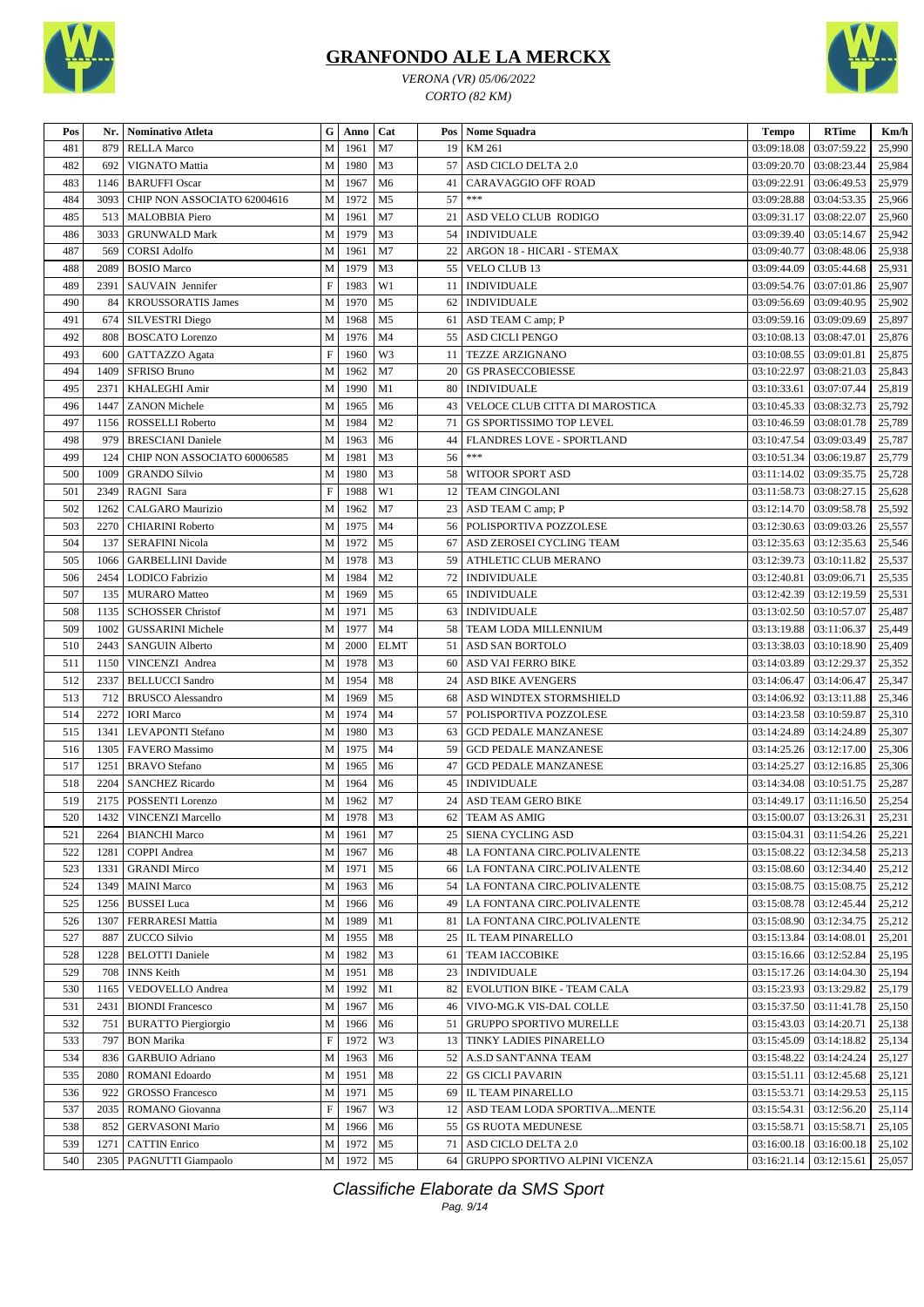



*VERONA (VR) 05/06/2022 CORTO (82 KM)*

| Pos        | Nr.  | Nominativo Atleta            | G           | Anno | Cat            |    | Pos   Nome Squadra                | <b>Tempo</b> | <b>RTime</b>                     | Km/h   |
|------------|------|------------------------------|-------------|------|----------------|----|-----------------------------------|--------------|----------------------------------|--------|
| 541        | 1408 | <b>SCARANELLO Massimo</b>    | M           | 1965 | M <sub>6</sub> | 50 | ASD CICLO DELTA 2.0               | 03:16:21.68  | 03:13:59.43                      | 25,056 |
| 542        | 952  | SANCASSANI Matteo            | M           | 1978 | M <sub>3</sub> | 64 | CICLI TURRINA ARCMAX CYCLING TEAM | 03:16:29.93  | 03:14:26.84                      | 25,038 |
| 543        | 524  | <b>ZAMBELLI</b> Davide       | $\mathbf M$ | 1974 | M <sub>4</sub> | 62 | <b>KM SPORT</b>                   | 03:16:34.97  | 03:15:30.67                      | 25,028 |
| 544        | 899  | <b>SCANDALETTI Simone</b>    | $\mathbf M$ | 1969 | M <sub>5</sub> | 70 | <b>IL TEAM PINARELLO</b>          | 03:16:39.99  | 03:15:20.53                      | 25,017 |
| 545        | 1323 | GALTAROSSA Alberto           | M           | 1991 | M1             | 83 | ASD GC BOVOLENTA                  | 03:16:50.41  | 03:16:50.41                      | 24,995 |
| 546        | 1404 | <b>SANTINELLO Mose'</b>      | M           | 1988 | M1             | 84 | ASD GC BOVOLENTA                  | 03:16:51.68  | 03:16:51.68                      | 24,992 |
| 547        | 1147 | <b>MERISIO Roberto</b>       | M           | 1973 | M <sub>4</sub> | 61 | CARAVAGGIO OFF ROAD               | 03:16:54.85  | 03:14:18.75                      | 24,985 |
| 548        | 517  | <b>FONTANA Marco</b>         | $\mathbf M$ | 1986 | M <sub>2</sub> | 74 | CONTRI AUTOZAI PETRUCCI           | 03:16:59.80  | 03:16:02.95                      | 24,975 |
| 549        | 546  | <b>BRAGA Ezio</b>            | M           | 1966 | M <sub>6</sub> | 56 | <b>GS CARRERA</b>                 | 03:17:12.63  | 03:16:16.86                      | 24,948 |
| 550        | 1151 | <b>ALBIERI</b> Gianni        | M           | 1962 | M <sub>7</sub> | 26 | <b>BICI CLUB FONTANELLATO</b>     | 03:17:16.09  | 03:15:34.72                      | 24,941 |
| 551        | 918  | <b>FURLAN Michele</b>        | M           | 1969 | M <sub>5</sub> | 72 | <b>IL TEAM PINARELLO</b>          | 03:17:18.24  | 03:16:04.14                      | 24,936 |
| 552        | 641  | <b>ODORIZZI Mauro</b>        | M           | 1960 | M <sub>7</sub> | 28 | <b>GSA PENNE SPRINT</b>           | 03:18:08.30  | 03:18:08.30                      | 24,831 |
| 553        | 1019 | <b>ZIMMERHOFER Oswald</b>    | M           | 1960 | M <sub>7</sub> | 27 | <b>INDIVIDUALE</b>                | 03:18:20.46  | 03:16:30.62                      | 24,806 |
| 554        | 2138 | <b>DELFINI</b> Davide        | M           | 1993 | <b>ELMT</b>    | 52 | ASD SC FORMIGOSA                  | 03:18:36.31  | 03:14:56.46                      | 24,773 |
|            |      | <b>FERRO</b> Nicola          | $\mathbf M$ | 1976 | M <sub>4</sub> |    |                                   |              | 03:18:40.87                      |        |
| 555        | 1311 |                              | M           | 1971 | M <sub>5</sub> | 67 | ASD CICLO DELTA 2.0               | 03:18:40.87  |                                  | 24,763 |
| 556<br>557 | 898  | PIZZIOLO Flavio              |             | 1984 | M <sub>2</sub> | 73 | <b>IL TEAM PINARELLO</b>          | 03:18:41.01  | 03:17:17.03                      | 24,763 |
|            | 3020 | PAGANIN Roberto              | $\mathbf M$ |      |                | 73 | <b>MTBEAR CICLI PANTANO</b>       | 03:18:41.83  | 03:13:59.31                      | 24,761 |
| 558        | 3096 | <b>MALOPRI</b> Simone        | М           | 1973 | M <sub>4</sub> | 60 | TEAM PIAZZA 2000 VAL CHIAMPO      | 03:18:46.54  | 03:14:03.77                      | 24,752 |
| 559        | 1080 | TIBERTI Luigi                | M           | 1984 | M <sub>2</sub> | 75 | NUVOLERA ASD                      | 03:18:58.31  | 03:17:09.35                      | 24,727 |
| 560        | 1369 | <b>NIERO Luca</b>            | $\mathbf M$ | 1966 | M <sub>6</sub> | 58 | <b>GS PRASECCOBIESSE</b>          | 03:19:12.65  | 03:18:01.16                      | 24,697 |
| 561        | 3015 | PRETTO Mauro                 | $\mathbf M$ | 1978 | M <sub>3</sub> | 65 | TEAM PIAZZA 2000 VAL CHIAMPO      | 03:19:13.95  | 03:14:30.61                      | 24,695 |
| 562        | 2261 | LANCELOTTI Ilario            | M           | 1951 | M8             | 26 | GS SPORTISSIMO TOP LEVEL          | 03:19:26.03  | 03:16:14.20                      | 24,670 |
| 563        | 3058 | <b>PARO</b> Gianluca         | $\mathbf M$ | 1967 | M <sub>6</sub> | 53 | <b>ASD BIKE PRO ACTION</b>        | 03:19:34.91  | 03:14:48.86                      | 24,652 |
| 564        | 3099 | <b>DALLA PRIA Martina</b>    | $\mathbf F$ | 1985 | W1             |    | 13 ASD M9 RACING TEAM             | 03:19:53.75  | 03:15:31.03                      | 24,613 |
| 565        | 540  | <b>BIANCHINI Nilo</b>        | M           | 1953 | M8             | 28 | TEAM ARMISTIZIO ZEROLITE          | 03:20:03.24  | 03:19:12.76                      | 24,593 |
| 566        | 568  | CHIARELLO Annamaria          | $\mathbf F$ | 1961 | W3             |    | 14 ASGS RESTENA BIKE              | 03:20:04.23  | 03:18:56.80                      | 24,591 |
| 567        | 2383 | <b>LAVARINI</b> Mattia       | $\mathbf M$ | 1995 | <b>ELMT</b>    | 53 | <b>ASD RF TEAM</b>                | 03:20:05.66  | 03:17:03.17                      | 24,588 |
| 568        | 1124 | RUGOLOTTO Giambattista       | M           | 1973 | M <sub>4</sub> | 69 | ASD TEAM RANA - TAGLIARO          | 03:20:25.49  | 03:20:25.49                      | 24,548 |
| 569        | 1130 | <b>BERTANI</b> Giannandrea   | M           | 1974 | M <sub>4</sub> | 63 | ASD TEAM RANA - TAGLIARO          | 03:20:25.95  | 03:17:39.75                      | 24,547 |
| 570        | 155  | <b>ANTONIOLLI Giuseppe</b>   | M           | 1967 | M6             | 60 | 77 MONASTIER                      | 03:20:31.29  | 03:19:51.50                      | 24,536 |
| 571        | 1451 | <b>CORSINI Renzo</b>         | M           | 1958 | M <sub>7</sub> | 29 | <b>ASD TOTAL SPEED</b>            | 03:20:36.95  | 03:18:57.94                      | 24,524 |
| 572        | 1206 | <b>CONSOLI Fabio</b>         | M           | 1976 | M <sub>4</sub> | 66 | LA FONTANA CIRC.POLIVALENTE       | 03:20:55.14  | 03:18:23.32                      | 24,487 |
| 573        | 1185 | <b>MANENTI</b> Fabio         | $\mathbf M$ | 1974 | M <sub>4</sub> | 68 | ASD ALL4CYCLING BDC-FORUM TEAM    | 03:20:55.98  | 03:19:10.76                      | 24,486 |
| 574        | 20   | <b>BRAIDA</b> Claudia denise | $\mathbf F$ | 1967 | W3             | 15 | <b>GCD PEDALE MANZANESE</b>       | 03:21:01.04  | 03:20:34.57                      | 24,475 |
| 575        | 848  | <b>TOLLIN Mattia</b>         | M           | 1981 | M <sub>3</sub> | 71 | ASD CICLISTICA PIOVESE            | 03:21:06.12  | 03:21:06.12                      | 24,465 |
| 576        | 2052 | <b>FAUSTINI Nicola</b>       | M           | 1985 | M <sub>2</sub> | 77 | <b>INDIVIDUALE</b>                | 03:21:20.52  | 03:21:20.52                      | 24,436 |
| 577        | 2140 | <b>BAGNARA Alessandro</b>    | М           | 1977 | M <sub>4</sub> | 64 | ASD POL. VA LIB. SAN FELICE E.G.  | 03:21:20.67  | 03:17:41.30                      | 24,436 |
| 578        | 2042 | CALABRO' Luca gaetano        | M           | 1973 | M <sub>4</sub> | 65 | <b>ASD ARGENTIA CICLISMO</b>      | 03:21:21.91  | 03:18:07.99                      | 24,433 |
| 579        | 951  | <b>MARINO Battista</b>       | M           | 1967 | M <sub>6</sub> | 61 | <b>INDIVIDUALE</b>                |              | 03:21:34.90   03:20:01.31        | 24,407 |
| 580        |      | 1086   BENEDETTI Stefano     | $\mathbf M$ | 1970 | M <sub>5</sub> |    | <b>76 AS CURTATONE</b>            |              | $03:21:36.71$ 03:19:57.66 24.403 |        |
| 581        | 3016 | <b>ZANARDI</b> Moreno        | M           | 1966 | M6             | 57 | ASD CICLISTI RIELLO               |              | 03:21:43.12   03:17:07.15        | 24,390 |
| 582        | 683  | <b>TONELLI Andrea</b>        | M           | 1966 | M <sub>6</sub> |    | 63 ASD COOPERATORI                | 03:21:56.50  | 03:20:53.75                      | 24,363 |
|            | 2036 | <b>FRANCESCHETTO Mattia</b>  | М           | 1980 | M3             |    | <b>BIKES BENATO FRW</b>           | 03:22:05.47  | 03:19:09.26                      | 24,345 |
| 583        |      |                              |             |      | M <sub>3</sub> | 67 |                                   |              | 03:19:08.92                      |        |
| 584        | 2351 | <b>MICHELI Roberto</b>       | M           | 1982 | M <sub>7</sub> | 66 | <b>TEAM CINGOLANI</b>             | 03:22:40.31  |                                  | 24,276 |
| 585        | 902  | <b>CAMATA</b> Giuseppe       | M           | 1962 |                |    | 31   IL TEAM PINARELLO            | 03:22:45.65  | 03:21:25.05                      | 24,265 |
| 586        | 3061 | <b>BARZASI</b> Riccardo      | M           | 1969 | M <sub>5</sub> | 74 | ASD VELO CLUB CASSANO D'ADDA      | 03:23:05.22  | 03:18:39.66                      | 24,226 |
| 587        | 3062 | <b>SEVERGNINI Eros</b>       | M           | 1964 | M <sub>6</sub> |    | 59 ASD VELO CLUB CASSANO D'ADDA   | 03:23:05.46  | 03:18:41.67                      | 24,226 |
| 588        | 3060 | <b>BENATELLI Agostino</b>    | M           | 1956 | M8             | 27 | ASD VELO CLUB CASSANO D'ADDA      | 03:23:07.29  | 03:18:41.85                      | 24,222 |
| 589        | 3097 | <b>BORDINI Nicola</b>        | М           | 1987 | M <sub>2</sub> |    | 76   ASD CICLISTI RIELLO          | 03:23:22.28  | 03:18:44.89                      | 24,192 |
| 590        | 3017 | ZANARDI Nicola               | M           | 1971 | M <sub>5</sub> |    | 75   ASD CICLISTI RIELLO          | 03:23:23.53  | 03:18:47.51                      | 24,190 |
| 591        | 2090 | <b>BOSIO</b> Andrea          | M           | 1991 | M1             |    | 85 VELO CLUB 13                   | 03:23:24.79  | 03:19:26.41                      | 24,187 |
| 592        | 842  | POLETTI Silvia fedra         | М           | 1972 | M <sub>5</sub> | 79 | A.S.D SANT'ANNA TEAM              | 03:23:34.38  | 03:22:09.75                      | 24,168 |
| 593        | 841  | PEGORIN Luca                 | M           | 1970 | M <sub>5</sub> | 80 | A.S.D SANT'ANNA TEAM              | 03:23:34.68  | 03:22:10.03                      | 24,168 |
| 594        | 756  | MILANO Joney                 | M           | 1977 | M4             |    | 70 UC PAESE                       | 03:23:40.31  | 03:22:20.23                      | 24,157 |
| 595        | 3064 | LONGARETTI Roberto           | M           | 1970 | M <sub>5</sub> | 81 | ASD VELO CLUB CASSANO D'ADDA      | 03:23:47.68  | 03:23:47.68                      | 24,142 |
| 596        | 2366 | <b>BENEDUCE Pasquale</b>     | М           | 1980 | M3             |    | 68 ASD ESERCITO SME CICLISMO      | 03:23:51.15  | 03:19:47.66                      | 24,135 |
| 597        | 2145 | <b>EQUESTRE Andrea</b>       | M           | 1982 | M3             | 69 | SQUADRAREGGIO ASD                 | 03:24:04.93  | 03:19:48.54                      | 24,108 |
| 598        | 2252 | <b>URBAN</b> Francesco       | M           | 1982 | M <sub>3</sub> |    | 70 ASD BICICLISSIMA PIAVE         | 03:24:14.64  | 03:20:12.43                      | 24,089 |
| 599        | 2102 | PRAMOTTON Paolo luca         | М           | 1965 | M6             | 66 | <b>GS CICLI LUCCHINI</b>          | 03:24:17.83  | 03:24:17.83                      | 24,083 |
| 600        | 822  | FICCO Camillo                | M           | 1976 | M <sub>4</sub> |    | 71 ASD BICICLISSIMA PIAVE         | 03:24:19.35  | 03:22:48.29                      | 24,080 |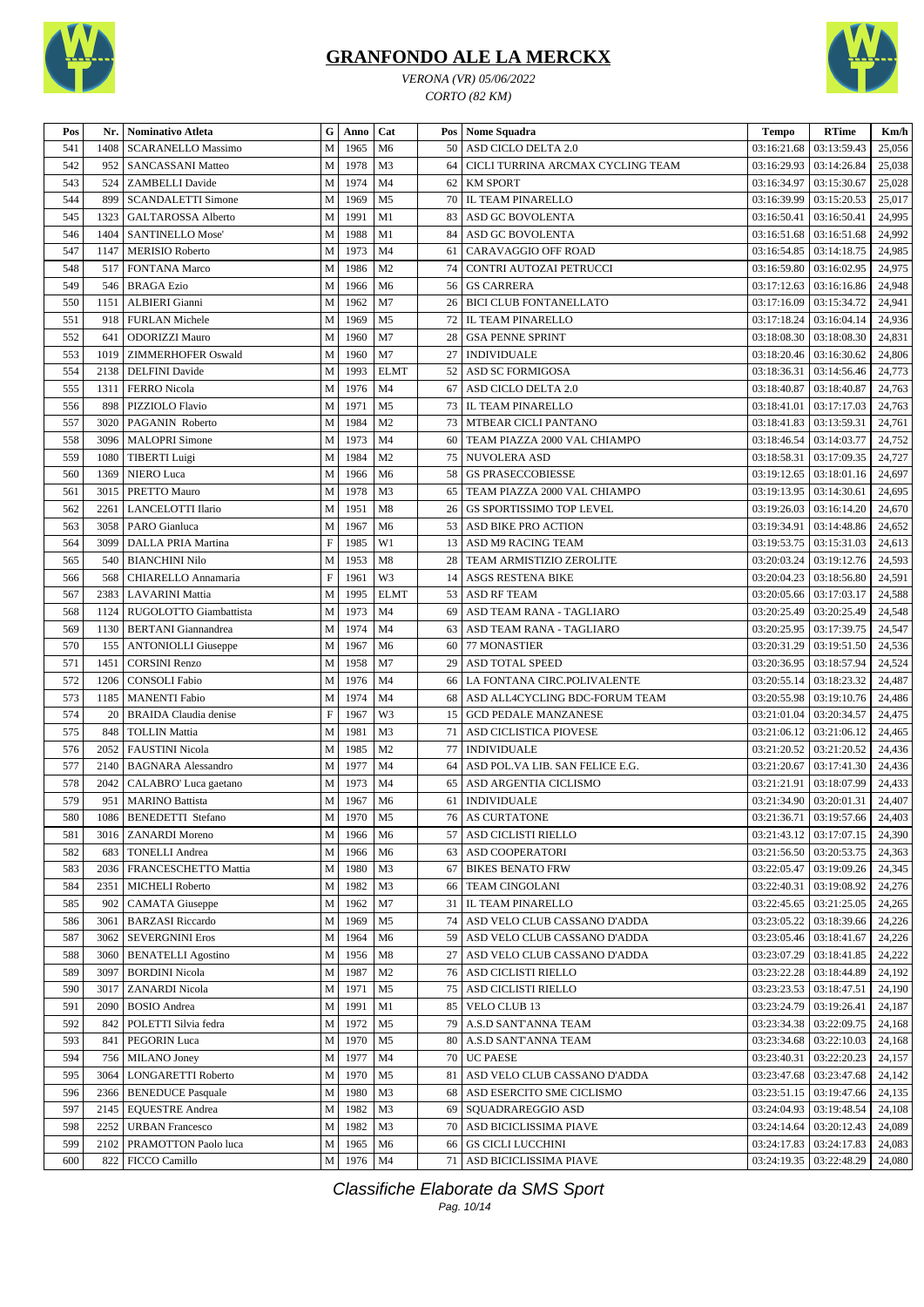

*VERONA (VR) 05/06/2022 CORTO (82 KM)*



| 601<br>2113<br>M<br>1961<br>M7<br>30<br>ASD KING'S BIKE PARMA<br>03:24:33.31<br>03:21:11.56<br>24,052<br><b>CHIESA Mauro</b><br>M<br>1964<br>602<br>3065<br>M <sub>6</sub><br>62<br>03:24:36.83<br>03:20:14.04<br>24,045<br><b>MORET Mauro</b><br>ASD VELO CLUB CASSANO D'ADDA<br>1963<br>603<br>1392<br>M<br>M <sub>6</sub><br>ASD KING'S BIKE PARMA<br>03:24:55.17<br>03:22:57.21<br>24,009<br><b>RAVASINI Roberto</b><br>65<br>1944<br>M8<br>604<br>33<br><b>GS PRASECCOBIESSE</b><br>03:24:58.15<br>03:24:15.07<br>24,004<br>196<br><b>COMPAGNIN Renzo</b><br>М<br>$\boldsymbol{\mathrm{F}}$<br>W <sub>3</sub><br>1957<br><b>GS PRASECCOBIESSE</b><br>03:24:58.65<br>03:22:20.42<br>605<br>1348<br><b>MAGRO</b> Nicoletta<br>17<br>24,003<br>M<br>1952<br>M8<br>32<br>UC CARRE' ASFO<br>03:24:59.37<br>03:24:13.35<br>24,001<br>606<br>656<br><b>RAINERI</b> Riccardo<br>M<br>1989<br>607<br>M1<br>86<br>CICLI TURRINA ARCMAX CYCLING TEAM<br>03:25:09.84<br>03:22:52.48<br>23,981<br>1166<br><b>FASOLI Mattia</b><br>M<br>M <sub>5</sub><br>608<br>2314<br>1969<br>77<br>POLISPORTIVA AERONAUTICA<br>03:21:14.37<br>23,960<br><b>CROLLA Riccardo</b><br>03:25:20.43<br>609<br>M<br>1987<br>M <sub>2</sub><br>78<br>03:24:28.66<br>23,958<br>654<br>PROVENZANO Matteo<br>TEAM ARMISTIZIO ZEROLITE<br>03:25:21.41<br>M<br>1953<br>M8<br>610<br>303<br><b>BRAIONI</b> Bruno<br>34<br><b>SC BARBIERI</b><br>03:25:22.36<br>03:24:44.47<br>23,956<br>3001<br>M<br>1964<br>M <sub>6</sub><br><b>AS CURTATONE</b><br>03:25:27.16<br>03:21:08.23<br>23,947<br>611<br><b>GUALTIERI Luca</b><br>64<br>$\boldsymbol{\mathrm{F}}$<br>W <sub>2</sub><br>612<br>2041<br><b>SCALCO</b> Michela<br>1982<br><b>INDIVIDUALE</b><br>03:25:27.87<br>03:21:18.40<br>23,946<br>9<br>$\boldsymbol{\mathrm{F}}$<br>1991<br>W1<br>613<br>2194<br>TEAM BARLOTTINI-EKOI-BODY ENERKY<br>03:25:28.42<br>03:25:28.42<br>23,945<br>PEZZO Beatrice<br>15<br>2386<br>M<br>1956<br>M8<br>PANACHE' ASD<br>03:25:31.58<br>03:21:50.92<br>23,939<br>614<br><b>RUFFIER Egidio</b><br>29<br>32<br>1231<br>M<br>1961<br>M7<br>03:25:32.65<br>03:23:43.90<br>23,936<br>615<br><b>BERGAMINI Claudio</b><br>ASD CICLO DELTA 2.0<br>M8<br>2269<br>M<br>1955<br>30<br>POLISPORTIVA POZZOLESE<br>03:25:40.61<br>03:22:16.96<br>23,921<br>616<br>PIADENA Giorgio<br>$\boldsymbol{\mathrm{F}}$<br>2279<br>1975<br>W <sub>2</sub><br><b>GS RUOTE D'ORO</b><br>03:22:03.91<br>23,914<br>617<br><b>CASAGRANDE Silvia</b><br>10<br>03:25:44.26<br>$***$<br>M<br>1968<br>M <sub>5</sub><br>78<br>618<br>3018<br>CHIP NON ASSOCIATO 62004680<br>03:21:35.76<br>23,862<br>03:26:10.95<br>$\boldsymbol{\mathrm{F}}$<br>1968<br>W3<br>03:22:19.42<br>619<br>2327<br>GRUPPO CICLISTICO CORNEDO<br>03:26:11.09<br>23,862<br>COSMO Alessandra<br>16<br>620<br><b>MAGGIOLINI Tommaso</b><br>M<br>1981<br>M <sub>3</sub><br>74<br>ASD PRO ABRUZZO MTB<br>03:25:51.53<br>23,858<br>31<br>03:26:13.28<br>M<br>1971<br>M <sub>5</sub><br>621<br>3074<br>82<br><b>SOSSELLA Roberto</b><br>ASD CICLISTI RIELLO<br>03:26:19.77<br>03:26:19.77<br>23,845<br>$***$<br>31<br>622<br>2340<br>CHIP NON ASSOCIATO 60007361<br>1950<br>M8<br>03:22:56.52<br>23,791<br>M<br>03:26:48.03<br>1974<br>23,779<br>623<br>1450<br><b>BERSAN</b> Alessandro<br>M<br>M <sub>4</sub><br>72<br><b>ASD LA VETTA</b><br>03:26:54.32<br>03:24:23.18<br>M<br>1974<br>624<br>M <sub>4</sub><br>74<br><b>ASD RF TEAM</b><br>03:27:08.15<br>03:26:26.76<br>23,753<br>299<br>DOARDI Antonio<br>625<br>GROSSO Gabriele<br>M<br>1985<br>M <sub>2</sub><br><b>INDIVIDUALE</b><br>03:27:54.50<br>03:27:30.68<br>23,664<br>27<br>82<br>M<br>1985<br>626<br>1078<br>PISTOLIN Paolo<br>M <sub>2</sub><br>79<br>ASD PONTECCHIO BIKELIFE<br>03:28:06.30<br>03:25:37.61<br>23,642<br>M<br>627<br>2174<br>1980<br>M <sub>3</sub><br>75<br><b>TEAM TURNOVER</b><br>03:28:39.67<br>23,579<br>RATHUGAMAGE Noyel<br>03:28:39.67<br>M <sub>4</sub><br>628<br>M<br>1977<br>73<br><b>INDIVIDUALE</b><br>03:28:39.95<br>03:24:28.63<br>23,578<br>2146<br>DE VESZELKA Francesco<br>629<br>1980<br>M <sub>3</sub><br>23,540<br>2347<br><b>ZUCCA</b> Daniele<br>M<br>72<br><b>GS SAN GEO</b><br>03:29:00.32<br>03:25:19.41<br>630<br>714<br>M<br>1967<br>M <sub>6</sub><br>ASD WINDTEX STORMSHIELD<br>03:29:01.38<br>03:28:06.03<br>23,538<br><b>GELMINI Marco</b><br>67<br>631<br>2178<br>M<br>1958<br>M <sub>7</sub><br>33<br><b>EL CORIDOR TEAM</b><br>03:29:08.85<br>03:25:10.67<br>23,524<br><b>PIOL Francesco</b><br>632<br>${\bf M}$<br>1972<br>1242<br>M <sub>5</sub><br>83<br>TOP AUTOMAZIONI BIKE TEAM - ASD OPICS SAN VITO<br>03:29:16.38<br>03:27:46.69<br>23,510<br><b>BISACCHI</b> Denis<br>633<br>MAZZOCCO Davide<br>M<br>1975<br><b>DI TUTTI I SENTIERI</b><br>03:28:52.06<br>23,504<br>24<br>M4<br>76<br>03:29:19.73<br>634<br>2432<br>M<br>1982<br>M <sub>3</sub><br>73<br>VIVO-MG.K VIS-DAL COLLE<br>03:25:28.95<br>23,495<br><b>GABBI</b> Laura<br>03:29:24.34<br>M <sub>3</sub><br>77<br>635<br>2141<br>M<br>1978<br>ASD POL. VA LIB. SAN FELICE E.G.<br>03:29:25.50<br>03:29:25.50<br>23,493<br><b>BOMPANI Fausto</b><br>F<br>1992<br>W1<br>23,486<br>636<br>3073<br>FRANCHINI Maria<br>14<br><b>INDIVIDUALE</b><br>03:29:29.27<br>03:24:56.84<br>$\boldsymbol{\mathrm{F}}$<br><b>EWS</b><br>637<br>1996<br>8<br>TEAM CICLOCOLOR ASD<br>03:29:40.97<br>03:28:39.62<br>23,464<br>625<br><b>MASIERO Elisa</b><br>$\boldsymbol{\mathrm{F}}$<br>1971<br>638<br>2420<br><b>CECCHETTO Francesca</b><br>W3<br>TINKY LADIES PINARELLO<br>03:29:49.25<br>03:26:07.88<br>23,449<br>18<br>639<br>M<br>1962<br>M <sub>7</sub><br>881<br><b>MIOTTO</b> Franco<br>34<br>IL TEAM PINARELLO<br>03:29:56.87<br>03:28:32.70<br>23,434<br>640<br>1374   PAGANIN Gian paolo<br>M  <br>1964   M6<br>68   ASD GS PORTO VIRO<br>03:30:04.40   03:28:34.88<br>23,420<br><b>BARBIERO Fabio</b><br>M<br>1961<br>M7<br>35<br><b>IL TEAM PINARELLO</b><br>03:28:43.36<br>23,419<br>641<br>2227<br>03:30:05.27<br><b>BERGAMINI Christian</b><br>1973<br>M <sub>4</sub><br>75<br>ASD GS CICLOAMATATORI CASTELMASSA<br>03:28:15.10<br>642<br>1204<br>М<br>03:30:12.99<br>23,404<br>$\boldsymbol{\mathrm{F}}$<br>1973<br>W <sub>2</sub><br>643<br>COPPOLA Giuseppina<br><b>BIKE MOVEMENT - TRENTINOERBE</b><br>03:30:13.03<br>03:28:19.73<br>23,404<br>1203<br>11<br>644<br>М<br>A.S.D SANT'ANNA TEAM<br>03:30:14.01<br>03:30:14.01<br>23,403<br>2421<br>LIBERALI Ruggero<br>1964<br>M6<br>72<br>$\boldsymbol{\mathrm{F}}$<br>W1<br><b>INDIVIDUALE</b><br>645<br>DE MAIO Giulia<br>1989<br>03:30:21.72<br>03:30:11.93<br>23,388<br>26<br>16<br>IL TEAM PINARELLO<br>PAVAN Roberto<br>M<br>1955<br>35<br>03:30:25.20<br>03:29:01.94<br>23,382<br>646<br>912<br>M8<br>$\boldsymbol{\mathrm{F}}$<br>23,377<br>647<br>804<br><b>BELLINATO Maria</b><br>1956<br>W3<br>19<br>TINKY LADIES PINARELLO<br>03:30:27.72<br>03:30:27.72<br>03:29:13.04<br>648<br>M<br>1987<br>M <sub>2</sub><br>83<br>IL TEAM PINARELLO<br>03:30:37.29<br>23,359<br>900<br>CAMPAGNARO Stefano<br>649<br><b>FIGARO</b> Ettore<br>M<br>1992<br>M1<br>IL TEAM PINARELLO<br>03:30:37.29<br>03:29:13.70<br>23,359<br>895<br>88<br>M<br>M <sub>3</sub><br>IL TEAM PINARELLO<br>03:29:14.85<br>650<br>CAMPAGNARO Federico<br>1980<br>76<br>03:30:37.30<br>23,359<br>901<br>M<br>78<br>A.S.D SANT'ANNA TEAM<br>03:29:12.98<br>651<br>CRAVIOTTO Nicola giovanni<br>1974<br>M <sub>4</sub><br>03:30:37.88<br>23,358<br>838<br>652<br><b>BONINSEGNA Enrico</b><br>M<br>1988<br>87<br>ASD TEAM GRANFONDO LIOTTO<br>03:30:39.58<br>03:26:10.83<br>23,355<br>2022<br>M <sub>1</sub><br>M<br>653<br>LICCIARDELLO Luca<br>1983<br>M <sub>2</sub><br>80<br>ASD TEAM RANA - TAGLIARO<br>03:26:47.01<br>23,316<br>2460<br>03:31:00.68<br>77<br>654<br>1122<br>VARALTA Andrea<br>M<br>1973<br>M <sub>4</sub><br><b>INDIVIDUALE</b><br>03:31:12.63<br>03:29:00.31<br>23,294<br>655<br>2330   LOTTI Filippo<br>M<br>1984<br>M <sub>2</sub><br>81<br>GS SPORTISSIMO TOP LEVEL<br>03:31:27.32<br>03:27:19.94<br>23,267<br>***<br>84<br>CHIP NON ASSOCIATO 50113543<br>M<br>1969<br>M <sub>5</sub><br>03:31:34.71<br>03:29:31.62<br>23,254<br>656<br>1128<br>$\boldsymbol{\mathrm{F}}$<br>657<br><b>WERTHEIMER Pia</b><br>1975<br>W <sub>2</sub><br><b>INDIVIDUALE</b><br>03:31:56.45<br>03:31:33.79<br>23,214<br>34<br>13<br>M<br><b>INDIVIDUALE</b><br>658<br>PREISIG Martin<br>1971<br>M <sub>5</sub><br>85<br>03:31:56.95<br>03:29:35.42<br>23,213<br>1136<br>M<br>659<br><b>MANTOVAN Vainer</b><br>1949<br>36<br>ASD CICLO DELTA 2.0<br>03:31:58.33   03:30:20.34<br>23,211<br>1350<br>M8<br><b>SANCHEZ Natalia</b><br>F<br>1995<br>EWS<br><b>INDIVIDUALE</b><br>03:32:02.51   03:28:13.17<br>23,203<br>660<br>2207<br>7 | Pos | Nr.   Nominativo Atleta | G | Anno | Cat | Pos   Nome Squadra | <b>Tempo</b> | <b>RTime</b> | Km/h |
|-------------------------------------------------------------------------------------------------------------------------------------------------------------------------------------------------------------------------------------------------------------------------------------------------------------------------------------------------------------------------------------------------------------------------------------------------------------------------------------------------------------------------------------------------------------------------------------------------------------------------------------------------------------------------------------------------------------------------------------------------------------------------------------------------------------------------------------------------------------------------------------------------------------------------------------------------------------------------------------------------------------------------------------------------------------------------------------------------------------------------------------------------------------------------------------------------------------------------------------------------------------------------------------------------------------------------------------------------------------------------------------------------------------------------------------------------------------------------------------------------------------------------------------------------------------------------------------------------------------------------------------------------------------------------------------------------------------------------------------------------------------------------------------------------------------------------------------------------------------------------------------------------------------------------------------------------------------------------------------------------------------------------------------------------------------------------------------------------------------------------------------------------------------------------------------------------------------------------------------------------------------------------------------------------------------------------------------------------------------------------------------------------------------------------------------------------------------------------------------------------------------------------------------------------------------------------------------------------------------------------------------------------------------------------------------------------------------------------------------------------------------------------------------------------------------------------------------------------------------------------------------------------------------------------------------------------------------------------------------------------------------------------------------------------------------------------------------------------------------------------------------------------------------------------------------------------------------------------------------------------------------------------------------------------------------------------------------------------------------------------------------------------------------------------------------------------------------------------------------------------------------------------------------------------------------------------------------------------------------------------------------------------------------------------------------------------------------------------------------------------------------------------------------------------------------------------------------------------------------------------------------------------------------------------------------------------------------------------------------------------------------------------------------------------------------------------------------------------------------------------------------------------------------------------------------------------------------------------------------------------------------------------------------------------------------------------------------------------------------------------------------------------------------------------------------------------------------------------------------------------------------------------------------------------------------------------------------------------------------------------------------------------------------------------------------------------------------------------------------------------------------------------------------------------------------------------------------------------------------------------------------------------------------------------------------------------------------------------------------------------------------------------------------------------------------------------------------------------------------------------------------------------------------------------------------------------------------------------------------------------------------------------------------------------------------------------------------------------------------------------------------------------------------------------------------------------------------------------------------------------------------------------------------------------------------------------------------------------------------------------------------------------------------------------------------------------------------------------------------------------------------------------------------------------------------------------------------------------------------------------------------------------------------------------------------------------------------------------------------------------------------------------------------------------------------------------------------------------------------------------------------------------------------------------------------------------------------------------------------------------------------------------------------------------------------------------------------------------------------------------------------------------------------------------------------------------------------------------------------------------------------------------------------------------------------------------------------------------------------------------------------------------------------------------------------------------------------------------------------------------------------------------------------------------------------------------------------------------------------------------------------------------------------------------------------------------------------------------------------------------------------------------------------------------------------------------------------------------------------------------------------------------------------------------------------------------------------------------------------------------------------------------------------------------------------------------------------------------------------------------------------------------------------------------------------------------------------------------------------------------------------------------------------------------------------------------------------------------------------------------------------------------------------------------------------------------------------------------------------------------------------------------------------------------------------------------------------------------------------------------------------------------------------------------------------------------------------------------------------------------------------------------------------------------------------------------------------------------------------------------------------------------------------------------------------------------------------------------------------------------------------------------------------------------------------------------------------------------------------------------------------------------------------------------------------------------------------------------------------------------------------------------------------------------------------------------------------------------------------------------------------------------------------------------------------------------------------------------------------------------|-----|-------------------------|---|------|-----|--------------------|--------------|--------------|------|
|                                                                                                                                                                                                                                                                                                                                                                                                                                                                                                                                                                                                                                                                                                                                                                                                                                                                                                                                                                                                                                                                                                                                                                                                                                                                                                                                                                                                                                                                                                                                                                                                                                                                                                                                                                                                                                                                                                                                                                                                                                                                                                                                                                                                                                                                                                                                                                                                                                                                                                                                                                                                                                                                                                                                                                                                                                                                                                                                                                                                                                                                                                                                                                                                                                                                                                                                                                                                                                                                                                                                                                                                                                                                                                                                                                                                                                                                                                                                                                                                                                                                                                                                                                                                                                                                                                                                                                                                                                                                                                                                                                                                                                                                                                                                                                                                                                                                                                                                                                                                                                                                                                                                                                                                                                                                                                                                                                                                                                                                                                                                                                                                                                                                                                                                                                                                                                                                                                                                                                                                                                                                                                                                                                                                                                                                                                                                                                                                                                                                                                                                                                                                                                                                                                                                                                                                                                                                                                                                                                                                                                                                                                                                                                                                                                                                                                                                                                                                                                                                                                                                                                                                                                                                                                                                                                                                                                                                                                                                                                                                                                                                                                                                                                                                                                                                                                                                                                                                                                                                                                                                                                                                                                                                                                                                                 |     |                         |   |      |     |                    |              |              |      |
|                                                                                                                                                                                                                                                                                                                                                                                                                                                                                                                                                                                                                                                                                                                                                                                                                                                                                                                                                                                                                                                                                                                                                                                                                                                                                                                                                                                                                                                                                                                                                                                                                                                                                                                                                                                                                                                                                                                                                                                                                                                                                                                                                                                                                                                                                                                                                                                                                                                                                                                                                                                                                                                                                                                                                                                                                                                                                                                                                                                                                                                                                                                                                                                                                                                                                                                                                                                                                                                                                                                                                                                                                                                                                                                                                                                                                                                                                                                                                                                                                                                                                                                                                                                                                                                                                                                                                                                                                                                                                                                                                                                                                                                                                                                                                                                                                                                                                                                                                                                                                                                                                                                                                                                                                                                                                                                                                                                                                                                                                                                                                                                                                                                                                                                                                                                                                                                                                                                                                                                                                                                                                                                                                                                                                                                                                                                                                                                                                                                                                                                                                                                                                                                                                                                                                                                                                                                                                                                                                                                                                                                                                                                                                                                                                                                                                                                                                                                                                                                                                                                                                                                                                                                                                                                                                                                                                                                                                                                                                                                                                                                                                                                                                                                                                                                                                                                                                                                                                                                                                                                                                                                                                                                                                                                                                 |     |                         |   |      |     |                    |              |              |      |
|                                                                                                                                                                                                                                                                                                                                                                                                                                                                                                                                                                                                                                                                                                                                                                                                                                                                                                                                                                                                                                                                                                                                                                                                                                                                                                                                                                                                                                                                                                                                                                                                                                                                                                                                                                                                                                                                                                                                                                                                                                                                                                                                                                                                                                                                                                                                                                                                                                                                                                                                                                                                                                                                                                                                                                                                                                                                                                                                                                                                                                                                                                                                                                                                                                                                                                                                                                                                                                                                                                                                                                                                                                                                                                                                                                                                                                                                                                                                                                                                                                                                                                                                                                                                                                                                                                                                                                                                                                                                                                                                                                                                                                                                                                                                                                                                                                                                                                                                                                                                                                                                                                                                                                                                                                                                                                                                                                                                                                                                                                                                                                                                                                                                                                                                                                                                                                                                                                                                                                                                                                                                                                                                                                                                                                                                                                                                                                                                                                                                                                                                                                                                                                                                                                                                                                                                                                                                                                                                                                                                                                                                                                                                                                                                                                                                                                                                                                                                                                                                                                                                                                                                                                                                                                                                                                                                                                                                                                                                                                                                                                                                                                                                                                                                                                                                                                                                                                                                                                                                                                                                                                                                                                                                                                                                                 |     |                         |   |      |     |                    |              |              |      |
|                                                                                                                                                                                                                                                                                                                                                                                                                                                                                                                                                                                                                                                                                                                                                                                                                                                                                                                                                                                                                                                                                                                                                                                                                                                                                                                                                                                                                                                                                                                                                                                                                                                                                                                                                                                                                                                                                                                                                                                                                                                                                                                                                                                                                                                                                                                                                                                                                                                                                                                                                                                                                                                                                                                                                                                                                                                                                                                                                                                                                                                                                                                                                                                                                                                                                                                                                                                                                                                                                                                                                                                                                                                                                                                                                                                                                                                                                                                                                                                                                                                                                                                                                                                                                                                                                                                                                                                                                                                                                                                                                                                                                                                                                                                                                                                                                                                                                                                                                                                                                                                                                                                                                                                                                                                                                                                                                                                                                                                                                                                                                                                                                                                                                                                                                                                                                                                                                                                                                                                                                                                                                                                                                                                                                                                                                                                                                                                                                                                                                                                                                                                                                                                                                                                                                                                                                                                                                                                                                                                                                                                                                                                                                                                                                                                                                                                                                                                                                                                                                                                                                                                                                                                                                                                                                                                                                                                                                                                                                                                                                                                                                                                                                                                                                                                                                                                                                                                                                                                                                                                                                                                                                                                                                                                                                 |     |                         |   |      |     |                    |              |              |      |
|                                                                                                                                                                                                                                                                                                                                                                                                                                                                                                                                                                                                                                                                                                                                                                                                                                                                                                                                                                                                                                                                                                                                                                                                                                                                                                                                                                                                                                                                                                                                                                                                                                                                                                                                                                                                                                                                                                                                                                                                                                                                                                                                                                                                                                                                                                                                                                                                                                                                                                                                                                                                                                                                                                                                                                                                                                                                                                                                                                                                                                                                                                                                                                                                                                                                                                                                                                                                                                                                                                                                                                                                                                                                                                                                                                                                                                                                                                                                                                                                                                                                                                                                                                                                                                                                                                                                                                                                                                                                                                                                                                                                                                                                                                                                                                                                                                                                                                                                                                                                                                                                                                                                                                                                                                                                                                                                                                                                                                                                                                                                                                                                                                                                                                                                                                                                                                                                                                                                                                                                                                                                                                                                                                                                                                                                                                                                                                                                                                                                                                                                                                                                                                                                                                                                                                                                                                                                                                                                                                                                                                                                                                                                                                                                                                                                                                                                                                                                                                                                                                                                                                                                                                                                                                                                                                                                                                                                                                                                                                                                                                                                                                                                                                                                                                                                                                                                                                                                                                                                                                                                                                                                                                                                                                                                                 |     |                         |   |      |     |                    |              |              |      |
|                                                                                                                                                                                                                                                                                                                                                                                                                                                                                                                                                                                                                                                                                                                                                                                                                                                                                                                                                                                                                                                                                                                                                                                                                                                                                                                                                                                                                                                                                                                                                                                                                                                                                                                                                                                                                                                                                                                                                                                                                                                                                                                                                                                                                                                                                                                                                                                                                                                                                                                                                                                                                                                                                                                                                                                                                                                                                                                                                                                                                                                                                                                                                                                                                                                                                                                                                                                                                                                                                                                                                                                                                                                                                                                                                                                                                                                                                                                                                                                                                                                                                                                                                                                                                                                                                                                                                                                                                                                                                                                                                                                                                                                                                                                                                                                                                                                                                                                                                                                                                                                                                                                                                                                                                                                                                                                                                                                                                                                                                                                                                                                                                                                                                                                                                                                                                                                                                                                                                                                                                                                                                                                                                                                                                                                                                                                                                                                                                                                                                                                                                                                                                                                                                                                                                                                                                                                                                                                                                                                                                                                                                                                                                                                                                                                                                                                                                                                                                                                                                                                                                                                                                                                                                                                                                                                                                                                                                                                                                                                                                                                                                                                                                                                                                                                                                                                                                                                                                                                                                                                                                                                                                                                                                                                                                 |     |                         |   |      |     |                    |              |              |      |
|                                                                                                                                                                                                                                                                                                                                                                                                                                                                                                                                                                                                                                                                                                                                                                                                                                                                                                                                                                                                                                                                                                                                                                                                                                                                                                                                                                                                                                                                                                                                                                                                                                                                                                                                                                                                                                                                                                                                                                                                                                                                                                                                                                                                                                                                                                                                                                                                                                                                                                                                                                                                                                                                                                                                                                                                                                                                                                                                                                                                                                                                                                                                                                                                                                                                                                                                                                                                                                                                                                                                                                                                                                                                                                                                                                                                                                                                                                                                                                                                                                                                                                                                                                                                                                                                                                                                                                                                                                                                                                                                                                                                                                                                                                                                                                                                                                                                                                                                                                                                                                                                                                                                                                                                                                                                                                                                                                                                                                                                                                                                                                                                                                                                                                                                                                                                                                                                                                                                                                                                                                                                                                                                                                                                                                                                                                                                                                                                                                                                                                                                                                                                                                                                                                                                                                                                                                                                                                                                                                                                                                                                                                                                                                                                                                                                                                                                                                                                                                                                                                                                                                                                                                                                                                                                                                                                                                                                                                                                                                                                                                                                                                                                                                                                                                                                                                                                                                                                                                                                                                                                                                                                                                                                                                                                                 |     |                         |   |      |     |                    |              |              |      |
|                                                                                                                                                                                                                                                                                                                                                                                                                                                                                                                                                                                                                                                                                                                                                                                                                                                                                                                                                                                                                                                                                                                                                                                                                                                                                                                                                                                                                                                                                                                                                                                                                                                                                                                                                                                                                                                                                                                                                                                                                                                                                                                                                                                                                                                                                                                                                                                                                                                                                                                                                                                                                                                                                                                                                                                                                                                                                                                                                                                                                                                                                                                                                                                                                                                                                                                                                                                                                                                                                                                                                                                                                                                                                                                                                                                                                                                                                                                                                                                                                                                                                                                                                                                                                                                                                                                                                                                                                                                                                                                                                                                                                                                                                                                                                                                                                                                                                                                                                                                                                                                                                                                                                                                                                                                                                                                                                                                                                                                                                                                                                                                                                                                                                                                                                                                                                                                                                                                                                                                                                                                                                                                                                                                                                                                                                                                                                                                                                                                                                                                                                                                                                                                                                                                                                                                                                                                                                                                                                                                                                                                                                                                                                                                                                                                                                                                                                                                                                                                                                                                                                                                                                                                                                                                                                                                                                                                                                                                                                                                                                                                                                                                                                                                                                                                                                                                                                                                                                                                                                                                                                                                                                                                                                                                                                 |     |                         |   |      |     |                    |              |              |      |
|                                                                                                                                                                                                                                                                                                                                                                                                                                                                                                                                                                                                                                                                                                                                                                                                                                                                                                                                                                                                                                                                                                                                                                                                                                                                                                                                                                                                                                                                                                                                                                                                                                                                                                                                                                                                                                                                                                                                                                                                                                                                                                                                                                                                                                                                                                                                                                                                                                                                                                                                                                                                                                                                                                                                                                                                                                                                                                                                                                                                                                                                                                                                                                                                                                                                                                                                                                                                                                                                                                                                                                                                                                                                                                                                                                                                                                                                                                                                                                                                                                                                                                                                                                                                                                                                                                                                                                                                                                                                                                                                                                                                                                                                                                                                                                                                                                                                                                                                                                                                                                                                                                                                                                                                                                                                                                                                                                                                                                                                                                                                                                                                                                                                                                                                                                                                                                                                                                                                                                                                                                                                                                                                                                                                                                                                                                                                                                                                                                                                                                                                                                                                                                                                                                                                                                                                                                                                                                                                                                                                                                                                                                                                                                                                                                                                                                                                                                                                                                                                                                                                                                                                                                                                                                                                                                                                                                                                                                                                                                                                                                                                                                                                                                                                                                                                                                                                                                                                                                                                                                                                                                                                                                                                                                                                                 |     |                         |   |      |     |                    |              |              |      |
|                                                                                                                                                                                                                                                                                                                                                                                                                                                                                                                                                                                                                                                                                                                                                                                                                                                                                                                                                                                                                                                                                                                                                                                                                                                                                                                                                                                                                                                                                                                                                                                                                                                                                                                                                                                                                                                                                                                                                                                                                                                                                                                                                                                                                                                                                                                                                                                                                                                                                                                                                                                                                                                                                                                                                                                                                                                                                                                                                                                                                                                                                                                                                                                                                                                                                                                                                                                                                                                                                                                                                                                                                                                                                                                                                                                                                                                                                                                                                                                                                                                                                                                                                                                                                                                                                                                                                                                                                                                                                                                                                                                                                                                                                                                                                                                                                                                                                                                                                                                                                                                                                                                                                                                                                                                                                                                                                                                                                                                                                                                                                                                                                                                                                                                                                                                                                                                                                                                                                                                                                                                                                                                                                                                                                                                                                                                                                                                                                                                                                                                                                                                                                                                                                                                                                                                                                                                                                                                                                                                                                                                                                                                                                                                                                                                                                                                                                                                                                                                                                                                                                                                                                                                                                                                                                                                                                                                                                                                                                                                                                                                                                                                                                                                                                                                                                                                                                                                                                                                                                                                                                                                                                                                                                                                                                 |     |                         |   |      |     |                    |              |              |      |
|                                                                                                                                                                                                                                                                                                                                                                                                                                                                                                                                                                                                                                                                                                                                                                                                                                                                                                                                                                                                                                                                                                                                                                                                                                                                                                                                                                                                                                                                                                                                                                                                                                                                                                                                                                                                                                                                                                                                                                                                                                                                                                                                                                                                                                                                                                                                                                                                                                                                                                                                                                                                                                                                                                                                                                                                                                                                                                                                                                                                                                                                                                                                                                                                                                                                                                                                                                                                                                                                                                                                                                                                                                                                                                                                                                                                                                                                                                                                                                                                                                                                                                                                                                                                                                                                                                                                                                                                                                                                                                                                                                                                                                                                                                                                                                                                                                                                                                                                                                                                                                                                                                                                                                                                                                                                                                                                                                                                                                                                                                                                                                                                                                                                                                                                                                                                                                                                                                                                                                                                                                                                                                                                                                                                                                                                                                                                                                                                                                                                                                                                                                                                                                                                                                                                                                                                                                                                                                                                                                                                                                                                                                                                                                                                                                                                                                                                                                                                                                                                                                                                                                                                                                                                                                                                                                                                                                                                                                                                                                                                                                                                                                                                                                                                                                                                                                                                                                                                                                                                                                                                                                                                                                                                                                                                                 |     |                         |   |      |     |                    |              |              |      |
|                                                                                                                                                                                                                                                                                                                                                                                                                                                                                                                                                                                                                                                                                                                                                                                                                                                                                                                                                                                                                                                                                                                                                                                                                                                                                                                                                                                                                                                                                                                                                                                                                                                                                                                                                                                                                                                                                                                                                                                                                                                                                                                                                                                                                                                                                                                                                                                                                                                                                                                                                                                                                                                                                                                                                                                                                                                                                                                                                                                                                                                                                                                                                                                                                                                                                                                                                                                                                                                                                                                                                                                                                                                                                                                                                                                                                                                                                                                                                                                                                                                                                                                                                                                                                                                                                                                                                                                                                                                                                                                                                                                                                                                                                                                                                                                                                                                                                                                                                                                                                                                                                                                                                                                                                                                                                                                                                                                                                                                                                                                                                                                                                                                                                                                                                                                                                                                                                                                                                                                                                                                                                                                                                                                                                                                                                                                                                                                                                                                                                                                                                                                                                                                                                                                                                                                                                                                                                                                                                                                                                                                                                                                                                                                                                                                                                                                                                                                                                                                                                                                                                                                                                                                                                                                                                                                                                                                                                                                                                                                                                                                                                                                                                                                                                                                                                                                                                                                                                                                                                                                                                                                                                                                                                                                                                 |     |                         |   |      |     |                    |              |              |      |
|                                                                                                                                                                                                                                                                                                                                                                                                                                                                                                                                                                                                                                                                                                                                                                                                                                                                                                                                                                                                                                                                                                                                                                                                                                                                                                                                                                                                                                                                                                                                                                                                                                                                                                                                                                                                                                                                                                                                                                                                                                                                                                                                                                                                                                                                                                                                                                                                                                                                                                                                                                                                                                                                                                                                                                                                                                                                                                                                                                                                                                                                                                                                                                                                                                                                                                                                                                                                                                                                                                                                                                                                                                                                                                                                                                                                                                                                                                                                                                                                                                                                                                                                                                                                                                                                                                                                                                                                                                                                                                                                                                                                                                                                                                                                                                                                                                                                                                                                                                                                                                                                                                                                                                                                                                                                                                                                                                                                                                                                                                                                                                                                                                                                                                                                                                                                                                                                                                                                                                                                                                                                                                                                                                                                                                                                                                                                                                                                                                                                                                                                                                                                                                                                                                                                                                                                                                                                                                                                                                                                                                                                                                                                                                                                                                                                                                                                                                                                                                                                                                                                                                                                                                                                                                                                                                                                                                                                                                                                                                                                                                                                                                                                                                                                                                                                                                                                                                                                                                                                                                                                                                                                                                                                                                                                                 |     |                         |   |      |     |                    |              |              |      |
|                                                                                                                                                                                                                                                                                                                                                                                                                                                                                                                                                                                                                                                                                                                                                                                                                                                                                                                                                                                                                                                                                                                                                                                                                                                                                                                                                                                                                                                                                                                                                                                                                                                                                                                                                                                                                                                                                                                                                                                                                                                                                                                                                                                                                                                                                                                                                                                                                                                                                                                                                                                                                                                                                                                                                                                                                                                                                                                                                                                                                                                                                                                                                                                                                                                                                                                                                                                                                                                                                                                                                                                                                                                                                                                                                                                                                                                                                                                                                                                                                                                                                                                                                                                                                                                                                                                                                                                                                                                                                                                                                                                                                                                                                                                                                                                                                                                                                                                                                                                                                                                                                                                                                                                                                                                                                                                                                                                                                                                                                                                                                                                                                                                                                                                                                                                                                                                                                                                                                                                                                                                                                                                                                                                                                                                                                                                                                                                                                                                                                                                                                                                                                                                                                                                                                                                                                                                                                                                                                                                                                                                                                                                                                                                                                                                                                                                                                                                                                                                                                                                                                                                                                                                                                                                                                                                                                                                                                                                                                                                                                                                                                                                                                                                                                                                                                                                                                                                                                                                                                                                                                                                                                                                                                                                                                 |     |                         |   |      |     |                    |              |              |      |
|                                                                                                                                                                                                                                                                                                                                                                                                                                                                                                                                                                                                                                                                                                                                                                                                                                                                                                                                                                                                                                                                                                                                                                                                                                                                                                                                                                                                                                                                                                                                                                                                                                                                                                                                                                                                                                                                                                                                                                                                                                                                                                                                                                                                                                                                                                                                                                                                                                                                                                                                                                                                                                                                                                                                                                                                                                                                                                                                                                                                                                                                                                                                                                                                                                                                                                                                                                                                                                                                                                                                                                                                                                                                                                                                                                                                                                                                                                                                                                                                                                                                                                                                                                                                                                                                                                                                                                                                                                                                                                                                                                                                                                                                                                                                                                                                                                                                                                                                                                                                                                                                                                                                                                                                                                                                                                                                                                                                                                                                                                                                                                                                                                                                                                                                                                                                                                                                                                                                                                                                                                                                                                                                                                                                                                                                                                                                                                                                                                                                                                                                                                                                                                                                                                                                                                                                                                                                                                                                                                                                                                                                                                                                                                                                                                                                                                                                                                                                                                                                                                                                                                                                                                                                                                                                                                                                                                                                                                                                                                                                                                                                                                                                                                                                                                                                                                                                                                                                                                                                                                                                                                                                                                                                                                                                                 |     |                         |   |      |     |                    |              |              |      |
|                                                                                                                                                                                                                                                                                                                                                                                                                                                                                                                                                                                                                                                                                                                                                                                                                                                                                                                                                                                                                                                                                                                                                                                                                                                                                                                                                                                                                                                                                                                                                                                                                                                                                                                                                                                                                                                                                                                                                                                                                                                                                                                                                                                                                                                                                                                                                                                                                                                                                                                                                                                                                                                                                                                                                                                                                                                                                                                                                                                                                                                                                                                                                                                                                                                                                                                                                                                                                                                                                                                                                                                                                                                                                                                                                                                                                                                                                                                                                                                                                                                                                                                                                                                                                                                                                                                                                                                                                                                                                                                                                                                                                                                                                                                                                                                                                                                                                                                                                                                                                                                                                                                                                                                                                                                                                                                                                                                                                                                                                                                                                                                                                                                                                                                                                                                                                                                                                                                                                                                                                                                                                                                                                                                                                                                                                                                                                                                                                                                                                                                                                                                                                                                                                                                                                                                                                                                                                                                                                                                                                                                                                                                                                                                                                                                                                                                                                                                                                                                                                                                                                                                                                                                                                                                                                                                                                                                                                                                                                                                                                                                                                                                                                                                                                                                                                                                                                                                                                                                                                                                                                                                                                                                                                                                                                 |     |                         |   |      |     |                    |              |              |      |
|                                                                                                                                                                                                                                                                                                                                                                                                                                                                                                                                                                                                                                                                                                                                                                                                                                                                                                                                                                                                                                                                                                                                                                                                                                                                                                                                                                                                                                                                                                                                                                                                                                                                                                                                                                                                                                                                                                                                                                                                                                                                                                                                                                                                                                                                                                                                                                                                                                                                                                                                                                                                                                                                                                                                                                                                                                                                                                                                                                                                                                                                                                                                                                                                                                                                                                                                                                                                                                                                                                                                                                                                                                                                                                                                                                                                                                                                                                                                                                                                                                                                                                                                                                                                                                                                                                                                                                                                                                                                                                                                                                                                                                                                                                                                                                                                                                                                                                                                                                                                                                                                                                                                                                                                                                                                                                                                                                                                                                                                                                                                                                                                                                                                                                                                                                                                                                                                                                                                                                                                                                                                                                                                                                                                                                                                                                                                                                                                                                                                                                                                                                                                                                                                                                                                                                                                                                                                                                                                                                                                                                                                                                                                                                                                                                                                                                                                                                                                                                                                                                                                                                                                                                                                                                                                                                                                                                                                                                                                                                                                                                                                                                                                                                                                                                                                                                                                                                                                                                                                                                                                                                                                                                                                                                                                                 |     |                         |   |      |     |                    |              |              |      |
|                                                                                                                                                                                                                                                                                                                                                                                                                                                                                                                                                                                                                                                                                                                                                                                                                                                                                                                                                                                                                                                                                                                                                                                                                                                                                                                                                                                                                                                                                                                                                                                                                                                                                                                                                                                                                                                                                                                                                                                                                                                                                                                                                                                                                                                                                                                                                                                                                                                                                                                                                                                                                                                                                                                                                                                                                                                                                                                                                                                                                                                                                                                                                                                                                                                                                                                                                                                                                                                                                                                                                                                                                                                                                                                                                                                                                                                                                                                                                                                                                                                                                                                                                                                                                                                                                                                                                                                                                                                                                                                                                                                                                                                                                                                                                                                                                                                                                                                                                                                                                                                                                                                                                                                                                                                                                                                                                                                                                                                                                                                                                                                                                                                                                                                                                                                                                                                                                                                                                                                                                                                                                                                                                                                                                                                                                                                                                                                                                                                                                                                                                                                                                                                                                                                                                                                                                                                                                                                                                                                                                                                                                                                                                                                                                                                                                                                                                                                                                                                                                                                                                                                                                                                                                                                                                                                                                                                                                                                                                                                                                                                                                                                                                                                                                                                                                                                                                                                                                                                                                                                                                                                                                                                                                                                                                 |     |                         |   |      |     |                    |              |              |      |
|                                                                                                                                                                                                                                                                                                                                                                                                                                                                                                                                                                                                                                                                                                                                                                                                                                                                                                                                                                                                                                                                                                                                                                                                                                                                                                                                                                                                                                                                                                                                                                                                                                                                                                                                                                                                                                                                                                                                                                                                                                                                                                                                                                                                                                                                                                                                                                                                                                                                                                                                                                                                                                                                                                                                                                                                                                                                                                                                                                                                                                                                                                                                                                                                                                                                                                                                                                                                                                                                                                                                                                                                                                                                                                                                                                                                                                                                                                                                                                                                                                                                                                                                                                                                                                                                                                                                                                                                                                                                                                                                                                                                                                                                                                                                                                                                                                                                                                                                                                                                                                                                                                                                                                                                                                                                                                                                                                                                                                                                                                                                                                                                                                                                                                                                                                                                                                                                                                                                                                                                                                                                                                                                                                                                                                                                                                                                                                                                                                                                                                                                                                                                                                                                                                                                                                                                                                                                                                                                                                                                                                                                                                                                                                                                                                                                                                                                                                                                                                                                                                                                                                                                                                                                                                                                                                                                                                                                                                                                                                                                                                                                                                                                                                                                                                                                                                                                                                                                                                                                                                                                                                                                                                                                                                                                                 |     |                         |   |      |     |                    |              |              |      |
|                                                                                                                                                                                                                                                                                                                                                                                                                                                                                                                                                                                                                                                                                                                                                                                                                                                                                                                                                                                                                                                                                                                                                                                                                                                                                                                                                                                                                                                                                                                                                                                                                                                                                                                                                                                                                                                                                                                                                                                                                                                                                                                                                                                                                                                                                                                                                                                                                                                                                                                                                                                                                                                                                                                                                                                                                                                                                                                                                                                                                                                                                                                                                                                                                                                                                                                                                                                                                                                                                                                                                                                                                                                                                                                                                                                                                                                                                                                                                                                                                                                                                                                                                                                                                                                                                                                                                                                                                                                                                                                                                                                                                                                                                                                                                                                                                                                                                                                                                                                                                                                                                                                                                                                                                                                                                                                                                                                                                                                                                                                                                                                                                                                                                                                                                                                                                                                                                                                                                                                                                                                                                                                                                                                                                                                                                                                                                                                                                                                                                                                                                                                                                                                                                                                                                                                                                                                                                                                                                                                                                                                                                                                                                                                                                                                                                                                                                                                                                                                                                                                                                                                                                                                                                                                                                                                                                                                                                                                                                                                                                                                                                                                                                                                                                                                                                                                                                                                                                                                                                                                                                                                                                                                                                                                                                 |     |                         |   |      |     |                    |              |              |      |
|                                                                                                                                                                                                                                                                                                                                                                                                                                                                                                                                                                                                                                                                                                                                                                                                                                                                                                                                                                                                                                                                                                                                                                                                                                                                                                                                                                                                                                                                                                                                                                                                                                                                                                                                                                                                                                                                                                                                                                                                                                                                                                                                                                                                                                                                                                                                                                                                                                                                                                                                                                                                                                                                                                                                                                                                                                                                                                                                                                                                                                                                                                                                                                                                                                                                                                                                                                                                                                                                                                                                                                                                                                                                                                                                                                                                                                                                                                                                                                                                                                                                                                                                                                                                                                                                                                                                                                                                                                                                                                                                                                                                                                                                                                                                                                                                                                                                                                                                                                                                                                                                                                                                                                                                                                                                                                                                                                                                                                                                                                                                                                                                                                                                                                                                                                                                                                                                                                                                                                                                                                                                                                                                                                                                                                                                                                                                                                                                                                                                                                                                                                                                                                                                                                                                                                                                                                                                                                                                                                                                                                                                                                                                                                                                                                                                                                                                                                                                                                                                                                                                                                                                                                                                                                                                                                                                                                                                                                                                                                                                                                                                                                                                                                                                                                                                                                                                                                                                                                                                                                                                                                                                                                                                                                                                                 |     |                         |   |      |     |                    |              |              |      |
|                                                                                                                                                                                                                                                                                                                                                                                                                                                                                                                                                                                                                                                                                                                                                                                                                                                                                                                                                                                                                                                                                                                                                                                                                                                                                                                                                                                                                                                                                                                                                                                                                                                                                                                                                                                                                                                                                                                                                                                                                                                                                                                                                                                                                                                                                                                                                                                                                                                                                                                                                                                                                                                                                                                                                                                                                                                                                                                                                                                                                                                                                                                                                                                                                                                                                                                                                                                                                                                                                                                                                                                                                                                                                                                                                                                                                                                                                                                                                                                                                                                                                                                                                                                                                                                                                                                                                                                                                                                                                                                                                                                                                                                                                                                                                                                                                                                                                                                                                                                                                                                                                                                                                                                                                                                                                                                                                                                                                                                                                                                                                                                                                                                                                                                                                                                                                                                                                                                                                                                                                                                                                                                                                                                                                                                                                                                                                                                                                                                                                                                                                                                                                                                                                                                                                                                                                                                                                                                                                                                                                                                                                                                                                                                                                                                                                                                                                                                                                                                                                                                                                                                                                                                                                                                                                                                                                                                                                                                                                                                                                                                                                                                                                                                                                                                                                                                                                                                                                                                                                                                                                                                                                                                                                                                                                 |     |                         |   |      |     |                    |              |              |      |
|                                                                                                                                                                                                                                                                                                                                                                                                                                                                                                                                                                                                                                                                                                                                                                                                                                                                                                                                                                                                                                                                                                                                                                                                                                                                                                                                                                                                                                                                                                                                                                                                                                                                                                                                                                                                                                                                                                                                                                                                                                                                                                                                                                                                                                                                                                                                                                                                                                                                                                                                                                                                                                                                                                                                                                                                                                                                                                                                                                                                                                                                                                                                                                                                                                                                                                                                                                                                                                                                                                                                                                                                                                                                                                                                                                                                                                                                                                                                                                                                                                                                                                                                                                                                                                                                                                                                                                                                                                                                                                                                                                                                                                                                                                                                                                                                                                                                                                                                                                                                                                                                                                                                                                                                                                                                                                                                                                                                                                                                                                                                                                                                                                                                                                                                                                                                                                                                                                                                                                                                                                                                                                                                                                                                                                                                                                                                                                                                                                                                                                                                                                                                                                                                                                                                                                                                                                                                                                                                                                                                                                                                                                                                                                                                                                                                                                                                                                                                                                                                                                                                                                                                                                                                                                                                                                                                                                                                                                                                                                                                                                                                                                                                                                                                                                                                                                                                                                                                                                                                                                                                                                                                                                                                                                                                                 |     |                         |   |      |     |                    |              |              |      |
|                                                                                                                                                                                                                                                                                                                                                                                                                                                                                                                                                                                                                                                                                                                                                                                                                                                                                                                                                                                                                                                                                                                                                                                                                                                                                                                                                                                                                                                                                                                                                                                                                                                                                                                                                                                                                                                                                                                                                                                                                                                                                                                                                                                                                                                                                                                                                                                                                                                                                                                                                                                                                                                                                                                                                                                                                                                                                                                                                                                                                                                                                                                                                                                                                                                                                                                                                                                                                                                                                                                                                                                                                                                                                                                                                                                                                                                                                                                                                                                                                                                                                                                                                                                                                                                                                                                                                                                                                                                                                                                                                                                                                                                                                                                                                                                                                                                                                                                                                                                                                                                                                                                                                                                                                                                                                                                                                                                                                                                                                                                                                                                                                                                                                                                                                                                                                                                                                                                                                                                                                                                                                                                                                                                                                                                                                                                                                                                                                                                                                                                                                                                                                                                                                                                                                                                                                                                                                                                                                                                                                                                                                                                                                                                                                                                                                                                                                                                                                                                                                                                                                                                                                                                                                                                                                                                                                                                                                                                                                                                                                                                                                                                                                                                                                                                                                                                                                                                                                                                                                                                                                                                                                                                                                                                                                 |     |                         |   |      |     |                    |              |              |      |
|                                                                                                                                                                                                                                                                                                                                                                                                                                                                                                                                                                                                                                                                                                                                                                                                                                                                                                                                                                                                                                                                                                                                                                                                                                                                                                                                                                                                                                                                                                                                                                                                                                                                                                                                                                                                                                                                                                                                                                                                                                                                                                                                                                                                                                                                                                                                                                                                                                                                                                                                                                                                                                                                                                                                                                                                                                                                                                                                                                                                                                                                                                                                                                                                                                                                                                                                                                                                                                                                                                                                                                                                                                                                                                                                                                                                                                                                                                                                                                                                                                                                                                                                                                                                                                                                                                                                                                                                                                                                                                                                                                                                                                                                                                                                                                                                                                                                                                                                                                                                                                                                                                                                                                                                                                                                                                                                                                                                                                                                                                                                                                                                                                                                                                                                                                                                                                                                                                                                                                                                                                                                                                                                                                                                                                                                                                                                                                                                                                                                                                                                                                                                                                                                                                                                                                                                                                                                                                                                                                                                                                                                                                                                                                                                                                                                                                                                                                                                                                                                                                                                                                                                                                                                                                                                                                                                                                                                                                                                                                                                                                                                                                                                                                                                                                                                                                                                                                                                                                                                                                                                                                                                                                                                                                                                                 |     |                         |   |      |     |                    |              |              |      |
|                                                                                                                                                                                                                                                                                                                                                                                                                                                                                                                                                                                                                                                                                                                                                                                                                                                                                                                                                                                                                                                                                                                                                                                                                                                                                                                                                                                                                                                                                                                                                                                                                                                                                                                                                                                                                                                                                                                                                                                                                                                                                                                                                                                                                                                                                                                                                                                                                                                                                                                                                                                                                                                                                                                                                                                                                                                                                                                                                                                                                                                                                                                                                                                                                                                                                                                                                                                                                                                                                                                                                                                                                                                                                                                                                                                                                                                                                                                                                                                                                                                                                                                                                                                                                                                                                                                                                                                                                                                                                                                                                                                                                                                                                                                                                                                                                                                                                                                                                                                                                                                                                                                                                                                                                                                                                                                                                                                                                                                                                                                                                                                                                                                                                                                                                                                                                                                                                                                                                                                                                                                                                                                                                                                                                                                                                                                                                                                                                                                                                                                                                                                                                                                                                                                                                                                                                                                                                                                                                                                                                                                                                                                                                                                                                                                                                                                                                                                                                                                                                                                                                                                                                                                                                                                                                                                                                                                                                                                                                                                                                                                                                                                                                                                                                                                                                                                                                                                                                                                                                                                                                                                                                                                                                                                                                 |     |                         |   |      |     |                    |              |              |      |
|                                                                                                                                                                                                                                                                                                                                                                                                                                                                                                                                                                                                                                                                                                                                                                                                                                                                                                                                                                                                                                                                                                                                                                                                                                                                                                                                                                                                                                                                                                                                                                                                                                                                                                                                                                                                                                                                                                                                                                                                                                                                                                                                                                                                                                                                                                                                                                                                                                                                                                                                                                                                                                                                                                                                                                                                                                                                                                                                                                                                                                                                                                                                                                                                                                                                                                                                                                                                                                                                                                                                                                                                                                                                                                                                                                                                                                                                                                                                                                                                                                                                                                                                                                                                                                                                                                                                                                                                                                                                                                                                                                                                                                                                                                                                                                                                                                                                                                                                                                                                                                                                                                                                                                                                                                                                                                                                                                                                                                                                                                                                                                                                                                                                                                                                                                                                                                                                                                                                                                                                                                                                                                                                                                                                                                                                                                                                                                                                                                                                                                                                                                                                                                                                                                                                                                                                                                                                                                                                                                                                                                                                                                                                                                                                                                                                                                                                                                                                                                                                                                                                                                                                                                                                                                                                                                                                                                                                                                                                                                                                                                                                                                                                                                                                                                                                                                                                                                                                                                                                                                                                                                                                                                                                                                                                                 |     |                         |   |      |     |                    |              |              |      |
|                                                                                                                                                                                                                                                                                                                                                                                                                                                                                                                                                                                                                                                                                                                                                                                                                                                                                                                                                                                                                                                                                                                                                                                                                                                                                                                                                                                                                                                                                                                                                                                                                                                                                                                                                                                                                                                                                                                                                                                                                                                                                                                                                                                                                                                                                                                                                                                                                                                                                                                                                                                                                                                                                                                                                                                                                                                                                                                                                                                                                                                                                                                                                                                                                                                                                                                                                                                                                                                                                                                                                                                                                                                                                                                                                                                                                                                                                                                                                                                                                                                                                                                                                                                                                                                                                                                                                                                                                                                                                                                                                                                                                                                                                                                                                                                                                                                                                                                                                                                                                                                                                                                                                                                                                                                                                                                                                                                                                                                                                                                                                                                                                                                                                                                                                                                                                                                                                                                                                                                                                                                                                                                                                                                                                                                                                                                                                                                                                                                                                                                                                                                                                                                                                                                                                                                                                                                                                                                                                                                                                                                                                                                                                                                                                                                                                                                                                                                                                                                                                                                                                                                                                                                                                                                                                                                                                                                                                                                                                                                                                                                                                                                                                                                                                                                                                                                                                                                                                                                                                                                                                                                                                                                                                                                                                 |     |                         |   |      |     |                    |              |              |      |
|                                                                                                                                                                                                                                                                                                                                                                                                                                                                                                                                                                                                                                                                                                                                                                                                                                                                                                                                                                                                                                                                                                                                                                                                                                                                                                                                                                                                                                                                                                                                                                                                                                                                                                                                                                                                                                                                                                                                                                                                                                                                                                                                                                                                                                                                                                                                                                                                                                                                                                                                                                                                                                                                                                                                                                                                                                                                                                                                                                                                                                                                                                                                                                                                                                                                                                                                                                                                                                                                                                                                                                                                                                                                                                                                                                                                                                                                                                                                                                                                                                                                                                                                                                                                                                                                                                                                                                                                                                                                                                                                                                                                                                                                                                                                                                                                                                                                                                                                                                                                                                                                                                                                                                                                                                                                                                                                                                                                                                                                                                                                                                                                                                                                                                                                                                                                                                                                                                                                                                                                                                                                                                                                                                                                                                                                                                                                                                                                                                                                                                                                                                                                                                                                                                                                                                                                                                                                                                                                                                                                                                                                                                                                                                                                                                                                                                                                                                                                                                                                                                                                                                                                                                                                                                                                                                                                                                                                                                                                                                                                                                                                                                                                                                                                                                                                                                                                                                                                                                                                                                                                                                                                                                                                                                                                                 |     |                         |   |      |     |                    |              |              |      |
|                                                                                                                                                                                                                                                                                                                                                                                                                                                                                                                                                                                                                                                                                                                                                                                                                                                                                                                                                                                                                                                                                                                                                                                                                                                                                                                                                                                                                                                                                                                                                                                                                                                                                                                                                                                                                                                                                                                                                                                                                                                                                                                                                                                                                                                                                                                                                                                                                                                                                                                                                                                                                                                                                                                                                                                                                                                                                                                                                                                                                                                                                                                                                                                                                                                                                                                                                                                                                                                                                                                                                                                                                                                                                                                                                                                                                                                                                                                                                                                                                                                                                                                                                                                                                                                                                                                                                                                                                                                                                                                                                                                                                                                                                                                                                                                                                                                                                                                                                                                                                                                                                                                                                                                                                                                                                                                                                                                                                                                                                                                                                                                                                                                                                                                                                                                                                                                                                                                                                                                                                                                                                                                                                                                                                                                                                                                                                                                                                                                                                                                                                                                                                                                                                                                                                                                                                                                                                                                                                                                                                                                                                                                                                                                                                                                                                                                                                                                                                                                                                                                                                                                                                                                                                                                                                                                                                                                                                                                                                                                                                                                                                                                                                                                                                                                                                                                                                                                                                                                                                                                                                                                                                                                                                                                                                 |     |                         |   |      |     |                    |              |              |      |
|                                                                                                                                                                                                                                                                                                                                                                                                                                                                                                                                                                                                                                                                                                                                                                                                                                                                                                                                                                                                                                                                                                                                                                                                                                                                                                                                                                                                                                                                                                                                                                                                                                                                                                                                                                                                                                                                                                                                                                                                                                                                                                                                                                                                                                                                                                                                                                                                                                                                                                                                                                                                                                                                                                                                                                                                                                                                                                                                                                                                                                                                                                                                                                                                                                                                                                                                                                                                                                                                                                                                                                                                                                                                                                                                                                                                                                                                                                                                                                                                                                                                                                                                                                                                                                                                                                                                                                                                                                                                                                                                                                                                                                                                                                                                                                                                                                                                                                                                                                                                                                                                                                                                                                                                                                                                                                                                                                                                                                                                                                                                                                                                                                                                                                                                                                                                                                                                                                                                                                                                                                                                                                                                                                                                                                                                                                                                                                                                                                                                                                                                                                                                                                                                                                                                                                                                                                                                                                                                                                                                                                                                                                                                                                                                                                                                                                                                                                                                                                                                                                                                                                                                                                                                                                                                                                                                                                                                                                                                                                                                                                                                                                                                                                                                                                                                                                                                                                                                                                                                                                                                                                                                                                                                                                                                                 |     |                         |   |      |     |                    |              |              |      |
|                                                                                                                                                                                                                                                                                                                                                                                                                                                                                                                                                                                                                                                                                                                                                                                                                                                                                                                                                                                                                                                                                                                                                                                                                                                                                                                                                                                                                                                                                                                                                                                                                                                                                                                                                                                                                                                                                                                                                                                                                                                                                                                                                                                                                                                                                                                                                                                                                                                                                                                                                                                                                                                                                                                                                                                                                                                                                                                                                                                                                                                                                                                                                                                                                                                                                                                                                                                                                                                                                                                                                                                                                                                                                                                                                                                                                                                                                                                                                                                                                                                                                                                                                                                                                                                                                                                                                                                                                                                                                                                                                                                                                                                                                                                                                                                                                                                                                                                                                                                                                                                                                                                                                                                                                                                                                                                                                                                                                                                                                                                                                                                                                                                                                                                                                                                                                                                                                                                                                                                                                                                                                                                                                                                                                                                                                                                                                                                                                                                                                                                                                                                                                                                                                                                                                                                                                                                                                                                                                                                                                                                                                                                                                                                                                                                                                                                                                                                                                                                                                                                                                                                                                                                                                                                                                                                                                                                                                                                                                                                                                                                                                                                                                                                                                                                                                                                                                                                                                                                                                                                                                                                                                                                                                                                                                 |     |                         |   |      |     |                    |              |              |      |
|                                                                                                                                                                                                                                                                                                                                                                                                                                                                                                                                                                                                                                                                                                                                                                                                                                                                                                                                                                                                                                                                                                                                                                                                                                                                                                                                                                                                                                                                                                                                                                                                                                                                                                                                                                                                                                                                                                                                                                                                                                                                                                                                                                                                                                                                                                                                                                                                                                                                                                                                                                                                                                                                                                                                                                                                                                                                                                                                                                                                                                                                                                                                                                                                                                                                                                                                                                                                                                                                                                                                                                                                                                                                                                                                                                                                                                                                                                                                                                                                                                                                                                                                                                                                                                                                                                                                                                                                                                                                                                                                                                                                                                                                                                                                                                                                                                                                                                                                                                                                                                                                                                                                                                                                                                                                                                                                                                                                                                                                                                                                                                                                                                                                                                                                                                                                                                                                                                                                                                                                                                                                                                                                                                                                                                                                                                                                                                                                                                                                                                                                                                                                                                                                                                                                                                                                                                                                                                                                                                                                                                                                                                                                                                                                                                                                                                                                                                                                                                                                                                                                                                                                                                                                                                                                                                                                                                                                                                                                                                                                                                                                                                                                                                                                                                                                                                                                                                                                                                                                                                                                                                                                                                                                                                                                                 |     |                         |   |      |     |                    |              |              |      |
|                                                                                                                                                                                                                                                                                                                                                                                                                                                                                                                                                                                                                                                                                                                                                                                                                                                                                                                                                                                                                                                                                                                                                                                                                                                                                                                                                                                                                                                                                                                                                                                                                                                                                                                                                                                                                                                                                                                                                                                                                                                                                                                                                                                                                                                                                                                                                                                                                                                                                                                                                                                                                                                                                                                                                                                                                                                                                                                                                                                                                                                                                                                                                                                                                                                                                                                                                                                                                                                                                                                                                                                                                                                                                                                                                                                                                                                                                                                                                                                                                                                                                                                                                                                                                                                                                                                                                                                                                                                                                                                                                                                                                                                                                                                                                                                                                                                                                                                                                                                                                                                                                                                                                                                                                                                                                                                                                                                                                                                                                                                                                                                                                                                                                                                                                                                                                                                                                                                                                                                                                                                                                                                                                                                                                                                                                                                                                                                                                                                                                                                                                                                                                                                                                                                                                                                                                                                                                                                                                                                                                                                                                                                                                                                                                                                                                                                                                                                                                                                                                                                                                                                                                                                                                                                                                                                                                                                                                                                                                                                                                                                                                                                                                                                                                                                                                                                                                                                                                                                                                                                                                                                                                                                                                                                                                 |     |                         |   |      |     |                    |              |              |      |
|                                                                                                                                                                                                                                                                                                                                                                                                                                                                                                                                                                                                                                                                                                                                                                                                                                                                                                                                                                                                                                                                                                                                                                                                                                                                                                                                                                                                                                                                                                                                                                                                                                                                                                                                                                                                                                                                                                                                                                                                                                                                                                                                                                                                                                                                                                                                                                                                                                                                                                                                                                                                                                                                                                                                                                                                                                                                                                                                                                                                                                                                                                                                                                                                                                                                                                                                                                                                                                                                                                                                                                                                                                                                                                                                                                                                                                                                                                                                                                                                                                                                                                                                                                                                                                                                                                                                                                                                                                                                                                                                                                                                                                                                                                                                                                                                                                                                                                                                                                                                                                                                                                                                                                                                                                                                                                                                                                                                                                                                                                                                                                                                                                                                                                                                                                                                                                                                                                                                                                                                                                                                                                                                                                                                                                                                                                                                                                                                                                                                                                                                                                                                                                                                                                                                                                                                                                                                                                                                                                                                                                                                                                                                                                                                                                                                                                                                                                                                                                                                                                                                                                                                                                                                                                                                                                                                                                                                                                                                                                                                                                                                                                                                                                                                                                                                                                                                                                                                                                                                                                                                                                                                                                                                                                                                                 |     |                         |   |      |     |                    |              |              |      |
|                                                                                                                                                                                                                                                                                                                                                                                                                                                                                                                                                                                                                                                                                                                                                                                                                                                                                                                                                                                                                                                                                                                                                                                                                                                                                                                                                                                                                                                                                                                                                                                                                                                                                                                                                                                                                                                                                                                                                                                                                                                                                                                                                                                                                                                                                                                                                                                                                                                                                                                                                                                                                                                                                                                                                                                                                                                                                                                                                                                                                                                                                                                                                                                                                                                                                                                                                                                                                                                                                                                                                                                                                                                                                                                                                                                                                                                                                                                                                                                                                                                                                                                                                                                                                                                                                                                                                                                                                                                                                                                                                                                                                                                                                                                                                                                                                                                                                                                                                                                                                                                                                                                                                                                                                                                                                                                                                                                                                                                                                                                                                                                                                                                                                                                                                                                                                                                                                                                                                                                                                                                                                                                                                                                                                                                                                                                                                                                                                                                                                                                                                                                                                                                                                                                                                                                                                                                                                                                                                                                                                                                                                                                                                                                                                                                                                                                                                                                                                                                                                                                                                                                                                                                                                                                                                                                                                                                                                                                                                                                                                                                                                                                                                                                                                                                                                                                                                                                                                                                                                                                                                                                                                                                                                                                                                 |     |                         |   |      |     |                    |              |              |      |
|                                                                                                                                                                                                                                                                                                                                                                                                                                                                                                                                                                                                                                                                                                                                                                                                                                                                                                                                                                                                                                                                                                                                                                                                                                                                                                                                                                                                                                                                                                                                                                                                                                                                                                                                                                                                                                                                                                                                                                                                                                                                                                                                                                                                                                                                                                                                                                                                                                                                                                                                                                                                                                                                                                                                                                                                                                                                                                                                                                                                                                                                                                                                                                                                                                                                                                                                                                                                                                                                                                                                                                                                                                                                                                                                                                                                                                                                                                                                                                                                                                                                                                                                                                                                                                                                                                                                                                                                                                                                                                                                                                                                                                                                                                                                                                                                                                                                                                                                                                                                                                                                                                                                                                                                                                                                                                                                                                                                                                                                                                                                                                                                                                                                                                                                                                                                                                                                                                                                                                                                                                                                                                                                                                                                                                                                                                                                                                                                                                                                                                                                                                                                                                                                                                                                                                                                                                                                                                                                                                                                                                                                                                                                                                                                                                                                                                                                                                                                                                                                                                                                                                                                                                                                                                                                                                                                                                                                                                                                                                                                                                                                                                                                                                                                                                                                                                                                                                                                                                                                                                                                                                                                                                                                                                                                                 |     |                         |   |      |     |                    |              |              |      |
|                                                                                                                                                                                                                                                                                                                                                                                                                                                                                                                                                                                                                                                                                                                                                                                                                                                                                                                                                                                                                                                                                                                                                                                                                                                                                                                                                                                                                                                                                                                                                                                                                                                                                                                                                                                                                                                                                                                                                                                                                                                                                                                                                                                                                                                                                                                                                                                                                                                                                                                                                                                                                                                                                                                                                                                                                                                                                                                                                                                                                                                                                                                                                                                                                                                                                                                                                                                                                                                                                                                                                                                                                                                                                                                                                                                                                                                                                                                                                                                                                                                                                                                                                                                                                                                                                                                                                                                                                                                                                                                                                                                                                                                                                                                                                                                                                                                                                                                                                                                                                                                                                                                                                                                                                                                                                                                                                                                                                                                                                                                                                                                                                                                                                                                                                                                                                                                                                                                                                                                                                                                                                                                                                                                                                                                                                                                                                                                                                                                                                                                                                                                                                                                                                                                                                                                                                                                                                                                                                                                                                                                                                                                                                                                                                                                                                                                                                                                                                                                                                                                                                                                                                                                                                                                                                                                                                                                                                                                                                                                                                                                                                                                                                                                                                                                                                                                                                                                                                                                                                                                                                                                                                                                                                                                                                 |     |                         |   |      |     |                    |              |              |      |
|                                                                                                                                                                                                                                                                                                                                                                                                                                                                                                                                                                                                                                                                                                                                                                                                                                                                                                                                                                                                                                                                                                                                                                                                                                                                                                                                                                                                                                                                                                                                                                                                                                                                                                                                                                                                                                                                                                                                                                                                                                                                                                                                                                                                                                                                                                                                                                                                                                                                                                                                                                                                                                                                                                                                                                                                                                                                                                                                                                                                                                                                                                                                                                                                                                                                                                                                                                                                                                                                                                                                                                                                                                                                                                                                                                                                                                                                                                                                                                                                                                                                                                                                                                                                                                                                                                                                                                                                                                                                                                                                                                                                                                                                                                                                                                                                                                                                                                                                                                                                                                                                                                                                                                                                                                                                                                                                                                                                                                                                                                                                                                                                                                                                                                                                                                                                                                                                                                                                                                                                                                                                                                                                                                                                                                                                                                                                                                                                                                                                                                                                                                                                                                                                                                                                                                                                                                                                                                                                                                                                                                                                                                                                                                                                                                                                                                                                                                                                                                                                                                                                                                                                                                                                                                                                                                                                                                                                                                                                                                                                                                                                                                                                                                                                                                                                                                                                                                                                                                                                                                                                                                                                                                                                                                                                                 |     |                         |   |      |     |                    |              |              |      |
|                                                                                                                                                                                                                                                                                                                                                                                                                                                                                                                                                                                                                                                                                                                                                                                                                                                                                                                                                                                                                                                                                                                                                                                                                                                                                                                                                                                                                                                                                                                                                                                                                                                                                                                                                                                                                                                                                                                                                                                                                                                                                                                                                                                                                                                                                                                                                                                                                                                                                                                                                                                                                                                                                                                                                                                                                                                                                                                                                                                                                                                                                                                                                                                                                                                                                                                                                                                                                                                                                                                                                                                                                                                                                                                                                                                                                                                                                                                                                                                                                                                                                                                                                                                                                                                                                                                                                                                                                                                                                                                                                                                                                                                                                                                                                                                                                                                                                                                                                                                                                                                                                                                                                                                                                                                                                                                                                                                                                                                                                                                                                                                                                                                                                                                                                                                                                                                                                                                                                                                                                                                                                                                                                                                                                                                                                                                                                                                                                                                                                                                                                                                                                                                                                                                                                                                                                                                                                                                                                                                                                                                                                                                                                                                                                                                                                                                                                                                                                                                                                                                                                                                                                                                                                                                                                                                                                                                                                                                                                                                                                                                                                                                                                                                                                                                                                                                                                                                                                                                                                                                                                                                                                                                                                                                                                 |     |                         |   |      |     |                    |              |              |      |
|                                                                                                                                                                                                                                                                                                                                                                                                                                                                                                                                                                                                                                                                                                                                                                                                                                                                                                                                                                                                                                                                                                                                                                                                                                                                                                                                                                                                                                                                                                                                                                                                                                                                                                                                                                                                                                                                                                                                                                                                                                                                                                                                                                                                                                                                                                                                                                                                                                                                                                                                                                                                                                                                                                                                                                                                                                                                                                                                                                                                                                                                                                                                                                                                                                                                                                                                                                                                                                                                                                                                                                                                                                                                                                                                                                                                                                                                                                                                                                                                                                                                                                                                                                                                                                                                                                                                                                                                                                                                                                                                                                                                                                                                                                                                                                                                                                                                                                                                                                                                                                                                                                                                                                                                                                                                                                                                                                                                                                                                                                                                                                                                                                                                                                                                                                                                                                                                                                                                                                                                                                                                                                                                                                                                                                                                                                                                                                                                                                                                                                                                                                                                                                                                                                                                                                                                                                                                                                                                                                                                                                                                                                                                                                                                                                                                                                                                                                                                                                                                                                                                                                                                                                                                                                                                                                                                                                                                                                                                                                                                                                                                                                                                                                                                                                                                                                                                                                                                                                                                                                                                                                                                                                                                                                                                                 |     |                         |   |      |     |                    |              |              |      |
|                                                                                                                                                                                                                                                                                                                                                                                                                                                                                                                                                                                                                                                                                                                                                                                                                                                                                                                                                                                                                                                                                                                                                                                                                                                                                                                                                                                                                                                                                                                                                                                                                                                                                                                                                                                                                                                                                                                                                                                                                                                                                                                                                                                                                                                                                                                                                                                                                                                                                                                                                                                                                                                                                                                                                                                                                                                                                                                                                                                                                                                                                                                                                                                                                                                                                                                                                                                                                                                                                                                                                                                                                                                                                                                                                                                                                                                                                                                                                                                                                                                                                                                                                                                                                                                                                                                                                                                                                                                                                                                                                                                                                                                                                                                                                                                                                                                                                                                                                                                                                                                                                                                                                                                                                                                                                                                                                                                                                                                                                                                                                                                                                                                                                                                                                                                                                                                                                                                                                                                                                                                                                                                                                                                                                                                                                                                                                                                                                                                                                                                                                                                                                                                                                                                                                                                                                                                                                                                                                                                                                                                                                                                                                                                                                                                                                                                                                                                                                                                                                                                                                                                                                                                                                                                                                                                                                                                                                                                                                                                                                                                                                                                                                                                                                                                                                                                                                                                                                                                                                                                                                                                                                                                                                                                                                 |     |                         |   |      |     |                    |              |              |      |
|                                                                                                                                                                                                                                                                                                                                                                                                                                                                                                                                                                                                                                                                                                                                                                                                                                                                                                                                                                                                                                                                                                                                                                                                                                                                                                                                                                                                                                                                                                                                                                                                                                                                                                                                                                                                                                                                                                                                                                                                                                                                                                                                                                                                                                                                                                                                                                                                                                                                                                                                                                                                                                                                                                                                                                                                                                                                                                                                                                                                                                                                                                                                                                                                                                                                                                                                                                                                                                                                                                                                                                                                                                                                                                                                                                                                                                                                                                                                                                                                                                                                                                                                                                                                                                                                                                                                                                                                                                                                                                                                                                                                                                                                                                                                                                                                                                                                                                                                                                                                                                                                                                                                                                                                                                                                                                                                                                                                                                                                                                                                                                                                                                                                                                                                                                                                                                                                                                                                                                                                                                                                                                                                                                                                                                                                                                                                                                                                                                                                                                                                                                                                                                                                                                                                                                                                                                                                                                                                                                                                                                                                                                                                                                                                                                                                                                                                                                                                                                                                                                                                                                                                                                                                                                                                                                                                                                                                                                                                                                                                                                                                                                                                                                                                                                                                                                                                                                                                                                                                                                                                                                                                                                                                                                                                                 |     |                         |   |      |     |                    |              |              |      |
|                                                                                                                                                                                                                                                                                                                                                                                                                                                                                                                                                                                                                                                                                                                                                                                                                                                                                                                                                                                                                                                                                                                                                                                                                                                                                                                                                                                                                                                                                                                                                                                                                                                                                                                                                                                                                                                                                                                                                                                                                                                                                                                                                                                                                                                                                                                                                                                                                                                                                                                                                                                                                                                                                                                                                                                                                                                                                                                                                                                                                                                                                                                                                                                                                                                                                                                                                                                                                                                                                                                                                                                                                                                                                                                                                                                                                                                                                                                                                                                                                                                                                                                                                                                                                                                                                                                                                                                                                                                                                                                                                                                                                                                                                                                                                                                                                                                                                                                                                                                                                                                                                                                                                                                                                                                                                                                                                                                                                                                                                                                                                                                                                                                                                                                                                                                                                                                                                                                                                                                                                                                                                                                                                                                                                                                                                                                                                                                                                                                                                                                                                                                                                                                                                                                                                                                                                                                                                                                                                                                                                                                                                                                                                                                                                                                                                                                                                                                                                                                                                                                                                                                                                                                                                                                                                                                                                                                                                                                                                                                                                                                                                                                                                                                                                                                                                                                                                                                                                                                                                                                                                                                                                                                                                                                                                 |     |                         |   |      |     |                    |              |              |      |
|                                                                                                                                                                                                                                                                                                                                                                                                                                                                                                                                                                                                                                                                                                                                                                                                                                                                                                                                                                                                                                                                                                                                                                                                                                                                                                                                                                                                                                                                                                                                                                                                                                                                                                                                                                                                                                                                                                                                                                                                                                                                                                                                                                                                                                                                                                                                                                                                                                                                                                                                                                                                                                                                                                                                                                                                                                                                                                                                                                                                                                                                                                                                                                                                                                                                                                                                                                                                                                                                                                                                                                                                                                                                                                                                                                                                                                                                                                                                                                                                                                                                                                                                                                                                                                                                                                                                                                                                                                                                                                                                                                                                                                                                                                                                                                                                                                                                                                                                                                                                                                                                                                                                                                                                                                                                                                                                                                                                                                                                                                                                                                                                                                                                                                                                                                                                                                                                                                                                                                                                                                                                                                                                                                                                                                                                                                                                                                                                                                                                                                                                                                                                                                                                                                                                                                                                                                                                                                                                                                                                                                                                                                                                                                                                                                                                                                                                                                                                                                                                                                                                                                                                                                                                                                                                                                                                                                                                                                                                                                                                                                                                                                                                                                                                                                                                                                                                                                                                                                                                                                                                                                                                                                                                                                                                                 |     |                         |   |      |     |                    |              |              |      |
|                                                                                                                                                                                                                                                                                                                                                                                                                                                                                                                                                                                                                                                                                                                                                                                                                                                                                                                                                                                                                                                                                                                                                                                                                                                                                                                                                                                                                                                                                                                                                                                                                                                                                                                                                                                                                                                                                                                                                                                                                                                                                                                                                                                                                                                                                                                                                                                                                                                                                                                                                                                                                                                                                                                                                                                                                                                                                                                                                                                                                                                                                                                                                                                                                                                                                                                                                                                                                                                                                                                                                                                                                                                                                                                                                                                                                                                                                                                                                                                                                                                                                                                                                                                                                                                                                                                                                                                                                                                                                                                                                                                                                                                                                                                                                                                                                                                                                                                                                                                                                                                                                                                                                                                                                                                                                                                                                                                                                                                                                                                                                                                                                                                                                                                                                                                                                                                                                                                                                                                                                                                                                                                                                                                                                                                                                                                                                                                                                                                                                                                                                                                                                                                                                                                                                                                                                                                                                                                                                                                                                                                                                                                                                                                                                                                                                                                                                                                                                                                                                                                                                                                                                                                                                                                                                                                                                                                                                                                                                                                                                                                                                                                                                                                                                                                                                                                                                                                                                                                                                                                                                                                                                                                                                                                                                 |     |                         |   |      |     |                    |              |              |      |
|                                                                                                                                                                                                                                                                                                                                                                                                                                                                                                                                                                                                                                                                                                                                                                                                                                                                                                                                                                                                                                                                                                                                                                                                                                                                                                                                                                                                                                                                                                                                                                                                                                                                                                                                                                                                                                                                                                                                                                                                                                                                                                                                                                                                                                                                                                                                                                                                                                                                                                                                                                                                                                                                                                                                                                                                                                                                                                                                                                                                                                                                                                                                                                                                                                                                                                                                                                                                                                                                                                                                                                                                                                                                                                                                                                                                                                                                                                                                                                                                                                                                                                                                                                                                                                                                                                                                                                                                                                                                                                                                                                                                                                                                                                                                                                                                                                                                                                                                                                                                                                                                                                                                                                                                                                                                                                                                                                                                                                                                                                                                                                                                                                                                                                                                                                                                                                                                                                                                                                                                                                                                                                                                                                                                                                                                                                                                                                                                                                                                                                                                                                                                                                                                                                                                                                                                                                                                                                                                                                                                                                                                                                                                                                                                                                                                                                                                                                                                                                                                                                                                                                                                                                                                                                                                                                                                                                                                                                                                                                                                                                                                                                                                                                                                                                                                                                                                                                                                                                                                                                                                                                                                                                                                                                                                                 |     |                         |   |      |     |                    |              |              |      |
|                                                                                                                                                                                                                                                                                                                                                                                                                                                                                                                                                                                                                                                                                                                                                                                                                                                                                                                                                                                                                                                                                                                                                                                                                                                                                                                                                                                                                                                                                                                                                                                                                                                                                                                                                                                                                                                                                                                                                                                                                                                                                                                                                                                                                                                                                                                                                                                                                                                                                                                                                                                                                                                                                                                                                                                                                                                                                                                                                                                                                                                                                                                                                                                                                                                                                                                                                                                                                                                                                                                                                                                                                                                                                                                                                                                                                                                                                                                                                                                                                                                                                                                                                                                                                                                                                                                                                                                                                                                                                                                                                                                                                                                                                                                                                                                                                                                                                                                                                                                                                                                                                                                                                                                                                                                                                                                                                                                                                                                                                                                                                                                                                                                                                                                                                                                                                                                                                                                                                                                                                                                                                                                                                                                                                                                                                                                                                                                                                                                                                                                                                                                                                                                                                                                                                                                                                                                                                                                                                                                                                                                                                                                                                                                                                                                                                                                                                                                                                                                                                                                                                                                                                                                                                                                                                                                                                                                                                                                                                                                                                                                                                                                                                                                                                                                                                                                                                                                                                                                                                                                                                                                                                                                                                                                                                 |     |                         |   |      |     |                    |              |              |      |
|                                                                                                                                                                                                                                                                                                                                                                                                                                                                                                                                                                                                                                                                                                                                                                                                                                                                                                                                                                                                                                                                                                                                                                                                                                                                                                                                                                                                                                                                                                                                                                                                                                                                                                                                                                                                                                                                                                                                                                                                                                                                                                                                                                                                                                                                                                                                                                                                                                                                                                                                                                                                                                                                                                                                                                                                                                                                                                                                                                                                                                                                                                                                                                                                                                                                                                                                                                                                                                                                                                                                                                                                                                                                                                                                                                                                                                                                                                                                                                                                                                                                                                                                                                                                                                                                                                                                                                                                                                                                                                                                                                                                                                                                                                                                                                                                                                                                                                                                                                                                                                                                                                                                                                                                                                                                                                                                                                                                                                                                                                                                                                                                                                                                                                                                                                                                                                                                                                                                                                                                                                                                                                                                                                                                                                                                                                                                                                                                                                                                                                                                                                                                                                                                                                                                                                                                                                                                                                                                                                                                                                                                                                                                                                                                                                                                                                                                                                                                                                                                                                                                                                                                                                                                                                                                                                                                                                                                                                                                                                                                                                                                                                                                                                                                                                                                                                                                                                                                                                                                                                                                                                                                                                                                                                                                                 |     |                         |   |      |     |                    |              |              |      |
|                                                                                                                                                                                                                                                                                                                                                                                                                                                                                                                                                                                                                                                                                                                                                                                                                                                                                                                                                                                                                                                                                                                                                                                                                                                                                                                                                                                                                                                                                                                                                                                                                                                                                                                                                                                                                                                                                                                                                                                                                                                                                                                                                                                                                                                                                                                                                                                                                                                                                                                                                                                                                                                                                                                                                                                                                                                                                                                                                                                                                                                                                                                                                                                                                                                                                                                                                                                                                                                                                                                                                                                                                                                                                                                                                                                                                                                                                                                                                                                                                                                                                                                                                                                                                                                                                                                                                                                                                                                                                                                                                                                                                                                                                                                                                                                                                                                                                                                                                                                                                                                                                                                                                                                                                                                                                                                                                                                                                                                                                                                                                                                                                                                                                                                                                                                                                                                                                                                                                                                                                                                                                                                                                                                                                                                                                                                                                                                                                                                                                                                                                                                                                                                                                                                                                                                                                                                                                                                                                                                                                                                                                                                                                                                                                                                                                                                                                                                                                                                                                                                                                                                                                                                                                                                                                                                                                                                                                                                                                                                                                                                                                                                                                                                                                                                                                                                                                                                                                                                                                                                                                                                                                                                                                                                                                 |     |                         |   |      |     |                    |              |              |      |
|                                                                                                                                                                                                                                                                                                                                                                                                                                                                                                                                                                                                                                                                                                                                                                                                                                                                                                                                                                                                                                                                                                                                                                                                                                                                                                                                                                                                                                                                                                                                                                                                                                                                                                                                                                                                                                                                                                                                                                                                                                                                                                                                                                                                                                                                                                                                                                                                                                                                                                                                                                                                                                                                                                                                                                                                                                                                                                                                                                                                                                                                                                                                                                                                                                                                                                                                                                                                                                                                                                                                                                                                                                                                                                                                                                                                                                                                                                                                                                                                                                                                                                                                                                                                                                                                                                                                                                                                                                                                                                                                                                                                                                                                                                                                                                                                                                                                                                                                                                                                                                                                                                                                                                                                                                                                                                                                                                                                                                                                                                                                                                                                                                                                                                                                                                                                                                                                                                                                                                                                                                                                                                                                                                                                                                                                                                                                                                                                                                                                                                                                                                                                                                                                                                                                                                                                                                                                                                                                                                                                                                                                                                                                                                                                                                                                                                                                                                                                                                                                                                                                                                                                                                                                                                                                                                                                                                                                                                                                                                                                                                                                                                                                                                                                                                                                                                                                                                                                                                                                                                                                                                                                                                                                                                                                                 |     |                         |   |      |     |                    |              |              |      |
|                                                                                                                                                                                                                                                                                                                                                                                                                                                                                                                                                                                                                                                                                                                                                                                                                                                                                                                                                                                                                                                                                                                                                                                                                                                                                                                                                                                                                                                                                                                                                                                                                                                                                                                                                                                                                                                                                                                                                                                                                                                                                                                                                                                                                                                                                                                                                                                                                                                                                                                                                                                                                                                                                                                                                                                                                                                                                                                                                                                                                                                                                                                                                                                                                                                                                                                                                                                                                                                                                                                                                                                                                                                                                                                                                                                                                                                                                                                                                                                                                                                                                                                                                                                                                                                                                                                                                                                                                                                                                                                                                                                                                                                                                                                                                                                                                                                                                                                                                                                                                                                                                                                                                                                                                                                                                                                                                                                                                                                                                                                                                                                                                                                                                                                                                                                                                                                                                                                                                                                                                                                                                                                                                                                                                                                                                                                                                                                                                                                                                                                                                                                                                                                                                                                                                                                                                                                                                                                                                                                                                                                                                                                                                                                                                                                                                                                                                                                                                                                                                                                                                                                                                                                                                                                                                                                                                                                                                                                                                                                                                                                                                                                                                                                                                                                                                                                                                                                                                                                                                                                                                                                                                                                                                                                                                 |     |                         |   |      |     |                    |              |              |      |
|                                                                                                                                                                                                                                                                                                                                                                                                                                                                                                                                                                                                                                                                                                                                                                                                                                                                                                                                                                                                                                                                                                                                                                                                                                                                                                                                                                                                                                                                                                                                                                                                                                                                                                                                                                                                                                                                                                                                                                                                                                                                                                                                                                                                                                                                                                                                                                                                                                                                                                                                                                                                                                                                                                                                                                                                                                                                                                                                                                                                                                                                                                                                                                                                                                                                                                                                                                                                                                                                                                                                                                                                                                                                                                                                                                                                                                                                                                                                                                                                                                                                                                                                                                                                                                                                                                                                                                                                                                                                                                                                                                                                                                                                                                                                                                                                                                                                                                                                                                                                                                                                                                                                                                                                                                                                                                                                                                                                                                                                                                                                                                                                                                                                                                                                                                                                                                                                                                                                                                                                                                                                                                                                                                                                                                                                                                                                                                                                                                                                                                                                                                                                                                                                                                                                                                                                                                                                                                                                                                                                                                                                                                                                                                                                                                                                                                                                                                                                                                                                                                                                                                                                                                                                                                                                                                                                                                                                                                                                                                                                                                                                                                                                                                                                                                                                                                                                                                                                                                                                                                                                                                                                                                                                                                                                                 |     |                         |   |      |     |                    |              |              |      |
|                                                                                                                                                                                                                                                                                                                                                                                                                                                                                                                                                                                                                                                                                                                                                                                                                                                                                                                                                                                                                                                                                                                                                                                                                                                                                                                                                                                                                                                                                                                                                                                                                                                                                                                                                                                                                                                                                                                                                                                                                                                                                                                                                                                                                                                                                                                                                                                                                                                                                                                                                                                                                                                                                                                                                                                                                                                                                                                                                                                                                                                                                                                                                                                                                                                                                                                                                                                                                                                                                                                                                                                                                                                                                                                                                                                                                                                                                                                                                                                                                                                                                                                                                                                                                                                                                                                                                                                                                                                                                                                                                                                                                                                                                                                                                                                                                                                                                                                                                                                                                                                                                                                                                                                                                                                                                                                                                                                                                                                                                                                                                                                                                                                                                                                                                                                                                                                                                                                                                                                                                                                                                                                                                                                                                                                                                                                                                                                                                                                                                                                                                                                                                                                                                                                                                                                                                                                                                                                                                                                                                                                                                                                                                                                                                                                                                                                                                                                                                                                                                                                                                                                                                                                                                                                                                                                                                                                                                                                                                                                                                                                                                                                                                                                                                                                                                                                                                                                                                                                                                                                                                                                                                                                                                                                                                 |     |                         |   |      |     |                    |              |              |      |
|                                                                                                                                                                                                                                                                                                                                                                                                                                                                                                                                                                                                                                                                                                                                                                                                                                                                                                                                                                                                                                                                                                                                                                                                                                                                                                                                                                                                                                                                                                                                                                                                                                                                                                                                                                                                                                                                                                                                                                                                                                                                                                                                                                                                                                                                                                                                                                                                                                                                                                                                                                                                                                                                                                                                                                                                                                                                                                                                                                                                                                                                                                                                                                                                                                                                                                                                                                                                                                                                                                                                                                                                                                                                                                                                                                                                                                                                                                                                                                                                                                                                                                                                                                                                                                                                                                                                                                                                                                                                                                                                                                                                                                                                                                                                                                                                                                                                                                                                                                                                                                                                                                                                                                                                                                                                                                                                                                                                                                                                                                                                                                                                                                                                                                                                                                                                                                                                                                                                                                                                                                                                                                                                                                                                                                                                                                                                                                                                                                                                                                                                                                                                                                                                                                                                                                                                                                                                                                                                                                                                                                                                                                                                                                                                                                                                                                                                                                                                                                                                                                                                                                                                                                                                                                                                                                                                                                                                                                                                                                                                                                                                                                                                                                                                                                                                                                                                                                                                                                                                                                                                                                                                                                                                                                                                                 |     |                         |   |      |     |                    |              |              |      |
|                                                                                                                                                                                                                                                                                                                                                                                                                                                                                                                                                                                                                                                                                                                                                                                                                                                                                                                                                                                                                                                                                                                                                                                                                                                                                                                                                                                                                                                                                                                                                                                                                                                                                                                                                                                                                                                                                                                                                                                                                                                                                                                                                                                                                                                                                                                                                                                                                                                                                                                                                                                                                                                                                                                                                                                                                                                                                                                                                                                                                                                                                                                                                                                                                                                                                                                                                                                                                                                                                                                                                                                                                                                                                                                                                                                                                                                                                                                                                                                                                                                                                                                                                                                                                                                                                                                                                                                                                                                                                                                                                                                                                                                                                                                                                                                                                                                                                                                                                                                                                                                                                                                                                                                                                                                                                                                                                                                                                                                                                                                                                                                                                                                                                                                                                                                                                                                                                                                                                                                                                                                                                                                                                                                                                                                                                                                                                                                                                                                                                                                                                                                                                                                                                                                                                                                                                                                                                                                                                                                                                                                                                                                                                                                                                                                                                                                                                                                                                                                                                                                                                                                                                                                                                                                                                                                                                                                                                                                                                                                                                                                                                                                                                                                                                                                                                                                                                                                                                                                                                                                                                                                                                                                                                                                                                 |     |                         |   |      |     |                    |              |              |      |
|                                                                                                                                                                                                                                                                                                                                                                                                                                                                                                                                                                                                                                                                                                                                                                                                                                                                                                                                                                                                                                                                                                                                                                                                                                                                                                                                                                                                                                                                                                                                                                                                                                                                                                                                                                                                                                                                                                                                                                                                                                                                                                                                                                                                                                                                                                                                                                                                                                                                                                                                                                                                                                                                                                                                                                                                                                                                                                                                                                                                                                                                                                                                                                                                                                                                                                                                                                                                                                                                                                                                                                                                                                                                                                                                                                                                                                                                                                                                                                                                                                                                                                                                                                                                                                                                                                                                                                                                                                                                                                                                                                                                                                                                                                                                                                                                                                                                                                                                                                                                                                                                                                                                                                                                                                                                                                                                                                                                                                                                                                                                                                                                                                                                                                                                                                                                                                                                                                                                                                                                                                                                                                                                                                                                                                                                                                                                                                                                                                                                                                                                                                                                                                                                                                                                                                                                                                                                                                                                                                                                                                                                                                                                                                                                                                                                                                                                                                                                                                                                                                                                                                                                                                                                                                                                                                                                                                                                                                                                                                                                                                                                                                                                                                                                                                                                                                                                                                                                                                                                                                                                                                                                                                                                                                                                                 |     |                         |   |      |     |                    |              |              |      |
|                                                                                                                                                                                                                                                                                                                                                                                                                                                                                                                                                                                                                                                                                                                                                                                                                                                                                                                                                                                                                                                                                                                                                                                                                                                                                                                                                                                                                                                                                                                                                                                                                                                                                                                                                                                                                                                                                                                                                                                                                                                                                                                                                                                                                                                                                                                                                                                                                                                                                                                                                                                                                                                                                                                                                                                                                                                                                                                                                                                                                                                                                                                                                                                                                                                                                                                                                                                                                                                                                                                                                                                                                                                                                                                                                                                                                                                                                                                                                                                                                                                                                                                                                                                                                                                                                                                                                                                                                                                                                                                                                                                                                                                                                                                                                                                                                                                                                                                                                                                                                                                                                                                                                                                                                                                                                                                                                                                                                                                                                                                                                                                                                                                                                                                                                                                                                                                                                                                                                                                                                                                                                                                                                                                                                                                                                                                                                                                                                                                                                                                                                                                                                                                                                                                                                                                                                                                                                                                                                                                                                                                                                                                                                                                                                                                                                                                                                                                                                                                                                                                                                                                                                                                                                                                                                                                                                                                                                                                                                                                                                                                                                                                                                                                                                                                                                                                                                                                                                                                                                                                                                                                                                                                                                                                                                 |     |                         |   |      |     |                    |              |              |      |
|                                                                                                                                                                                                                                                                                                                                                                                                                                                                                                                                                                                                                                                                                                                                                                                                                                                                                                                                                                                                                                                                                                                                                                                                                                                                                                                                                                                                                                                                                                                                                                                                                                                                                                                                                                                                                                                                                                                                                                                                                                                                                                                                                                                                                                                                                                                                                                                                                                                                                                                                                                                                                                                                                                                                                                                                                                                                                                                                                                                                                                                                                                                                                                                                                                                                                                                                                                                                                                                                                                                                                                                                                                                                                                                                                                                                                                                                                                                                                                                                                                                                                                                                                                                                                                                                                                                                                                                                                                                                                                                                                                                                                                                                                                                                                                                                                                                                                                                                                                                                                                                                                                                                                                                                                                                                                                                                                                                                                                                                                                                                                                                                                                                                                                                                                                                                                                                                                                                                                                                                                                                                                                                                                                                                                                                                                                                                                                                                                                                                                                                                                                                                                                                                                                                                                                                                                                                                                                                                                                                                                                                                                                                                                                                                                                                                                                                                                                                                                                                                                                                                                                                                                                                                                                                                                                                                                                                                                                                                                                                                                                                                                                                                                                                                                                                                                                                                                                                                                                                                                                                                                                                                                                                                                                                                                 |     |                         |   |      |     |                    |              |              |      |
|                                                                                                                                                                                                                                                                                                                                                                                                                                                                                                                                                                                                                                                                                                                                                                                                                                                                                                                                                                                                                                                                                                                                                                                                                                                                                                                                                                                                                                                                                                                                                                                                                                                                                                                                                                                                                                                                                                                                                                                                                                                                                                                                                                                                                                                                                                                                                                                                                                                                                                                                                                                                                                                                                                                                                                                                                                                                                                                                                                                                                                                                                                                                                                                                                                                                                                                                                                                                                                                                                                                                                                                                                                                                                                                                                                                                                                                                                                                                                                                                                                                                                                                                                                                                                                                                                                                                                                                                                                                                                                                                                                                                                                                                                                                                                                                                                                                                                                                                                                                                                                                                                                                                                                                                                                                                                                                                                                                                                                                                                                                                                                                                                                                                                                                                                                                                                                                                                                                                                                                                                                                                                                                                                                                                                                                                                                                                                                                                                                                                                                                                                                                                                                                                                                                                                                                                                                                                                                                                                                                                                                                                                                                                                                                                                                                                                                                                                                                                                                                                                                                                                                                                                                                                                                                                                                                                                                                                                                                                                                                                                                                                                                                                                                                                                                                                                                                                                                                                                                                                                                                                                                                                                                                                                                                                                 |     |                         |   |      |     |                    |              |              |      |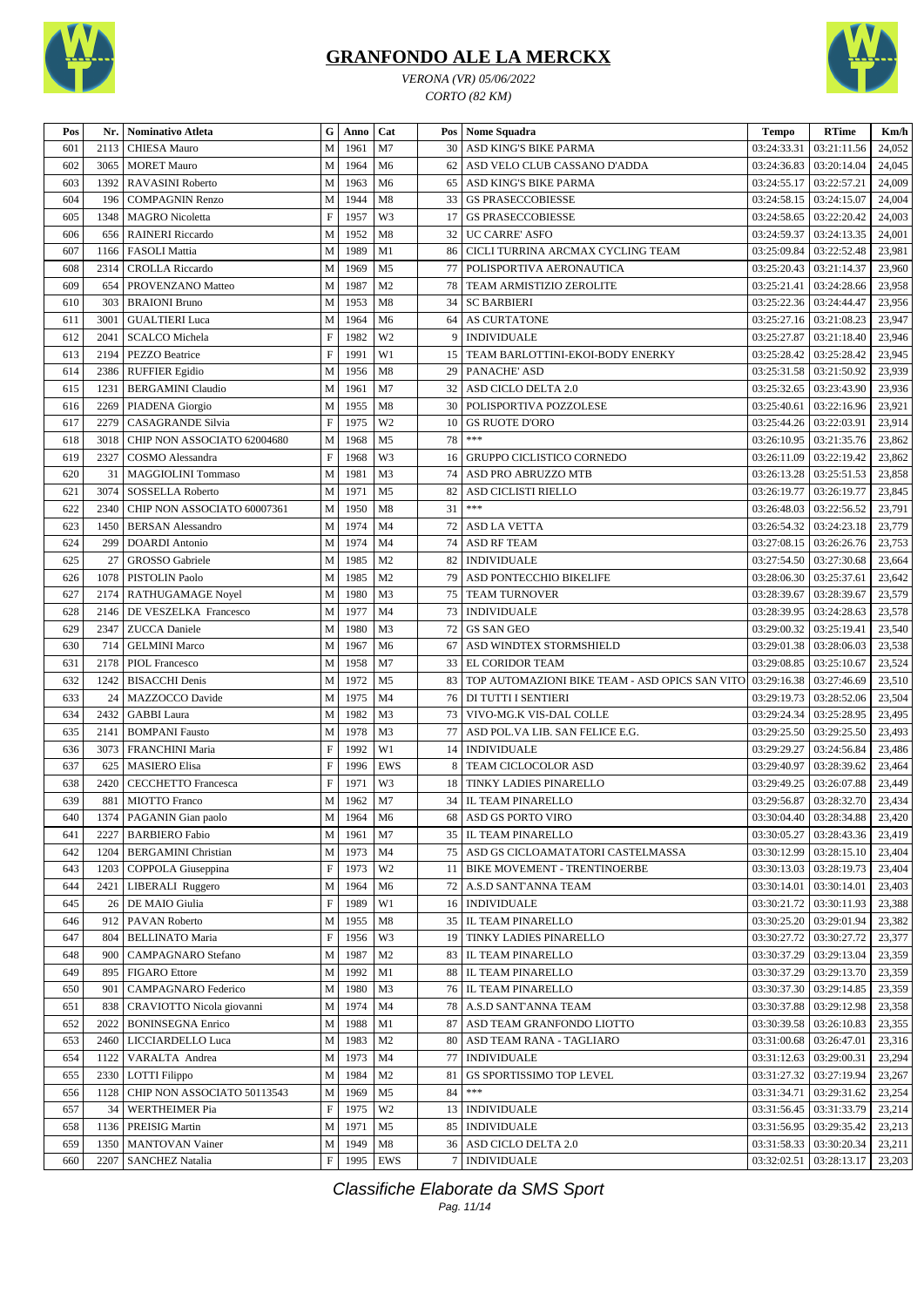

*VERONA (VR) 05/06/2022 CORTO (82 KM)*



| Pos | Nr.  | <b>Nominativo Atleta</b>     | G                         | Anno      | Cat            | Pos | <b>Nome Squadra</b>                                      | <b>Tempo</b>               | <b>RTime</b>              | Km/h   |
|-----|------|------------------------------|---------------------------|-----------|----------------|-----|----------------------------------------------------------|----------------------------|---------------------------|--------|
| 661 | 707  | <b>SALOME</b> Helena         | F                         | 1967      | W3             | 20  | <b>INDIVIDUALE</b>                                       | 03:32:54.67                | 03:31:42.90               | 23,108 |
| 662 | 3019 | <b>ROSSINI</b> Franco        | M                         | 1965      | M <sub>6</sub> | 69  | ASD CICLISTI RIELLO                                      | 03:33:23.95                | 03:28:47.13               | 23,055 |
| 663 | 2019 | <b>MARIN Mirco</b>           | M                         | 1965      | M <sub>6</sub> | 71  | GC MONTECCHIO MAGGIORE                                   | 03:33:28.26                | 03:29:50.58               | 23,048 |
| 664 | 821  | BERTAZZI Cesare carlo luigi  | M                         | 1960      | M <sub>7</sub> | 37  | ASD SQUADRA CORSE FVG                                    | 03:33:30.19                | 03:32:12.11               | 23,044 |
| 665 | 2384 | <b>CARDIN Francesco</b>      | M                         | 1961      | M <sub>7</sub> | 36  | <b>INDIVIDUALE</b>                                       | 03:33:32.27                | 03:30:15.06               | 23,040 |
| 666 | 1267 | CAPUZZO Maurizio             | M                         | 1963      | M <sub>6</sub> | 74  | ASD GC BOVOLENTA                                         | 03:33:34.24                | 03:31:07.65               | 23,037 |
| 667 | 718  | <b>SCUTARI</b> Giorgia       | $\mathbf F$               | 1964      | W3             | 22  | ASD GC BOVOLENTA                                         | 03:33:34.54   03:32:36.70  |                           | 23,036 |
| 668 | 2162 | <b>GUIDETTI Andrea</b>       | M                         | 1966      | M <sub>6</sub> | 70  | <b>UISP FERRARA</b>                                      | 03:33:40.41                | 03:29:30.30               | 23,026 |
| 669 | 1455 | <b>MAZZA</b> Cristiana       | $\boldsymbol{\mathrm{F}}$ | 1970      | W3             | 21  | VANOTTI CYCLE TEAM                                       | 03:33:44.28                | 03:32:07.55               | 23,019 |
| 670 | 2276 | FRISCINA Arianna             | $\mathbf F$               | 1976      | W <sub>2</sub> | 12  | TINKY LADIES PINARELLO                                   | 03:33:50.82                | 03:29:53.85               | 23,007 |
| 671 | 1276 | <b>CIBIN</b> Daniele         | M                         | 1954      | M8             | 37  | ASD BICIVERDE MONSELICE                                  | 03:33:51.97                | 03:31:14.91               | 23,005 |
| 672 | 1050 | CHIP NON ASSOCIATO 60011172  | M                         | 1965      | M <sub>6</sub> | 75  | $* * *$                                                  | 03:34:02.90   03:32:10.41  |                           | 22,985 |
| 673 | 1027 | <b>BRAGHIROLI Paolo</b>      | M                         | 1985      | M <sub>2</sub> | 86  | <b>PEGO BIKE</b>                                         | 03:34:02.93                | 03:32:03.60               | 22,985 |
| 674 | 2392 | <b>ALTOMARE Mauro</b>        | M                         | 1965      | M <sub>6</sub> | 73  | <b>NEW TEAM ASD</b>                                      | 03:34:27.48                | 03:30:53.66               | 22,942 |
| 675 | 3076 | <b>IBANEZ</b> Emiliano ariel | M                         | 1983      | M <sub>2</sub> | 84  | CICLI TURRINA ARCMAX CYCLING TEAM                        | 03:34:27.94                | 03:29:57.77               | 22,941 |
| 676 | 82   | <b>COSTANTINO Monica</b>     | $\mathbf F$               | 1979      | W <sub>2</sub> | 14  | <b>INDIVIDUALE</b>                                       | 03:34:29.59                | 03:34:08.83               | 22,938 |
| 677 | 83   | RAYEBOIS Cyrille             | M                         | 1973      | M <sub>4</sub> | 80  | <b>INDIVIDUALE</b>                                       | 03:34:29.90                | 03:34:09.67               | 22,937 |
| 678 | 1385 | POLETTO Giorgio              | M                         | 1980      | M <sub>3</sub> | 78  | ASD FINALONE TEAM                                        | 03:34:48.37                | 03:32:17.59               | 22,904 |
| 679 | 2299 | <b>GIRELLI</b> Giorgio       | M                         | 1973      | M <sub>4</sub> | 79  | <b>FLANDRES LOVE - SPORTLAND</b>                         | 03:34:54.40                | 03:31:12.20               | 22,894 |
| 680 | 2426 | <b>MAROTTA Dario</b>         | M                         | 1988      | M1             | 89  | <b>INDIVIDUALE</b>                                       | 03:35:04.35                | 03:31:29.77               | 22,876 |
| 681 | 2278 | PIOVESAN Roberto             | M                         | 1972      | M <sub>5</sub> | 86  | <b>TARANTO SPORTIVA</b>                                  | 03:35:08.76                | 03:31:09.08               | 22,868 |
|     | 2024 |                              | M                         | 1986      | M <sub>2</sub> | 85  | ASD TEAM BIKE VALLEGRECANICA                             |                            | 03:31:33.11               | 22,848 |
| 682 | 1200 | LICORDARI Salvatore          | M                         | 1985      | M <sub>2</sub> | 87  | <b>INDIVIDUALE</b>                                       | 03:35:20.13<br>03:35:20.38 | 03:33:17.15               | 22,848 |
| 683 |      | DI FAZIO Marco               |                           |           |                |     |                                                          |                            |                           |        |
| 684 | 3046 | <b>PARISI Cristiano</b>      | M                         | 1988      | M1             | 91  | <b>INDIVIDUALE</b>                                       | 03:36:09.55                | 03:36:09.55               | 22,761 |
| 685 | 629  | <b>MELLONI</b> Davide        | M                         | 1973      | M <sub>4</sub> | 81  | <b>ASD COOPERATORI</b>                                   | 03:36:16.28                | 03:35:17.24               | 22,749 |
| 686 | 1003 | <b>BASSANELLO Mauro</b>      | M                         | 1964      | M <sub>6</sub> | 76  | ASD SC FORMIGOSA                                         | 03:36:21.49   03:34:22.31  |                           | 22,740 |
| 687 | 3048 | <b>WHYTE Patrick</b>         | M                         | 1960      | M <sub>7</sub> | 41  | <b>INDIVIDUALE</b>                                       | 03:36:27.41                | 03:35:17.54               | 22,730 |
| 688 | 699  | <b>SEARING Bruce</b>         | M                         | 1957      | M8             | 38  | <b>INDIVIDUALE</b>                                       | 03:36:34.34                | 03:35:26.77               | 22,718 |
| 689 | 2309 | <b>FANTONI</b> Sergio        | M                         | 1961      | M7             | 38  | FLANDRES LOVE - SPORTLAND                                | 03:36:40.87                | 03:32:56.43               | 22,706 |
| 690 | 2088 | <b>STEFANON Alessio</b>      | M                         | 1981      | M <sub>3</sub> | 80  | ASD CYCLING TEAMROSA CHIMINELLO STEEL SERVICE03:36:43.17 |                            | 03:36:43.17               | 22,702 |
| 691 | 2087 | LORENZATO Pierangelo         | M                         | 1962      | M <sub>7</sub> | 39  | TEAM ROSA CHIANELLO STEEL                                | 03:36:43.27                | 03:33:35.53               | 22,702 |
| 692 | 594  | <b>FORT Paolo</b>            | M                         | 1974      | M <sub>4</sub> | 82  | ASD FINALONE TEAM                                        | 03:37:08.80                | 03:36:06.82               | 22,657 |
| 693 | 1104 | <b>COSARO</b> Renzo          | M                         | 1958      | M <sub>7</sub> | 40  | ASD ISIBIKE TEAM                                         | 03:37:15.08                | 03:34:34.36               | 22,647 |
| 694 | 1105 | <b>SACCHIERO Lucia</b>       | $\mathbf F$               | 1965      | W3             | 24  | ASD ISIBIKE TEAM                                         | 03:37:15.28                | 03:37:15.28               | 22,646 |
| 695 | 1063 | <b>INSLEY Anne</b>           | $\mathbf F$               | 1967      | W3             | 23  | <b>INDIVIDUALE</b>                                       | 03:37:17.21                | 03:34:55.15               | 22,643 |
| 696 | 2430 | <b>ROSSI</b> Giorgio         | M                         | 1978      | M <sub>3</sub> | 79  | <b>FLANDRES LOVE - SPORTLAND</b>                         | 03:37:45.45                | 03:34:46.27               | 22,594 |
| 697 | 2183 | <b>ASCHEI</b> Lorena         | $\mathbf F$               | 1980      | W <sub>2</sub> | 15  | <b>INDIVIDUALE</b>                                       | 03:38:22.84                | 03:34:34.61               | 22,529 |
| 698 | 1034 | <b>FORMIGONI Paolo</b>       | M                         | 1967      | M <sub>6</sub> | 77  | <b>INDIVIDUALE</b>                                       | 03:38:41.84                | 03:36:55.10               | 22,497 |
| 699 |      | 2361   MAN Mihail            | M                         | 1990      | M1             | 90  | <b>G.S. PONTEPOSSERO</b>                                 |                            | 03:38:54.66   03:35:30.48 | 22,475 |
| 700 |      | 113 BONGERS Vera             |                           | $F$ 1982  | W <sub>2</sub> |     | 16 INDIVIDUALE                                           |                            | 03:39:47.50   03:39:22.67 | 22,385 |
| 701 |      | 2343   BISARELLO Filippo     | M                         | 1972      | M <sub>5</sub> |     | 87   PASINO LUXURY TEAM                                  |                            | 03:40:44.40   03:37:09.14 | 22,289 |
| 702 | 2334 | PIGATO Michele               | M                         | 1988      | M1             |     | 92   PASINO LUXURY TEAM                                  | 03:40:44.70   03:37:08.71  |                           | 22,288 |
| 703 | 884  | <b>CESCHIN Ennio</b>         | M                         | 1958      | M <sub>7</sub> |     | 42   IL TEAM PINARELLO                                   |                            | 03:41:08.63   03:39:42.44 | 22,248 |
| 704 | 914  | <b>CENDON</b> Ferdinando     | $\mathbf M$               | 1958      | M <sub>7</sub> |     | 43   IL TEAM PINARELLO                                   | 03:41:35.72   03:40:15.10  |                           | 22,203 |
| 705 | 18   | CHIP NON ASSOCIATO 60005632  | M                         | 1967      | M <sub>6</sub> | 79  | $***$                                                    |                            | 03:42:10.26   03:41:44.05 | 22,145 |
| 706 |      | 19   LOTORO Simone paolo     | M                         | 1963      | M <sub>6</sub> | 80  | SSD PEDALE FELTRINO                                      |                            | 03:42:10.53   03:41:44.86 | 22,145 |
| 707 | 2001 | <b>MICCONI</b> Stefano       | $\mathbf M$               | 1975      | M <sub>4</sub> | 83  | <b>BICI CLUB FONTANELLATO</b>                            | 03:42:11.69   03:39:04.02  |                           | 22,143 |
| 708 | 889  | <b>FIORINI</b> Maurizio      | M                         | 1960      | M7             | 44  | <b>IL TEAM PINARELLO</b>                                 | 03:42:19.05   03:40:55.07  |                           | 22,131 |
| 709 | 913  | PAVAN Stefano                | M                         | 1958      | M7             | 45  | <b>IL TEAM PINARELLO</b>                                 | 03:42:21.23   03:42:21.23  |                           | 22,127 |
| 710 | 1388 | PRANDI Gabriele              | M                         | 1954      | M8             | 40  | <b>ASD SC FORMIGOSA</b>                                  |                            | 03:43:19.83   03:43:19.83 | 22,030 |
| 711 | 2362 | SARZI AMADÈ Emanuele         | M                         | 1969      | M <sub>5</sub> | 88  | <b>G.S. PONTEPOSSERO</b>                                 | 03:43:20.68   03:39:55.33  |                           | 22,029 |
| 712 | 1433 | VISENTIN Valentino           | M                         | 1963      | M <sub>6</sub> | 78  | <b>GS PRASECCOBIESSE</b>                                 |                            | 03:43:23.34   03:40:45.02 | 22,024 |
| 713 | 1273 | CAZZOLA Cinzia               | $\boldsymbol{\mathrm{F}}$ | 1963      | W <sub>3</sub> | 25  | <b>GS PRASECCOBIESSE</b>                                 |                            | 03:43:25.23   03:40:47.36 | 22,021 |
| 714 | 1289 | <b>DANIELI</b> Adelmo        | M                         | 1969      | M <sub>5</sub> | 90  | TEAM ARMISTIZIO ZEROLITE                                 |                            | 03:43:31.64   03:43:31.64 | 22,011 |
| 715 | 2293 | <b>LOSI</b> Matteo           | M                         | 1972      | M <sub>5</sub> | 89  | <b>INDIVIDUALE</b>                                       | 03:43:55.55                | 03:40:10.41               | 21,972 |
| 716 | 670  | CHIP NON ASSOCIATO 63000293  | F                         | 1966      | W3             | 26  | $***$                                                    | 03:44:09.39                | 03:43:11.36               | 21,949 |
| 717 | 585  | <b>FASOLI Damiano</b>        | M                         | 1971      | M <sub>5</sub> | 91  | US LIBERTAS 1911                                         |                            | 03:44:47.47   03:43:39.33 | 21,887 |
| 718 | 3089 | <b>CERVELLIN Andrea</b>      | M                         | 1988      | M1             | 93  | <b>INDIVIDUALE</b>                                       | 03:44:59.98   03:40:08.34  |                           | 21,867 |
| 719 | 74   | <b>KARTAR Yusuf</b>          | M                         | 1975      | M <sub>4</sub> | 84  | <b>INDIVIDUALE</b>                                       | 03:45:16.28   03:44:57.71  |                           | 21,840 |
| 720 |      | 3005   BAZZONI Renato        |                           | M 1957 M8 |                |     | 39 INDIVIDUALE                                           | 03:45:53.98   03:41:24.77  |                           | 21,780 |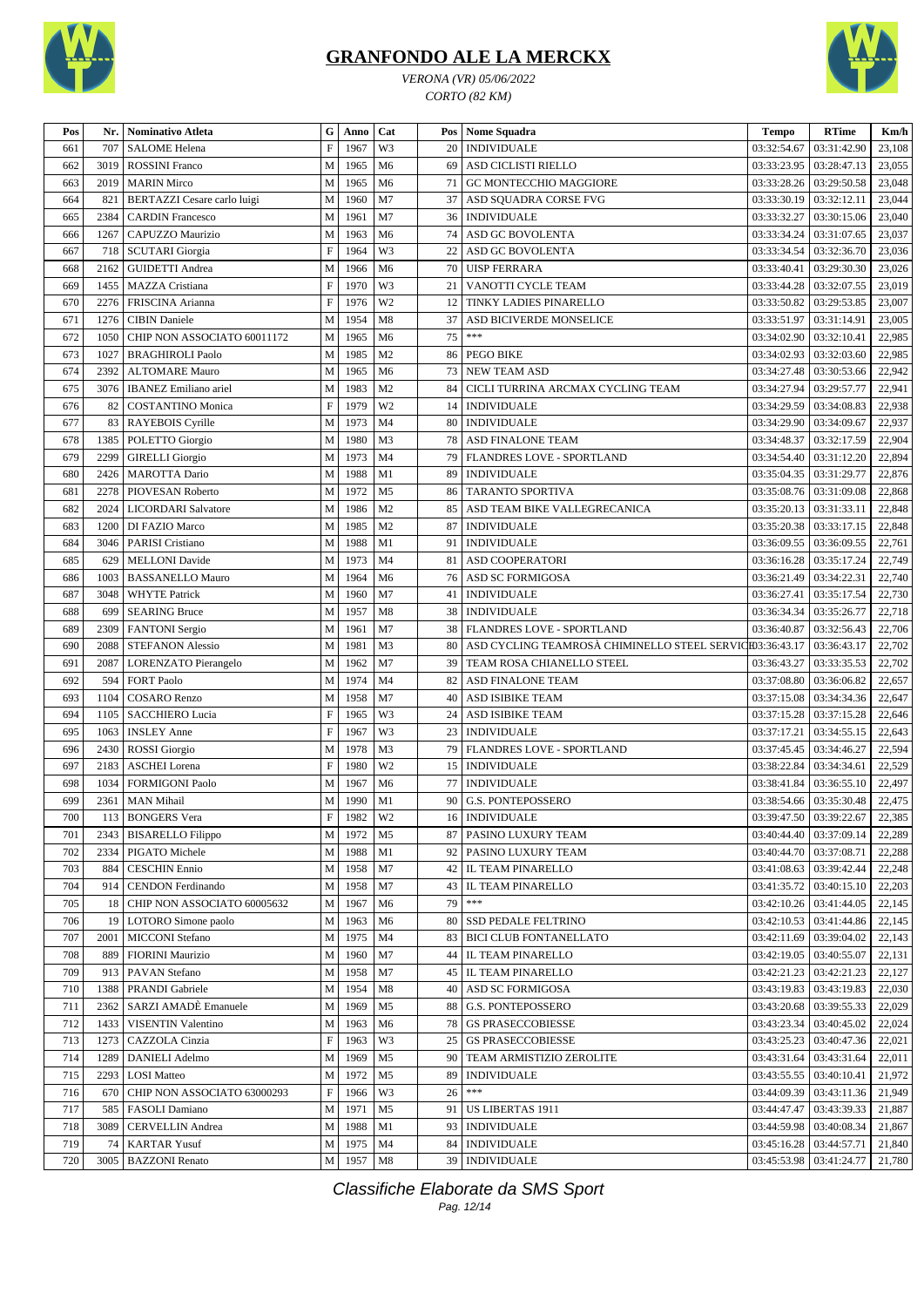

*VERONA (VR) 05/06/2022 CORTO (82 KM)*



| Pos | Nr.  | Nominativo Atleta                                   | G                         | Anno      | Cat            |          | Pos Nome Squadra                                                   | <b>Tempo</b>                             | <b>RTime</b>                  | Km/h             |
|-----|------|-----------------------------------------------------|---------------------------|-----------|----------------|----------|--------------------------------------------------------------------|------------------------------------------|-------------------------------|------------------|
| 721 | 996  | <b>BUDY</b> Gerhard                                 | M                         | 1963      | M6             | 81       | <b>INDIVIDUALE</b>                                                 | 03:46:50.14                              | 03:44:21.57                   | 21,690           |
| 722 | 997  | <b>WEBER</b> Renate                                 | $\boldsymbol{\mathrm{F}}$ | 1969      | W3             | 27       | <b>INDIVIDUALE</b>                                                 | 03:46:50.17                              | 03:44:18.20                   | 21,690           |
| 723 | 1210 | <b>BONATTI Gianluca</b>                             | M                         | 1995      | <b>ELMT</b>    |          | 54   ASD TRI AIRONI                                                | 03:47:08.64                              | 03:44:17.70                   | 21,660           |
| 724 | 961  | <b>MATRICARDI Luca</b>                              | M                         | 1965      | M <sub>6</sub> | 82       | <b>TURBOLENTO SSD</b>                                              | 03:48:19.42                              | 03:46:04.48                   | 21,548           |
| 725 | 657  | <b>RAMON Dario</b>                                  | M                         | 1970      | M <sub>5</sub> | 93       | ASD CICLO DELTA 2.0                                                | 03:48:56.93                              | 03:47:58.46                   | 21,490           |
| 726 | 1076 | <b>ULEYN Nicolas</b>                                | M                         | 1992      | M1             |          | 94   INDIVIDUALE                                                   | 03:49:20.76                              | 03:46:37.09                   | 21,452           |
| 727 | 527  | COCEANO Giuseppe                                    | M                         | 1965      | M <sub>6</sub> | 86       | ASD CAMIN BIKE TEAM                                                | 03:49:22.51                              | 03:48:25.04                   | 21,450           |
| 728 | 1283 | <b>CRIVELLARI Enrico</b>                            | M                         | 1979      | M <sub>3</sub> | 81       | ASD CICLO DELTA 2.0                                                | 03:49:44.27                              | 03:47:31.73                   | 21,416           |
| 729 | 1089 | <b>SUGLIA Gino</b>                                  | M                         | 1970      | M <sub>5</sub> | 92       | CYCLING TEAM SEANESE ASD                                           | 03:49:55.70   03:47:14.37                |                               | 21,398           |
| 730 | 1141 | MILLOCCA Francesco antonio                          | M                         | 1971      | M <sub>5</sub> | 94       | SQUADRAREGGIO ASD                                                  | 03:50:37.37                              | 03:48:49.41                   | 21,334           |
| 731 | 2198 | DE ROVERE Luca                                      | M                         | 1963      | M <sub>6</sub> |          | 83   IL TEAM PINARELLO                                             | 03:51:40.35                              | 03:47:37.08                   | 21,237           |
| 732 | 2326 | <b>ALEXANDRE</b> Sebastian                          | M                         | 1977      | M <sub>4</sub> | 85       | <b>INDIVIDUALE</b>                                                 | 03:51:58.32                              | 03:51:58.32                   | 21,209           |
| 733 | 2085 | DAVOLI Alessandro                                   | M                         | 1963      | M <sub>6</sub> | 84       | <b>TEAM PITON</b>                                                  | 03:52:01.96   03:48:14.79                |                               | 21,204           |
| 734 | 2086 | <b>VILLETTA Giuliano</b>                            | M                         | 1963      | M6             | 85       | <b>TEAM PITON</b>                                                  | 03:52:02.53   03:48:16.05                |                               | 21,203           |
| 735 | 1389 | PREVIATO Roberto                                    | M                         | 1968      | M <sub>5</sub> | 95       | ASD CICLO DELTA 2.0                                                | 03:52:04.57                              | 03:49:35.28                   | 21,200           |
| 736 | 3079 | ZABOT Erica                                         | $\mathbf F$               | 1981      | W <sub>2</sub> | 17       | FELTREVELO' CICLI DALLA ROSA                                       | 03:52:18.92                              | 03:47:52.58                   | 21,178           |
| 737 | 2105 | PIACENTINI Giancarlo                                | M                         | 1958      | M <sub>7</sub> | 46       | POLISPORTIVA AERONAUTICA                                           | 03:52:21.13                              | 03:49:33.77                   | 21,175           |
| 738 | 611  | <b>INCERTI Romano</b>                               | M                         | 1963      | M <sub>6</sub> | 87       | <b>ASD COOPERATORI</b>                                             | 03:52:22.28                              | 03:51:23.01                   | 21,173           |
| 739 | 114  | <b>QUINTEN Vanlerberghe</b>                         | M                         | 1994      | <b>ELMT</b>    |          | 56   INDIVIDUALE                                                   | 03:53:12.16   03:52:49.23                |                               | 21,098           |
| 740 | 2072 |                                                     | $\boldsymbol{\mathrm{F}}$ | 1966      | W3             |          |                                                                    |                                          |                               |                  |
| 741 | 534  | <b>IPPOLITO Patrizia</b><br><b>ANTONINO Antonio</b> | M                         | 1959      | M7             | 28<br>47 | ASD RODMAN AZIMUT SQUADRA CORSE<br>ASD RODMAN AZIMUT SQUADRA CORSE | 03:53:50.56   03:50:26.40<br>03:53:51.39 | 03:53:00.15                   | 21,040<br>21,039 |
|     |      |                                                     |                           |           |                |          |                                                                    |                                          |                               |                  |
| 742 | 1118 | <b>WEX Albert</b>                                   | M                         | 1964      | M <sub>6</sub> |          | 88   INDIVIDUALE                                                   | 03:54:16.40                              | 03:51:31.20                   | 21,001           |
| 743 | 2103 | <b>WEX Manuel</b>                                   | M                         | 1999      | <b>ELMT</b>    | 55       | <b>INDIVIDUALE</b>                                                 | 03:55:04.96                              | 03:52:19.70                   | 20,929           |
| 744 | 2058 | <b>SANCANDI Alberto</b>                             | M                         | 1966      | M <sub>6</sub> | 89       | ASD GS CITTA' DI TREVIGLIO                                         | 03:55:27.96                              | 03:52:11.36                   | 20,895           |
| 745 | 2062 | <b>ZAMMARCHI Marco</b>                              | M                         | 1968      | M <sub>5</sub> | 97       | ASD GS CITTA' DI TREVIGLIO                                         | 03:55:50.87                              | 03:55:50.87                   | 20,861           |
| 746 | 2060 | <b>VOLPI</b> Claudio                                | M                         | 1961      | M <sub>7</sub> | 50       | ASD GS CITTA' DI TREVIGLIO                                         | 03:55:51.17                              | 03:55:51.17                   | 20,860           |
| 747 |      | 2106   PIACENTINI Federico                          | M                         | 1990      | M1             | 95       | POLISPORTIVA AERONAUTICA                                           | 03:56:10.41                              | 03:53:22.36                   | 20,832           |
| 748 | 834  | CHIP NON ASSOCIATO 63002795                         | M                         | 1959      | M <sub>7</sub> | 48       | $***$                                                              | 03:56:12.55   03:54:56.78                |                               | 20,829           |
| 749 | 1324 | <b>GARBO</b> Marco                                  | M                         | 1988      | M1             | 96       | ASD GC BOVOLENTA                                                   | 03:56:25.60                              | 03:53:53.25                   | 20,810           |
| 750 | 2296 | <b>RONCALI Renato</b>                               | M                         | 1957      | M8             |          | 41   KTM TORRE BIKE                                                | 03:56:58.42                              | 03:53:28.22                   | 20,762           |
| 751 | 2055 | <b>CARMINATI Silvia</b>                             | $\mathbf F$               | 1971      | W3             | 29       | ASD GS CITTA' DI TREVIGLIO                                         | 03:58:21.44                              | 03:55:00.90                   | 20,641           |
| 752 | 2059 | <b>SCOTTI Mario</b>                                 | M                         | 1960      | M <sub>7</sub> | 49       | ASD GS CITTA' DI TREVIGLIO                                         | 03:58:21.86   03:55:04.15                |                               | 20,641           |
| 753 | 2057 | FERRI Daniele angelo                                | M                         | 1970      | M <sub>5</sub> | 96       | ASD GS CITTA' DI TREVIGLIO                                         | 03:58:22.49                              | 03:55:09.16                   | 20,640           |
| 754 | 1160 | <b>BASSI</b> Andrea                                 | M                         | 1986      | M <sub>2</sub> | 88       | EVOLUTION BIKE - TEAM CALA                                         | 03:59:10.83                              | 03:57:16.01                   | 20,570           |
| 755 | 1161 | <b>BONIZZI</b> Alberto                              | M                         | 1986      | M <sub>2</sub> | 90       | EVOLUTION BIKE - TEAM CALA                                         | 03:59:10.86                              | 03:59:10.86                   | 20,570           |
| 756 | 1159 | <b>MARCHIOTTO Elia</b>                              | M                         | 1982      | M <sub>3</sub> | 82       | <b>EVOLUTION BIKE - TEAM CALA</b>                                  | 03:59:10.87                              | 03:59:10.87                   | 20,570           |
| 757 | 2122 | <b>GLUNK</b> Stefan                                 | M                         | 1968      | M <sub>5</sub> | 98       | <b>INDIVIDUALE</b>                                                 | 04:00:23.00                              | 03:56:25.96                   | 20,467           |
| 758 | 2123 | <b>FLOREA</b> Dorothea                              | $\mathbf F$               | 1976      | W <sub>2</sub> | 18       | <b>INDIVIDUALE</b>                                                 | 04:00:23.10   03:56:26.28                |                               | 20,467           |
| 759 |      | 1344   LONARDINI Costantino                         | M                         | 1965      | M <sub>6</sub> | 90       | <b>ASD SPRING CLUB</b>                                             |                                          | $04:01:03.94$   $03:58:33.15$ | 20,409           |
| 760 |      | 1213 ABENI Dario                                    |                           | M 1967 M6 |                |          | 91 ASD SPRING CLUB                                                 | 04:01:07.81 03:58:37.44 20,404           |                               |                  |
| 761 |      | 3082   GODOI BUENO GIMENES Rafaela                  | $\boldsymbol{\mathrm{F}}$ | 1990      | W1             |          | 17 ASD REVELO                                                      | $04:01:11.30$   $03:58:10.15$            |                               | 20,399           |
| 762 | 2158 | <b>FERRI Alessandro</b>                             | $\mathbf M$               | 1983      | M <sub>2</sub> | 89       | <b>INDIVIDUALE</b>                                                 | 04:01:58.90                              | 03:57:52.71                   | 20,332           |
| 763 | 1235 | <b>BERTOLASO Fausto</b>                             | M                         | 1956      | M8             | 42       | <b>ASD AVESANI</b>                                                 | 04:02:10.82                              | 03:59:52.27                   | 20,315           |
| 764 | 3014 | <b>BALESTRIERO Sandro</b>                           | M                         | 1971      | M <sub>5</sub> | 99       | <b>ASD CICLISTI RIELLO</b>                                         | 04:02:45.76                              | 03:58:11.01                   | 20,267           |
| 765 | 3041 | CHIP NON ASSOCIATO 90013153                         | M                         | 1960      | M <sub>7</sub> | 51       | $***$                                                              | 04:03:19.80                              | 03:58:37.21                   | 20.219           |
| 766 | 51   | <b>CORSINI</b> Andreina                             | $\boldsymbol{\mathrm{F}}$ | 1964      | W3             |          | 30   ALE' CIPOLLINI                                                | 04:04:16.74   04:04:16.74                |                               | 20,141           |
| 767 | 56   | <b>FILINI</b> Roberto                               | M                         | 1960      | M <sub>7</sub> |          | 52   ALE' CIPOLLINI                                                | 04:04:17.32                              | 04:03:59.79                   | 20,140           |
| 768 | 50   | <b>BRAVANTI Damiano</b>                             | M                         | 1963      | M <sub>6</sub> |          | 96 ALE' CIPOLLINI                                                  | 04:04:17.65                              | 04:04:00.06                   | 20,140           |
| 769 | 57   | <b>BOTTICINI</b> Giuseppe                           | M                         | 1965      | M <sub>6</sub> |          | 94 ALE' CIPOLLINI                                                  | 04:04:17.83                              | 04:03:56.28                   | 20,139           |
| 770 | 125  | SANGIORGI Massimo learco                            | M                         | 1963      | M6             |          | 95   ALE' CIPOLLINI                                                | 04:04:18.69                              | 04:03:59.49                   | 20,138           |
| 771 | 55   | <b>TONELLI Gianfranco</b>                           | M                         | 1965      | M <sub>6</sub> | 97       | ALE' CIPOLLINI                                                     | 04:04:19.82                              | 04:04:04.11                   | 20,137           |
| 772 | 3043 | <b>FERRONI</b> Luca                                 | M                         | 1963      | M <sub>6</sub> | 92       | ASD CICLOAMATORI AVIS-CRI-AIDO- SORBOLO                            | 04:04:26.50                              | 03:59:23.45                   | 20,127           |
| 773 | 3075 | CHIP NON ASSOCIATO 92000927                         | M                         | 1953      | M8             | 43       | $***$                                                              | 04:04:44.36                              | 04:00:00.05                   | 20,103           |
| 774 | 1148 | PIGNA Loredano                                      | M                         | 1965      | M <sub>6</sub> |          | 93 GS OLD BIKER                                                    | 04:04:50.04                              | 04:02:32.90                   | 20,095           |
| 775 | 2242 | FAZZINI Pier nicola                                 | M                         | 1980      | M <sub>3</sub> | 83       | TEAM URTA A.S. DILETTANTISTICA                                     | 04:05:14.77                              | 04:01:00.81                   | 20,061           |
| 776 | 2258 | PERINI Luca                                         | M                         | 1986      | M <sub>2</sub> | 91       | TEAM URTA A.S. DILETTANTISTICA                                     | 04:05:15.03                              | 04:01:00.64                   | 20,061           |
| 777 | 2290 | DE PRA Valentina                                    | $\mathbf F$               | 1973      | W <sub>2</sub> |          | 19 TINKY LADIES PINARELLO                                          | 04:05:29.74                              | 04:01:29.13                   | 20,041           |
| 778 | 2255 | ALBANO Antonio                                      | M                         | 1982      | M <sub>3</sub> | 84       | <b>INDIVIDUALE</b>                                                 | 04:05:39.53   04:02:11.95                |                               | 20,028           |
| 779 | 1005 | FLORIO Andrea                                       | M                         | 1984      | M <sub>2</sub> | 92       | TEAM LODA MILLENNIUM                                               | 04:05:41.13                              | 04:03:14.80                   | 20,026           |
| 780 | 2345 | <b>BERNARDI Alberto</b>                             | M                         | 1967      | M6             |          | 98   SC VALDOBBIADENE                                              | 04:10:24.43                              | 04:06:43.71                   | 19,648           |
|     |      |                                                     |                           |           |                |          |                                                                    |                                          |                               |                  |